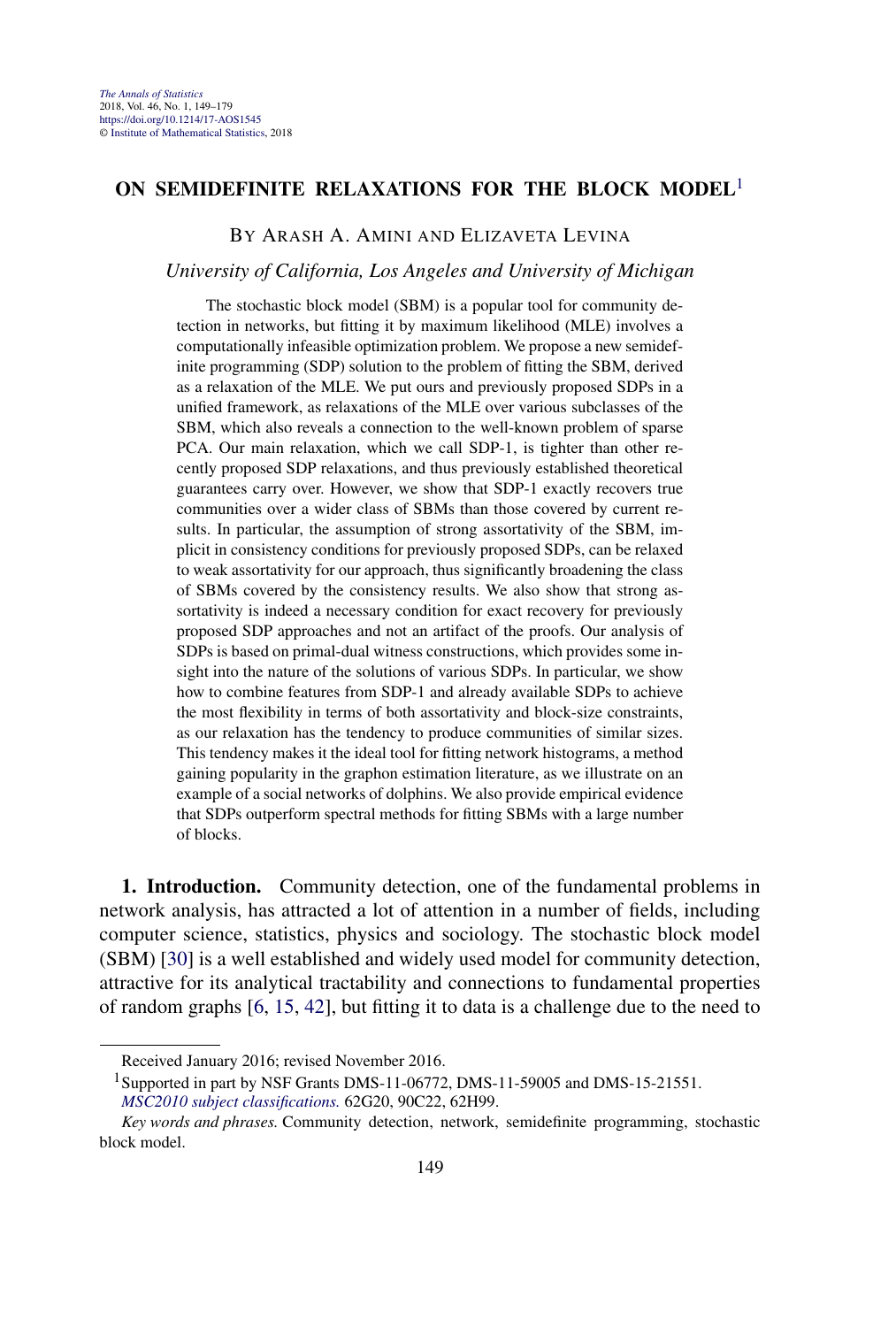optimize over  $K^n$  assignments of *n* nodes to  $K$  communities. Many fitting methods have been proposed, including profile likelihood [\[15\]](#page-28-0), MCMC [\[45,](#page-29-0) [51\]](#page-30-0), variational approaches [\[4,](#page-27-0) [14,](#page-28-0) [18\]](#page-28-0), belief propagation [\[24\]](#page-28-0) and pseudo-likelihood [\[8\]](#page-27-0), the latter two being more or less the current state of the art in speed and accuracy. However, all these methods rely on a good initial value and can be sensitive to starting points. In contrast, spectral clustering methods do not require an initial value, are fast and have also been popular in community detection [\[19,](#page-28-0) [35,](#page-29-0) [49,](#page-29-0) [50\]](#page-29-0). Spectral clustering works reasonably well in dense networks with balanced communities but fails on sparse networks [\[34\]](#page-29-0). Regularization can help [\[8,](#page-27-0) [19,](#page-28-0) [32\]](#page-29-0), but even regularized spectral clustering does not achieve the accuracy of likelihood-based methods when they are given a good initial value [\[8\]](#page-27-0).

Recently, semidefinite programming (SDP) approaches to fitting the SBM have appeared in the literature [\[17,](#page-28-0) [20,](#page-28-0) [21\]](#page-28-0), which rely on a SDP relaxation of the computationally infeasible likelihood optimization problem. They are attractive because, on one hand, they solve a global optimization problem and require no initial value, and on the other hand, they are still maximizing the likelihood, and one can therefore hope for better performance than from generic methods that do not use the likelihood in any way. As global optimization methods, they are easier to analyze than iterative methods depending on a starting value. It also appears that SDP relaxations in themselves have a regularization effect, which makes their solutions more robust to noise and outliers (see Remark [3.1\)](#page-7-0). One drawback of SDP methods is the higher computational cost of SDP solvers. However, by formulating the problem as a SDP, we can benefit from continuous advances in solving large scale SDPs, an active area of research in optimization.

In this paper, we propose a new SDP relaxation of the likelihood optimization problem, which is tighter than any of the previously proposed SDP relaxations [\[17,](#page-28-0) [20,](#page-28-0) [21\]](#page-28-0). We also put all these relaxations into a unified framework, by viewing them as versions of the MLE restricted to different parameter spaces, and show their connection to the well-studied problem of sparse PCA. Empirically, the tighter relaxation gives better results, and we derive a first-order SDP implementation via ADMM which keeps computing costs reasonable.

On the theoretical side, our focus for the most part will be on balanced models, that is, those with equal community sizes. We obtain sufficient conditions on the parameters of the block model for strong consistency (i.e., exact recovery of communities) of our relaxation, SDP-1. These conditions guarantee success over a wider class of SBMs than in previous literature. Current conditions for the success of SDP relaxations implicitly impose what we will call strong assortativity, whereas our SDP succeeds for any weakly assortative SBM (cf. Definition [4.1\)](#page-9-0), when the expected degree grows as  $\Omega(\log n)$ . We also show that the requirement of strong assortativity is necessary for the success of previous SDP relaxations (SDP-2 and SDP-3 in Table [1\)](#page-2-0), and it is not an artifact of proof techniques (Section [5\)](#page-16-0). Our proof of the success of SDP-1 is based on a primal-dual witness construction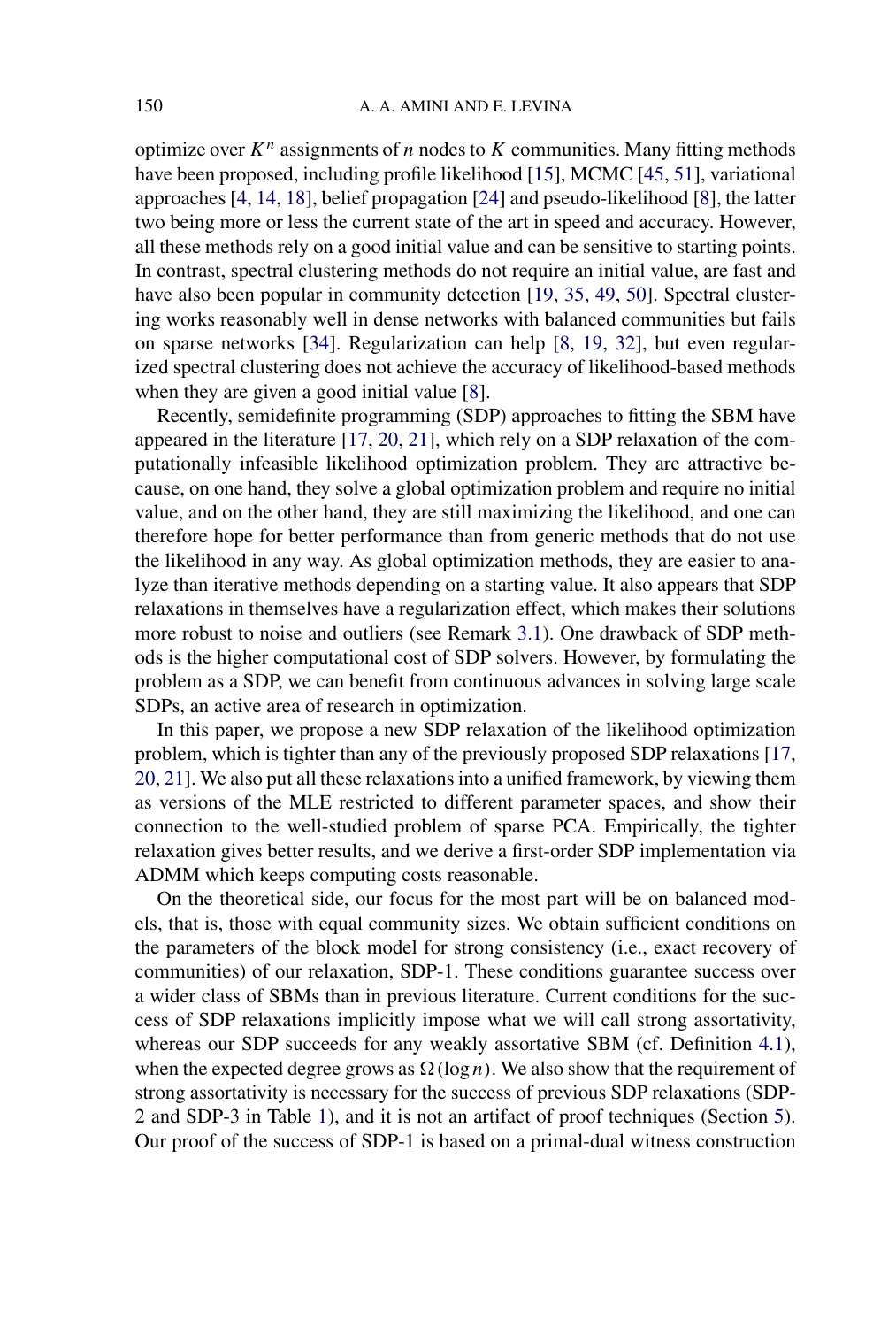<span id="page-2-0"></span>

| .<br><b>SDP</b> relaxations |                                     |                                                 |                                                         |                        |  |  |  |  |
|-----------------------------|-------------------------------------|-------------------------------------------------|---------------------------------------------------------|------------------------|--|--|--|--|
|                             | SDP-1                               | $SDP-2$                                         | $SDP-3$                                                 | EVT                    |  |  |  |  |
| Maximize                    | $\langle A, X \rangle$              | $\langle A, X \rangle$                          | $\langle A, X \rangle - \lambda \langle E_n, X \rangle$ | $\langle A, X \rangle$ |  |  |  |  |
| Subject to                  | $X\mathbf{1}_n = (n/K)\mathbf{1}_n$ | $\langle E_n, X \rangle = n^2/K$                |                                                         |                        |  |  |  |  |
|                             | $diag(X) = 1_n$                     | $tr(X) = n$                                     |                                                         | $tr(X) = n$            |  |  |  |  |
|                             | X > 0                               | 0 < X < 1                                       | $\parallel X \parallel_2 \leq n/K$                      |                        |  |  |  |  |
|                             |                                     | $X \geq 0$                                      |                                                         |                        |  |  |  |  |
| Model                       |                                     | $PP^{bal}(p,q) \equiv \mathcal{X}_{orbit}(X_0)$ | $PP(p,q) \equiv \mathcal{X}_{\text{free}}$              |                        |  |  |  |  |

TABLE 1

which has already been used successfully in the context of sparse recovery problems; see, for example, [\[10,](#page-28-0) [54\]](#page-30-0). In the context of SDP relaxations for the SBM, however, the only instance of this approach that we know of is the recent work of [\[1\]](#page-27-0), for the case of the  $K = 2$  SBM. Our approach can be viewed as a nontrivial extension of  $[1]$  to the case of general  $K$ , and a more complex SDP with the doubly nonnegative cone constraint and more equality constraints. As a by-product, we also recover the current results for SDP-2 for the class of strongly assortative SBMs.

SDP-1, in its basic form, tends to partition the network into blocks of similar sizes. This is sometimes an unwelcome feature in practice, and sometimes a desirable one, since very large and very small communities are generally difficult to interpret. If this feature is not desirable, SDP-1 can be modified to allow for different block sizes, as discussed in Section [6.](#page-18-0) The equal sized blocks are especially suitable for constructing network histograms, a method for graphon estimation proposed by [\[46\]](#page-29-0). Viewing the SBM as a nonparametric approximation to a general reasonably smooth mean function of the adjacency matrix (the graphon) is analogous to constructing a histogram to approximate a general smooth density function. A number of methods for graphon estimation have been proposed recently [\[5,](#page-27-0) [55,](#page-30-0) [58\]](#page-30-0), and the network histogram as a graphon estimator has been proposed in [\[46\]](#page-29-0). A histogram is appealing because it is controlled by the number of bins (blocks) *K*, which is a single parameter that can be chosen to balance fitting the data with robustness to noise. In this case, it is particularly appropriate to fit blocks of equal or similar sizes, just like in the usual histogram. We show empirically in Section [8](#page-21-0) that our SDP relaxation provides the best tool for histogram estimation, as well as generally cleaner solutions, compared to other less tight SDP relaxations and generic methods like spectral clustering.

The rest of the paper is organized as follows. In Section [2,](#page-3-0) we introduce the SBM and its submodels. We derive a general blueprint for MLE relaxations in Section [3,](#page-5-0) introduce our proposed SDP and compare with the ones existing in the literature, including a brief discussion of the connection with sparse PCA. Section [4](#page-8-0) presents our consistency results for balanced block models, along with an overview of the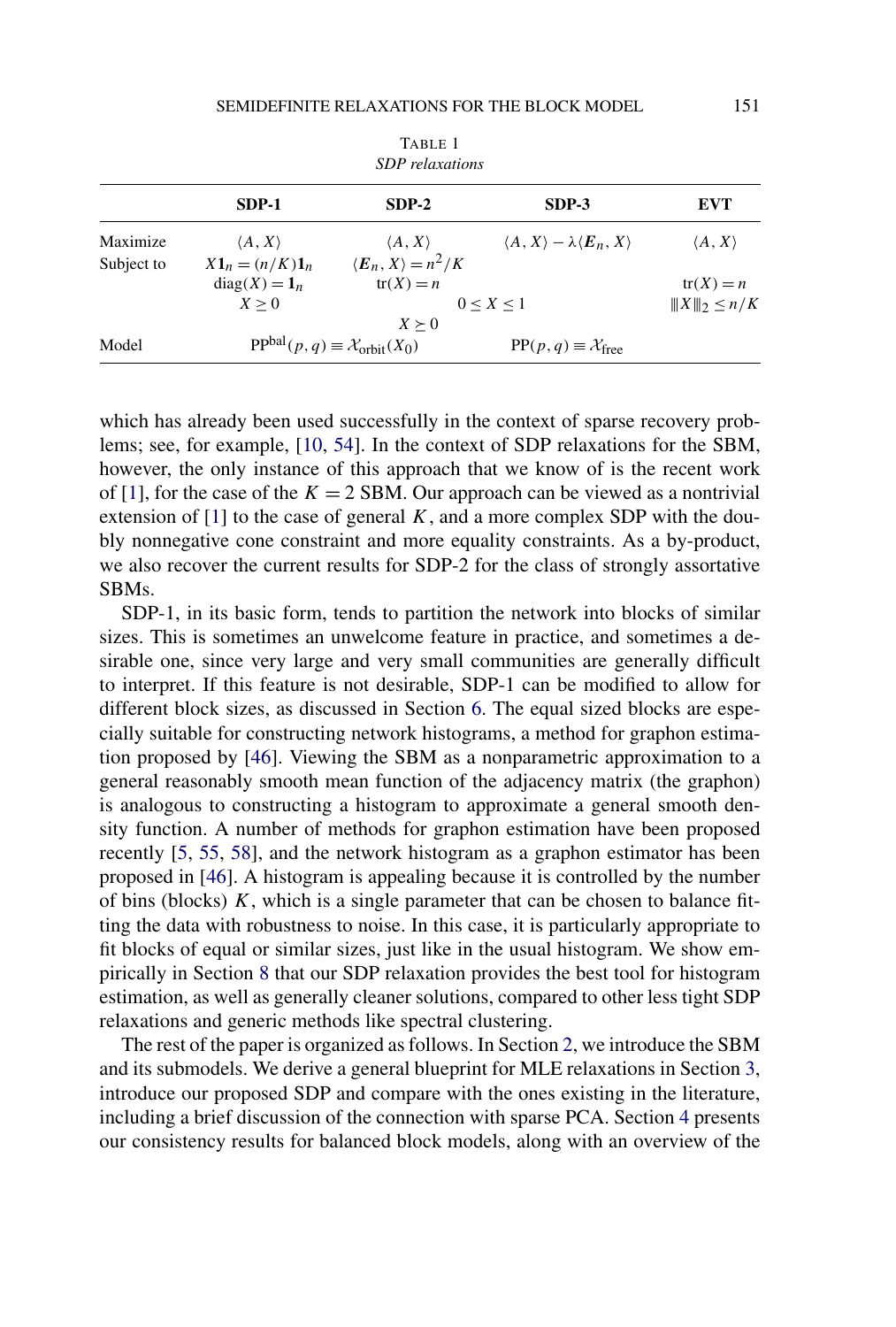<span id="page-3-0"></span>proofs. A result showing the failure of SDP-2 in the absence of strong assortativity (which is not needed for our relaxation) appears in Section [5.](#page-16-0) Extension to the case of unbalanced communities is discussed in Section [6.](#page-18-0) Section [7](#page-19-0) presents application of SDP-1 to graphon estimation via fitting network histograms. Section [8](#page-21-0) compares several SDPs numerically, and we conclude with a discussion in Section [9.](#page-23-0) Technical details of the proofs and a brief discussion of a first-order method for implementing SDP-1 can be found in the supplementary material [\[9\]](#page-28-0).

**Notation.** We use ⊗ to denote Kronecker product of matrices, and ∘ to denote Schur (element-wise) product of matrices.  $\mathbb{S}^n$  denotes the set of symmetric  $n \times n$ matrices, and  $\langle A, X \rangle := \text{tr}(AX)$  the corresponding inner product.  $(\mathbb{S}^n_+, \geq)$  is the cone of positive semidefinite (PSD)  $n \times n$  matrices, and its natural partial order, namely,  $A \succeq B$  iff  $A - B \in \mathbb{S}_{+}^{n}$ .  $E_{n,m}$  is the  $n \times m$  matrix of all ones and  $E_n$  is the  $n \times n$  matrix of all ones. A  $n \times 1$  vector of all ones is denoted  $\mathbf{1}_n$ .  $||u|| = ||u||_2$  is the  $\ell_2$  norm of vector *u*, and  $|| ||A|| = ||A|| ||_2$  is the  $\ell_2 \to \ell_2$  operator norm of matrix *A*. ker*(A)* and range*(A)* denote the kernel (null space) and the range (column space) of matrix *A*. diag :  $\mathbb{R}^{n \times n} \to \mathbb{R}^n$  acts on square matrices and extracts the diagonal. diag<sup>∗</sup> : R*<sup>n</sup>* → R*n*×*<sup>n</sup>* is the adjoint of diag, acting on vectors, producing the natural diagonal matrix. For a matrix *X*, let supp $(X) := \{(i, j) : X_{ij} \neq 0\}$  be its support. More specialized notation is introduced in Section [4.2.](#page-13-0)

**2. The stochastic block model.** We now formally introduce the SBM. The network data (nodes and edges connecting them) are represented by a simple undirected graph on *n* nodes via its  $n \times n$  adjacency matrix *A*, a binary symmetric matrix with  $A_{ij} = 1$  if there is an edge between nodes *i* and *j*, and 0 otherwise. Each node belongs to exactly one community, specified by its membership vector  $z_i \in \{0, 1\}^K$ , with exactly one nonzero entry,  $z_{ik} = 1$ , indicating that node *i* belongs to community  $k$ . The vectors  $z_i$  are not observed. The SBM is parametrized through the symmetric probability matrix  $\Psi \in [0, 1]^{K \times K}$ , where  $\Psi_{kr}$  is the probability of an edge forming between a pair of nodes from communities *k* and *r*. For simplicity, we assume *n* is a multiple of *K*.

Given  $z_i$  and  $\Psi$ ,  $\{A_{ij}, i < j\}$  are drawn independently as Bernoulli random variables with  $\mathbb{E}[A_{ij}|z_i, z_j] = z_i^T \Psi z_j$ . Let *Z* be the *n* × *K* matrix with rows  $z_1^T, \ldots, z_n^T$ . Then we can write the model as

$$
(2.1) \t\t M_Z := \mathbb{E}[A|Z] = Z \Psi Z^T.
$$

Note that *Aii*'s are so far undefined. They can be defined based on convenience, but we will always assume that they are defined so that (2.1) holds over all elements (e.g., one possibility is to set  $A_{ii} := [M_Z]_{ii}$ ). We do not treat  $\{A_{ii}\}$  as part of the observed data.

 $M_Z$  is a block constant, rank *K* matrix and we can think of the operation  $\Psi \mapsto$  $Z\Psi Z^T$  as a block constant embedding of a  $K \times K$  matrix into the space of  $n \times n$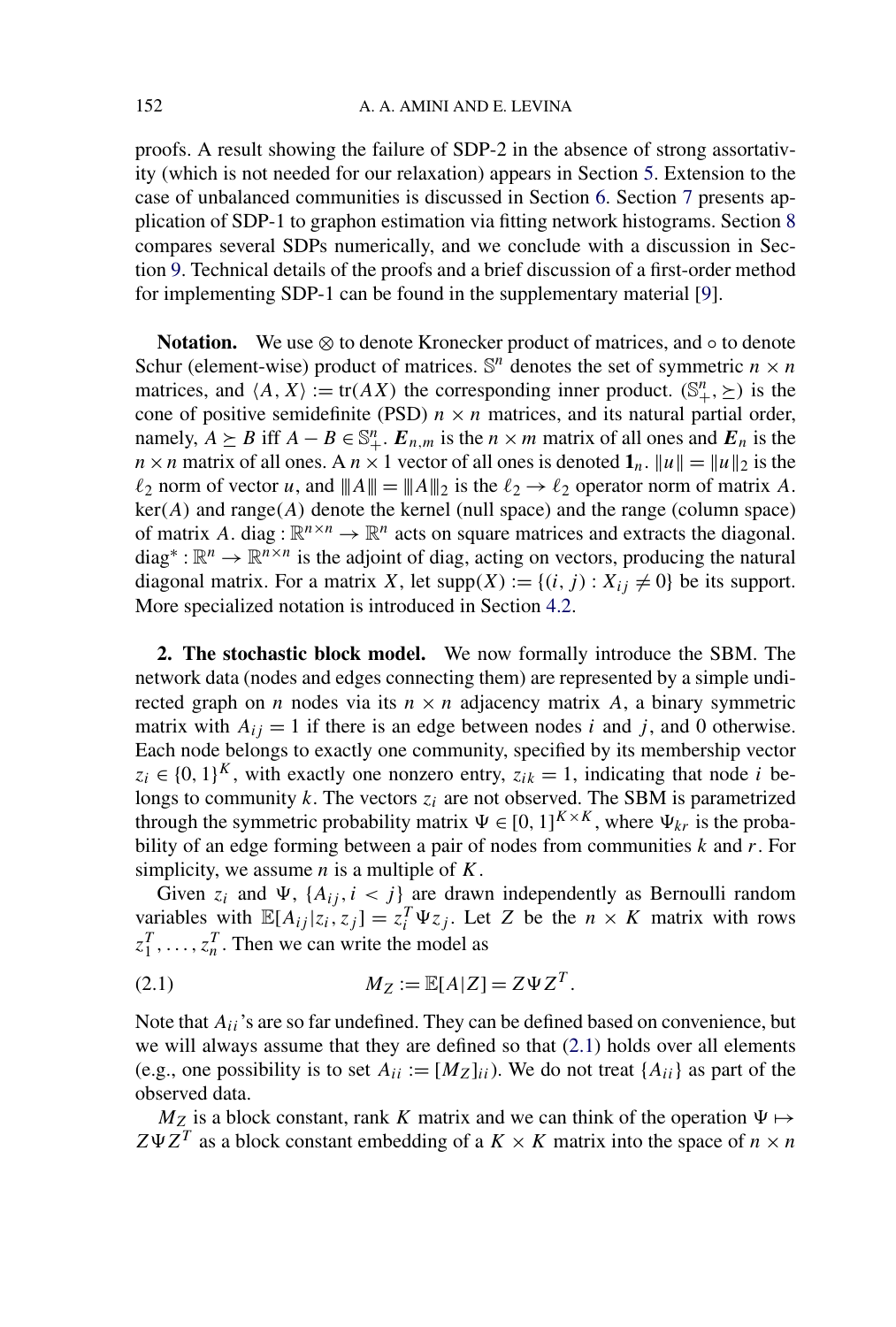matrices. This provides us with a simple but useful property: for any matrix *M* and function *f* on  $\mathbb{R}$ , let *f*  $\circ$  *M* be the pointwise application of *f* to the entries of *M*,  $[f \circ M]_{ij} = f(M_{ij})$ . Then we have

(2.2) 
$$
f \circ (Z \Psi Z^{T}) = Z(f \circ \Psi) Z^{T}.
$$

Using (2.2), we can write the log-likelihood of the SBM in a compact form. First, note that

$$
\ell(Z, \Psi) = \sum_{i < j} A_{ij} \log[M_Z]_{ij} + (1 - A_{ij}) \log(1 - [M_Z]_{ij})
$$
\n
$$
= \sum_{i < j} A_{ij} [f \circ M_Z]_{ij} + [g \circ M_Z]_{ij},
$$

where  $f(x) := \log \frac{x}{1-x}$  and  $g(x) := \log(1-x)$  are functions on [0, 1]. Recall that for symmetric matrices A and B, we defined  $\langle A, B \rangle := \text{tr}(AB)$ , and  $E_n$  is the *n* × *n* matrix of ones. Let  $\langle A, B \rangle_0 := \langle A, B \rangle - \sum_i A_{ii} B_{ii}$ , that is, the inner product defined through off-diagonal elements of *A* and *B*. Using (2.2),

(2.3)  
\n
$$
2\ell(Z, \Psi) = \langle A, f \circ M_Z \rangle_0 + \langle E_n, g \circ M_Z \rangle_0
$$
\n
$$
= \langle A, Z(f \circ \Psi) Z^T \rangle_0 + \langle E_n, Z(g \circ \Psi) Z^T \rangle_0.
$$

In deriving the SDPs, our focus will be on the following two special cases of the SBM. In Section [4,](#page-8-0) we will show the SDPs work for larger classes of SBMs than those they are derived for.

(PP) The planted partition (PP) model, PP*(p,q)*, defined by just two parameters *p* and *q* via

$$
(2.4) \t\t\t\Psi = qE_K + (p-q)I_K,
$$

where  $I_K$  is the  $K \times K$  identity matrix, and following the PP literature we assume  $p > q$ . Note that (2.4) simply means that the diagonal elements are *p* and the off-diagonal elements are *q*.

(PP<sup>bal</sup>) The balanced planted partition model,  $PP^{bal}(p,q)$ , which is  $PP(p,q)$ with the additional assumption that the blocks have equal sizes.

For PP(p, q), the likelihood greatly simplifies, since  $f \circ \Psi$  and  $g \circ \Psi$  take only two values,

$$
f \circ \Psi = f(q)E_K + [f(p) - f(q)]I_K
$$

and similarly for  $g \circ \Psi$ . Since  $ZE_K Z^T = E_n$ , (2.3) becomes

$$
2\ell(Z, \Psi) = [f(p) - f(q)](A, ZZ^T)_{0} + [g(p) - g(q)](E_n, ZZ^T)_{0} + \text{const},
$$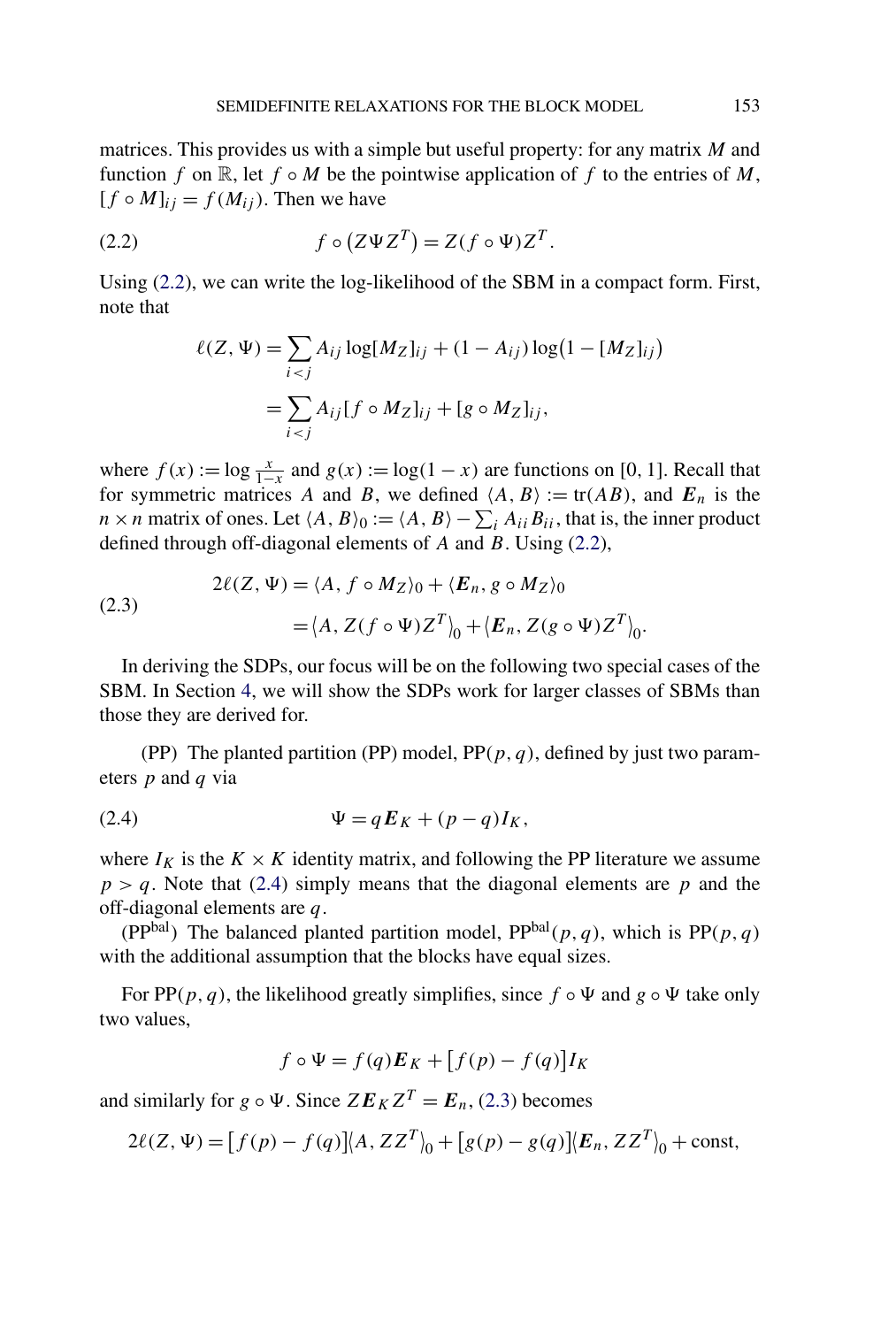<span id="page-5-0"></span>where the constant term does not depend on *Z*. With the condition  $p > q$ , we have  $f(p) > f(q)$  and  $g(p) < g(q)$ . Then we obtain

$$
\frac{2\ell(Z, \Psi)}{f(p) - f(q)}
$$
  
=  $\langle A, ZZ^T \rangle - \lambda \langle E_n, ZZ^T \rangle + \text{const}, \qquad \lambda := \frac{g(q) - g(p)}{f(p) - f(q)} > 0.$ 

Note that we have safely replaced  $\langle \cdot, \cdot \rangle_0$  with  $\langle \cdot, \cdot \rangle$ , possibly changing the constant, since  $[ZZ^T]_{ii} = 1$ ,  $\forall i$  regardless of *Z*. A similar calculation appears in [\[17\]](#page-28-0), albeit in a slightly different form.

**3. Relaxing the maximum likelihood estimator (MLE).** Given the adjacency matrix A, the MLE for  $(Z, \Psi)$  is obtained by maximizing the likelihood of the SBM. It is known to have desirable consistency and in some sense optimality properties [\[15\]](#page-28-0), but the exact computation of the MLE is in general NP-hard, due to the optimization over *Z*. However, it can be relaxed to computationally feasible convex problems.

We can obtain a class of MLEs by varying the domain over which the likelihood (2.5) is maximized. That is, we have the general estimator:

(3.1) 
$$
\widehat{Z} := \underset{Z \in \mathcal{Z}}{\operatorname{argmax}} \langle A, ZZ^T \rangle - \lambda \langle E_n, ZZ^T \rangle.
$$

Each *Z* corresponds to a *clustering* matrix  $X = ZZ^T \in \{0, 1\}^{n \times n}$ , where  $X_{ij} = 1$ if *i* and *j* belong to the same community, and  $X_{ij} = 0$  otherwise. Any subset  $\mathcal{Z}$ in the *Z*-space induces a corresponding subset  $X$  in the *X*-space. We can consider estimators of *X*, and our blueprint for deriving different relaxations will be varying the space  $X$  in the optimization problem

(3.2) 
$$
\widehat{X} := \operatorname*{argmax}_{X \in \mathcal{X}} \langle A, X \rangle - \lambda \langle E_n, X \rangle.
$$

3.1. *Our relaxation*: *SDP-*1. Our relaxation corresponds to the balanced model PP<sup>bal</sup> $(p, q)$ , in which each community is of size  $n/K$ . In this case, all admissible *Z*'s can be obtained by permutation of any fixed admissible  $Z_0 =$  $I_K \otimes \mathbf{1}_{n/K}$ , and we can take the feasible set  $\mathcal{Z}$  in (3.1) to be

$$
\mathcal{Z}_{\text{orbit}}(Z_0) := \{ P Z_0 Q : P, Q \text{ are permutation matrices} \},
$$

where  $\otimes$  is the Kronecker product and  $\mathbf{1}_{n/K}$  is the vector of all ones of length  $n/K$ . This choice of  $Z_0$  is for convenience and corresponds to assigning nodes consecutively to communities 1 through *K*. Recalling  $\overline{X} = ZZ^T$ , the corresponding feasible set in the *X*-space is

(3.3) 
$$
{}^{X_{\text{orbit}}(X_0)} := \{PX_0P^T : P \text{ is a permutation matrix}\}, \qquad X_0 = I_K \otimes E_{n/K}.
$$

Note that  $X_0$  is block-diagonal with all the diagonal blocks equal to  $E_{n/K}$ .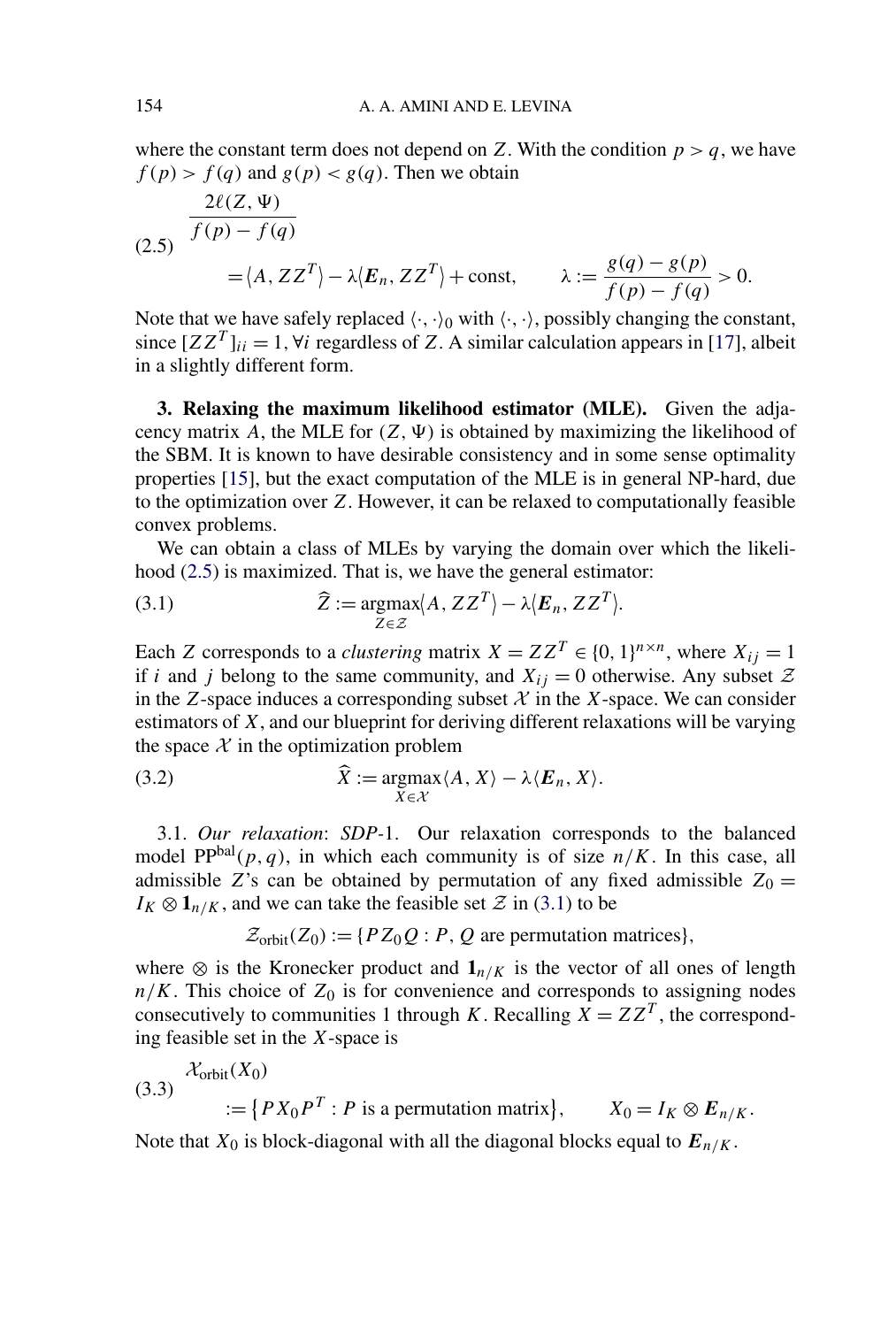In order to relax  $\mathcal{X}_{\text{orbit}}(X_0)$ , we first note that any X in this set is clearly positive semidefinite (PSD), denoted by  $X \succeq 0$ , since  $X = (PZ_0)(PZ_0)^T$ . In addition,  $0 \le$  $X_{ij} \leq 1$  for all *i*, *j*, which we write as  $0 \leq X \leq 1$ , and diag $(X) = 1$ <sub>*n*</sub>. Note that the latter condition, *X* ≥ 0 and *X* ≥ 0 imply *X* ≤ 1, since  $1 - X_{ij}^2 = X_{ii}X_{jj} - X_{ij}^2 \ge 0$ implying  $X_{ij} = |X_{ij}| \le 1$ . Finally, it is easy to see that each row of X should sum to *n/K*, that is,  $X\mathbf{1}_n = (n/K)\mathbf{1}_n$ . This implies we can remove the term  $\lambda \langle E_n, X \rangle$ from the objective function in [\(3.2\)](#page-5-0), since

(3.4) 
$$
\langle X, E_n \rangle = \text{tr}(X \mathbf{1}_n \mathbf{1}_n^T) = \mathbf{1}_n^T X \mathbf{1}_n = \mathbf{1}_n^T (n/K) \mathbf{1}_n = n^2/K,
$$

which is a constant. Thus, we arrive at our proposed relaxation, **SDP-1**:

(3.5) 
$$
\begin{aligned}\n\text{argmax}_{X} \quad & \langle A, X \rangle \\
\text{subject to} \quad & X \mathbf{1}_n = (n/K) \mathbf{1}_n, \qquad \text{diag}(X) = \mathbf{1}_n, \qquad X \succeq 0, X \ge 0.\n\end{aligned}
$$

3.2. *Other relaxations*: *SDP-*2 *and SDP-*3. Two other interesting SDP relaxations have recently appeared in the literature. First, we will consider the relaxation of Chen and Xu [\[21\]](#page-28-0); see also [\[20\]](#page-28-0). They essentially work with the same  $PP<sup>bal</sup>(p,q)$ , although their model is slightly more general (see Remark [3.1\)](#page-7-0). The main relaxation proposed in [\[21\]](#page-28-0) is via constraining the nuclear norm of *X*, a common heuristic for constraining the rank. Since *X* is PSD, we obtain  $||X||_{*} =$  $tr(X) = n$ . In addition, they impose a single affine constraint, namely (3.4). Thus, their main focus is on the relaxation which replaces  $\mathcal{X}_{\text{orbit}}(X_0)$  with  $\{X : ||\|X||_* \leq \}$  $n, \langle X, E_n \rangle = n^2/K, 0 \le X \le 1$ . However, they briefly mention a much tighter SDP relaxation which imposes positive semidefiniteness directly. This is what we have called **SDP-2**, shown in Table [1.](#page-2-0)

Note that *X*  $\geq$  0 and tr $(X) = n$  imply  $||X||_* = n$ , which is much tighter than |||*X*|||∗ ≤ *n*. The main difference between SDP-2 and our relaxation is that we impose the constraint  $\langle E_n, X \rangle = n^2/K$  more restrictively, by breaking it into *n* separate affine constraints. We also break the  $tr(X) = n$  into *n* pieces, but that does not seem to make much of a difference.

Next, we consider the relaxation of Cai and Li [\[17\]](#page-28-0), though in a slightly different form. This relaxation works for the more general model PP*(p,q)*. In this case, we are looking at the feasible set

(3.6)  $\mathcal{X}_{\text{free}} = \{ X = ZZ^T : Z \text{ is an admissible membership matrix} \}.$ 

For  $X \in \mathcal{X}_{\text{free}}$ , we still have  $X \succeq 0$  and  $X_{ij} \in \{0, 1\}$ . Thus, one can simply relax to the problem denoted by **SDP-3** in Table [1.](#page-2-0)

Note that  $\lambda \langle E_n, X \rangle$  remains in the objective, since there are no constraints to make it constant. We cannot enforce an affine constraint involving  $\langle E_n, X \rangle$  directly for  $\mathcal{X}_{\text{free}}$  without knowing the block sizes. In fact, let  $\underline{\mathbf{n}} = (n_1, \dots, n_K)$  be the vector of block sizes, and let  $E_n := diag^*(E_{n_1}, \ldots, E_{n_k})$  be the block-diagonal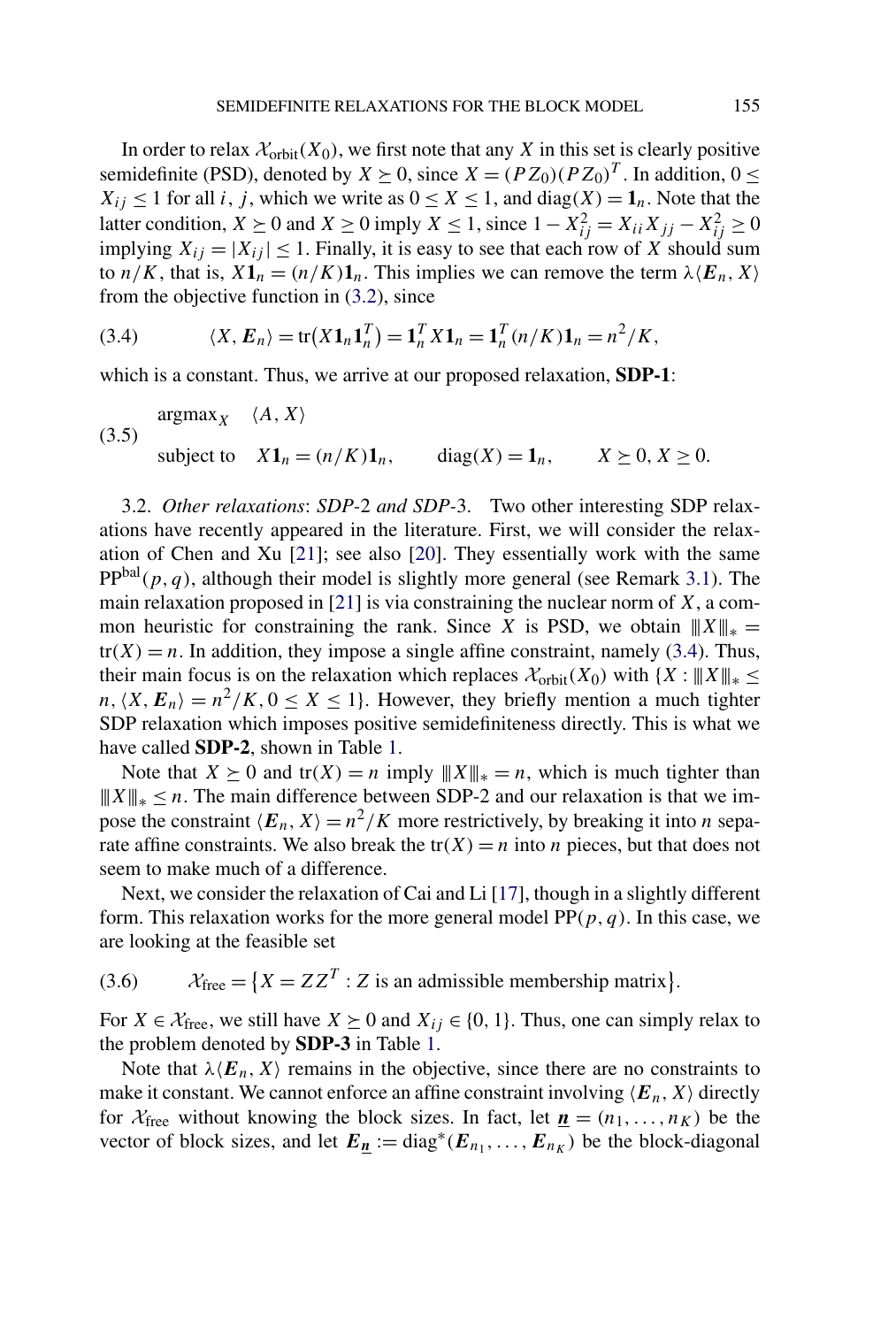<span id="page-7-0"></span>matrix with diagonal blocks of all ones with sizes given by *n*. It is easy to see that  $X_{\text{free}}$  is the union of orbits of all possible  $E_n$ ,

$$
(3.7) \quad \mathcal{X}_{\text{free}} = \bigcup_{\underline{n}:\|\underline{n}\|_1 = n} \mathcal{X}_{\text{orbit}}(E_{\underline{n}}) = \bigcup_{\|\underline{n}\|_1 = n} \{PE_{\underline{n}}P^T : P \text{ is a permutation matrix}\}
$$

from which it follows that  $\langle E_n, X \rangle = ||\mathbf{n}||_2^2 = \sum_j n_j^2$ , a function of the unknown  ${n_i}$ .

The optimal value for parameter  $\lambda$ , assuming the model is  $PP(p, q)$ , is given in [\(2.5\)](#page-5-0) as a function of *p* and *q*. However, one can think of  $\lambda$  as a general regularization parameter controlling the sparseness of *X*, noticing  $\langle E_n, X \rangle = ||X||_1$ since  $X \ge 0$ . It is well known that the  $\ell_1$  norm is a good surrogate for a cardinality constraint when enforcing sparseness, which leads us to a link to sparse PCA discussed in Section 3.3.

REMARK 3.1. Both [\[21\]](#page-28-0) and [\[17\]](#page-28-0) consider the effect of outliers on their SDPs. Cai and Li [\[17\]](#page-28-0) derive the SDP for the model we described but they modify it by penalizing the trace, which is justified by their theory for a fairly general model of outliers. Chen and Xu [\[21\]](#page-28-0) start with a generalized version of  $PP<sup>bal</sup>(p,q)$  which allows for a subset of nodes that belong to no community, and relax that model. Our relaxation SDP-1 can also work for this generalized model if we replace  $X\mathbf{1}_n =$  $(n/K)$ **1**<sup>*n*</sup> with the inequality version  $X$ **1**<sup>*n*</sup>  $\leq (n/K)$ **1***n*. This has an advantage over Chen and Xu's approach, since one does not need to know the number of outliers a priori.

3.3. *Connection with nonnegative sparse PCA*. Representation (3.7) suggests another natural direction to restrict the parameter space. Note that  $||\mathbf{n}||_{\infty} =$  $\max_j n_j \in [n/K, n]$ , as a consequence of  $||\mathbf{n}||_1 = n$ . The closer  $||\mathbf{n}||_{\infty}$  is to  $n/K$ , the more balanced the communities are. This suggests the following class:

(3.8) 
$$
\mathcal{X}_{\text{free}}^{\gamma} := \bigcup \{ \mathcal{X}_{\text{orbit}}(\boldsymbol{E}_{\underline{\boldsymbol{n}}}) : ||\underline{\boldsymbol{n}}||_1 = n, ||\underline{\boldsymbol{n}}||_{\infty} \leq \gamma (n/K) \},
$$

where  $\gamma \in [1, K]$  measures the deviation from completely balanced communities. For  $X \in \mathcal{X}_{\text{free}}^{\gamma}$ , note that  $|||X||_2 = ||E_{\underline{n}}||_2 = \max_j ||E_{n_j}||_2 = ||\underline{n}||_{\infty} \leq \gamma(n/K)$ . As before, we have  $tr(X) = n$ ,  $||X||_1 = \langle E_n, X \rangle$ , and  $X \in \mathcal{N}_+^n := \{X : X \succeq 0, X \ge 0\},$ the doubly nonnegative cone. Letting  $\widetilde{X} = (K/n)X$ , we have

(3.9) 
$$
\arg \max_{\widetilde{X}} \langle A, \widetilde{X} \rangle - \lambda \| \widetilde{X} \|_1
$$
  
subject to 
$$
\|\widetilde{X}\|_2 \le \gamma, \qquad \text{tr}(\widetilde{X}) = K, \qquad \widetilde{X} \ge 0, \widetilde{X} \ge 0.
$$

Apart from the nonnegative constraint  $\widetilde{X} \ge 0$  (which can be removed to obtain a further relaxation), this is a generalization of the SDP relaxation for sparse PCA. Specifically,  $\gamma = 1$  corresponds to the now well-known relaxation for recovering a sparse *K*-dimensional leading eigenspace of *A*. The corresponding solution *X*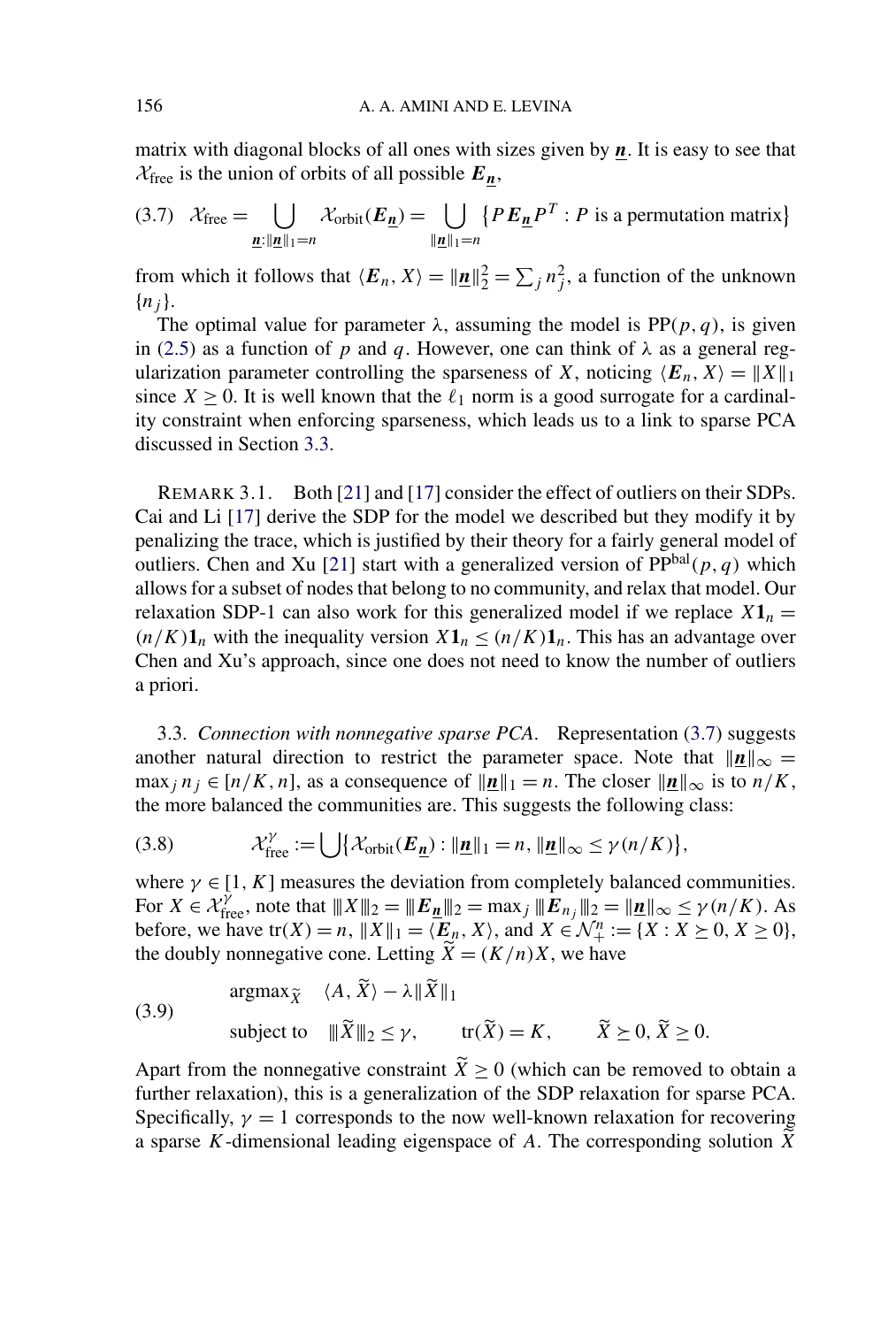<span id="page-8-0"></span>can be considered a generalized projection into this subspace (see, e.g., [\[22,](#page-28-0) [53\]](#page-30-0)), and note that  $\widetilde{X} \geq 0$ ,  $\|\widetilde{X}\|_2 \leq 1$  is equivalent to  $0 \leq \widetilde{X} \leq I$ . We will not pursue this direction here, but it opens up possibilities for leveraging sparse PCA results in network models.

3.4. *Connection with adjacency-based spectral clustering*. The first step in spectral clustering based on the adjacency matrix is the truncation of *A* to its *K* largest eigenvalues, which we call eigenvalue truncation (EVT). The resulting matrix  $\overline{X}$  is the solution of a SDP maximizing  $\langle A, \overline{X} \rangle$  subject to  $\overline{X} \succeq 0$ , tr $(\overline{X}) =$  $K, \|\tilde{X}\|_2 \leq 1$ . We can consider  $X := (n/K)\tilde{X}$  as an estimate of the cluster matrix by EVT. The resulting SDP appears in Table [1,](#page-2-0) and will be our surrogate to compare the other SDPs to this particular version of spectral clustering. We should note that the more common form of spectral clustering, based on truncation to *K* note that the more common form of spectral clustering, based on truncation to  $\kappa$  largest eignevalues in *absolute* value is equivalent to applying EVT to  $|A| = \sqrt{A^2}$ .

The SDP formulation of EVT can be considered a relaxation of the MLE in PPbal, similar to the other SDPs we have considered. It is enough to note that  $|||X||_2 = |||X_0||_2 = n/K$  for any  $X \in \mathcal{X}_{\text{orbit}}(X_0)$ . Also note that SDP-1 is a strictly tighter relaxation than EVT. To see that, take any *X* which is feasible for SDP-1, and note that  $X\mathbf{1}_n = (n/K)\mathbf{1}_n$  means that  $\mathbf{1}_n$  is an eigenvector of X associated with eigenvalue  $n/K$ . The Perron–Frobenius theorem then implies that  $||X||_2 \le n/K$ ; hence, *X* is feasible for EVT.

**4. Strong consistency results.** In this section, we provide consistency results for SDP-1 and a variant of SDP-2, which we will call SDP-2 . This version is obtained from SDP-2 by replacing  $tr(X) = n$  with diag $(X) = 1$ <sup>n</sup> and removing the now redundant condition  $X \leq 1$ . This modification allows us to unify the treatment of these two SDPs. For example, optimality conditions in Section [4.2.2](#page-14-0) are derived for a general blueprint [\(4.9\)](#page-14-0), which includes both SDP-1 and SDP-2 as special cases. The consistency results will go beyond the  $PP<sup>bal</sup>(p,q)$  model originally used in deriving them. Consider a general balanced block model, denoted as  $BM^{\text{bal}}(\Psi) = BM^{\text{bal}}_m(\Psi)$  with block size *m*, and probability matrix  $\Psi \in [0, 1]^{K \times K}$ . Note the relationship  $n = mK$  between the number of nodes *n*, the block size *m* and the number of blocks *K*. For notational consistency, we will denote diagonal and off-diagonal entries of  $\Psi$  differently:

$$
(4.1) \t\t\t p_k := \Psi_{kk}, \t\t q_{k\ell} := \Psi_{k\ell}, \t k \neq \ell.
$$

The balanced planted partition model  $PP^{bal}(p,q) = PP^{bal}_{m,K}(p,q)$  is a special case of  $BM_m^{\text{bal}}(\Psi)$  where  $p_k = p$  and  $q_{k\ell} = q$  for all  $k, l$ .

We start with defining two notions of assortativity that will be key in our results. Let

(4.2) 
$$
q_k^* := \max_{r=k, s\neq k} q_{rs} = \max_{r\neq k, s=k} q_{rs}.
$$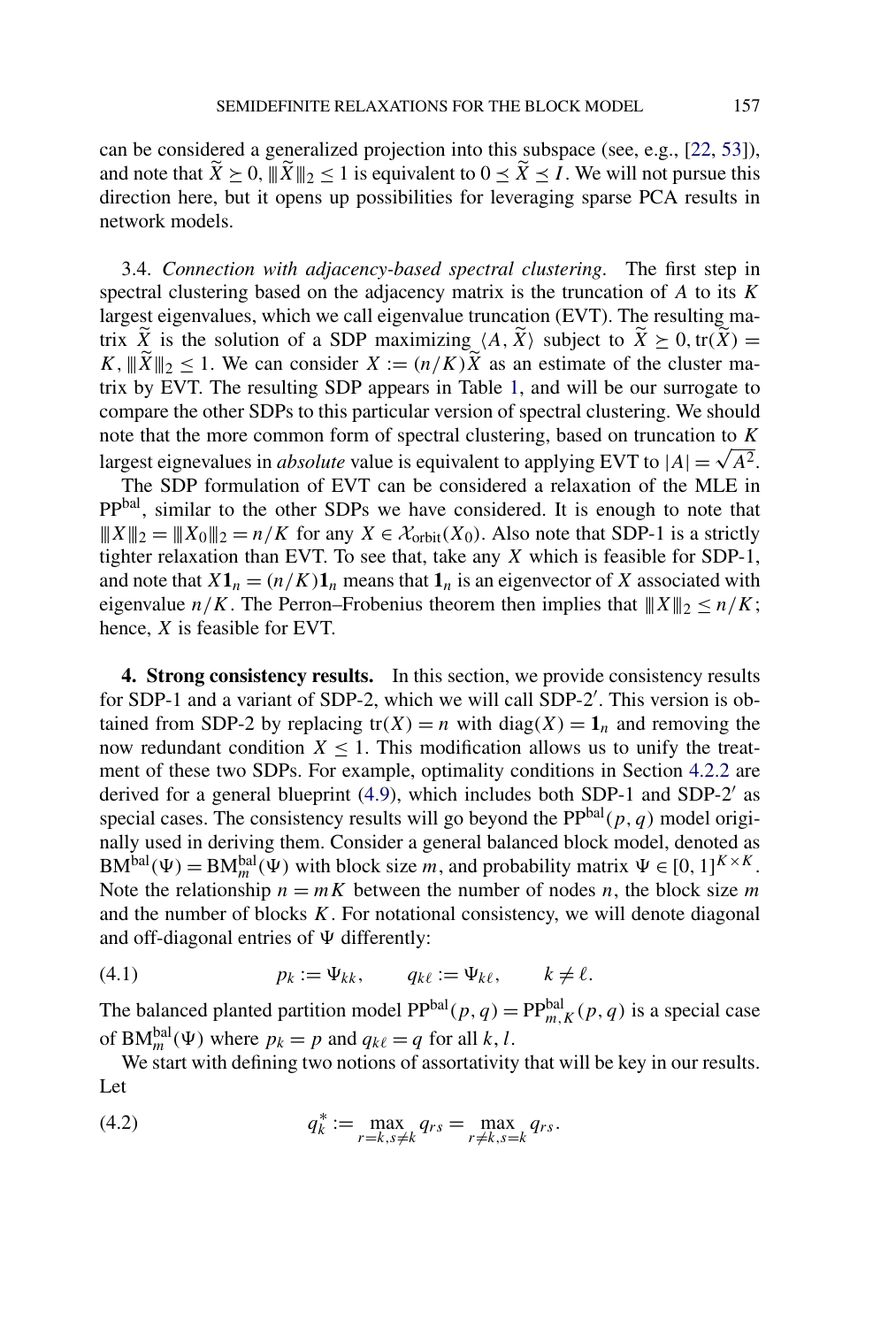<span id="page-9-0"></span>DEFINITION 4.1 (Strong and weak assortativity). Consider the balanced block model  $BM_m^{\text{bal}}(\Psi)$  determined by [\(4.1\)](#page-8-0):

- The model is strongly assortative (SA) if  $\min_k p_k > \max_k q_k^*$ .
- The model is weakly assortative (WA) if  $p_k > q_k^*$  for all *k*.

An alternative way to state strong assortativity is  $\min_k p_k > \max_{(k,\ell):k \neq \ell} q_{k,\ell}$ . Strong assortativity implies weak assortativity. See [\(8.1\)](#page-21-0) for an example where weak assortativity holds but not the strong one.

These definitions apply to general block models since they are defined only in terms of the edge probability matrix  $\Psi$ . We also define a partial order among balanced block models, which reflects the hardness of recovering the underlying cluster matrix *X*.

DEFINITION 4.2 (Strong assortativity (SA) ordering). The collection  ${BM_m^{\text{bal}}(\Psi) : \Psi \in [0, 1]^{K \times K} \cap \mathbb{S}^K}$  is partially ordered by

$$
(4.3) \quad BM_m^{\text{bal}}(\widetilde{\Psi}) \ge BM_m^{\text{bal}}(\Psi) \quad \Longleftrightarrow \quad \widetilde{p}_k \ge p_k, \qquad \widetilde{q}_{k\ell} \le q_{k\ell}, \qquad \forall k \neq \ell.
$$

This ordering or the one induced on matrices in  $[0, 1]^{K \times K} \cap \mathbb{S}^K$  is referred to as SA-ordering.

Intuitively, for assortative models  $BM_m^{\text{bal}}(\Psi) \geq BM_m^{\text{bal}}(\Psi)$  implies that  $BM_m^{\text{bal}}(\Psi)$  is easier than  $BM_m^{\text{bal}}(\Psi)$  for cluster recovery. This will be made precise in Corollary [4.2](#page-14-0) in Section [4.2.1.](#page-14-0) For example, consider a strongly assortative model  $BM<sup>bal</sup>(\Psi)$  where

(4.4) 
$$
p^{-} := \min_{k} p_{k} > \max_{(k,\ell):k\neq\ell} q_{k,\ell} =: q^{+}.
$$

Then it is easy to see that  $BM^{bal}(\Psi) \geq PP^{bal}(p^-, q^+)$ , roughly meaning that fitting BM<sup>bal</sup>( $\Psi$ ) is not harder than fitting PP<sup>bal</sup>( $p^{-}, q^{+}$ ).

In order to study consistency, we always condition on the true cluster matrix, which is taken to be  $X_0 := I_K \otimes E_m$  without loss of generality. Let  $S_0 := \text{supp}(X_0)$ be the index set of nonzero elements of  $X_0$ . We write  $SDP_{sol}(A)$  for the solution set of the SDP for input *A*, where SDP is any of SDP-1, SDP-2 or SDP-3, which will be clear from the context. In this notation,  $SDP_{sol}(A) = \{X_0\}$  means that  $X_0$ is the unique solution of the SDP, in which case we say that the SDP is *strongly consistent* for cluster matrices.

REMARK 4.1. Our notion of consistency here is stronger than what is commonly called strong consistency in the literature [\[8,](#page-27-0) [15,](#page-28-0) [44,](#page-29-0) [59\]](#page-30-0). Strong consistency for an algorithm that outputs a set of community labels usually means exact recovery of labels up to a permutation of communities, with high probability. Viewing SDPs as algorithms that output the cluster matrix *X* , here by strong consistency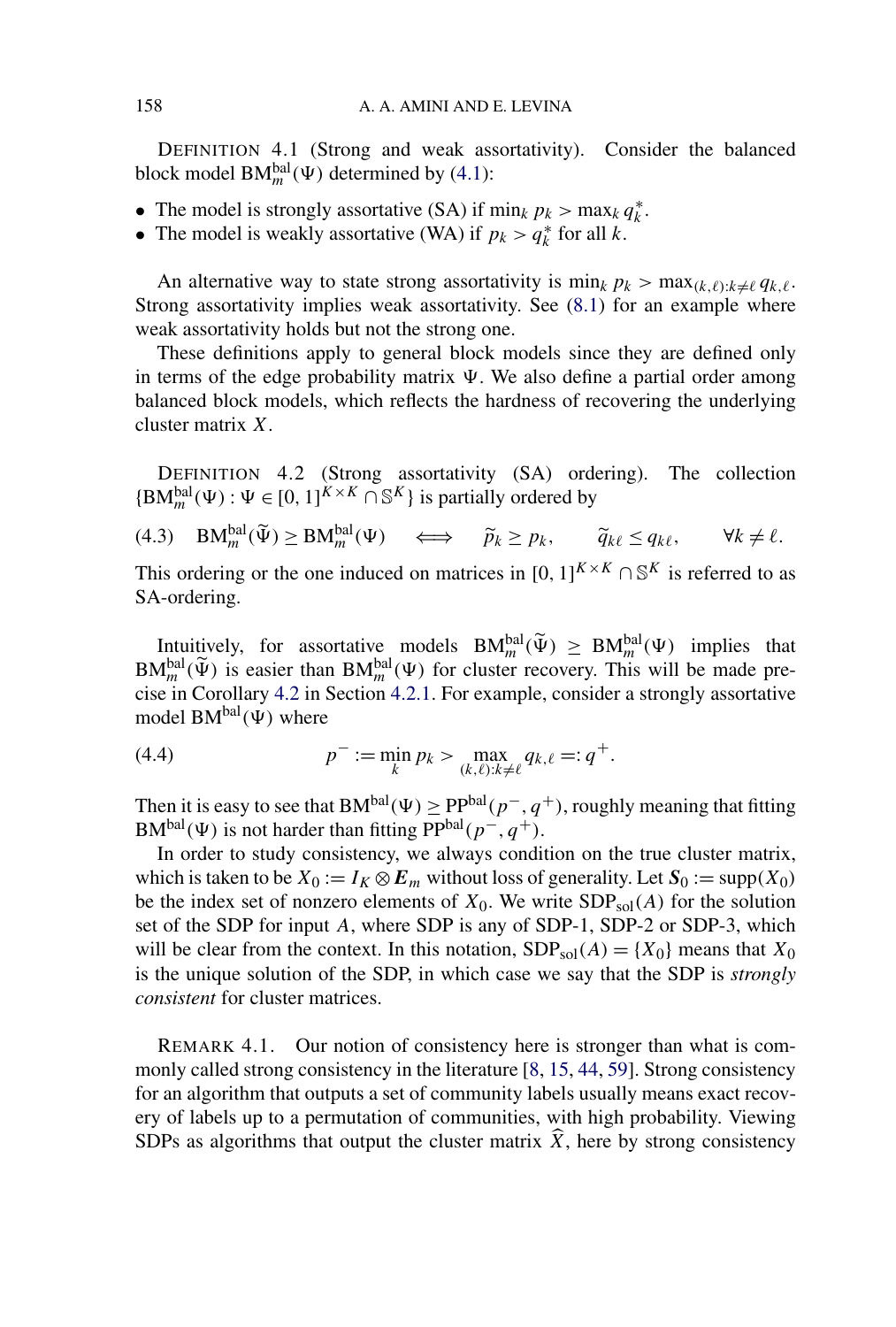<span id="page-10-0"></span>we mean the exact recovery of  $X_0$ , which immediately implies exact label recovery. We note, however, that in some regimes one can recover labels exactly even when the output  $\hat{X}$  of an SDP is not exact. For example, one can run a community detection algorithm on *X*, say spectral clustering; see Algorithm [1](#page-20-0) in Section [7.](#page-19-0) However, if the labels are inferred directly from  $\overline{X}$  (if  $\overline{X}$  corresponds to a graph with *K* disjoint connected components, then output the labels implied by the components; otherwise, output random labels), then our notion of strong consistency matches the standard one in the literature.

A key piece in our results will be the following matrix concentration inequality noted recently by many authors; see, for example, [\[21,](#page-28-0) [35,](#page-29-0) [52\]](#page-30-0) and the references therein. Results of this type are often based on the refined discretization argument of [\[25\]](#page-28-0).

PROPOSITION 4.1. *Let*  $A = (A_{ij}) \in \{0, 1\}^{n \times n}$  *be a symmetric binary matrix, with independent lower triangle and zero diagonal*. *There are universal positive*  $constant$   $(C, C', c, r)$  such that if

$$
\max_{ij} \text{Var}(A_{ij}) \le \sigma^2 \qquad \text{for } n\sigma^2 \ge C' \log n
$$

*then with probability at least*  $1 - cn^{-r}$ ,

$$
||A - \mathbb{E}A|| \leq C\sigma\sqrt{n}.
$$

In what follows,  $(C, C', c, r)$  will always refer to the constants in this proposition. Our first result establishes consistency of SDP-2 for the balanced planted partition models. We will work with two rescaled version of *p*, namely

(4.5) 
$$
\bar{p} := pm = p\frac{n}{K}, \qquad \tilde{p} := \frac{\bar{p}}{\log n},
$$

and similarly for  $\tilde{q}$ ,  $\bar{q}$  and *q*.

THEOREM 4.1 (Consistency of SDP-2'). Let *A* be drawn from  $PP_{m,K}^{bal}(p,q)$ . *For any*  $c_1, c_2 > 0$ , *let*  $C_1 := C' \vee \frac{4}{9}(c_1 + 1)$  *and*  $C_2 := C + (\sqrt{4(c_1 + 1)} \vee$  $3\sqrt{4(c_2+1)}$ . *Assume*  $\tilde{p} \ge C_1$ . *Then, if* 

(4.6) 
$$
\widetilde{p} - \widetilde{q} > C_2(\sqrt{\widetilde{p}} + \sqrt{\widetilde{q}K}),
$$

*SDP-2' is strongly consistent with probability at least*  $1 - c(Km^{-r} + n^{-r}) - n^{-c_1} 2m^{-1}n^{-c_2}$ .

As a consequence, we get consistency for a strongly assortative block model. More precisely, Theorem 4.1 combined with Corollary [4.2](#page-14-0) in Section [4.2.1](#page-14-0) gives the following.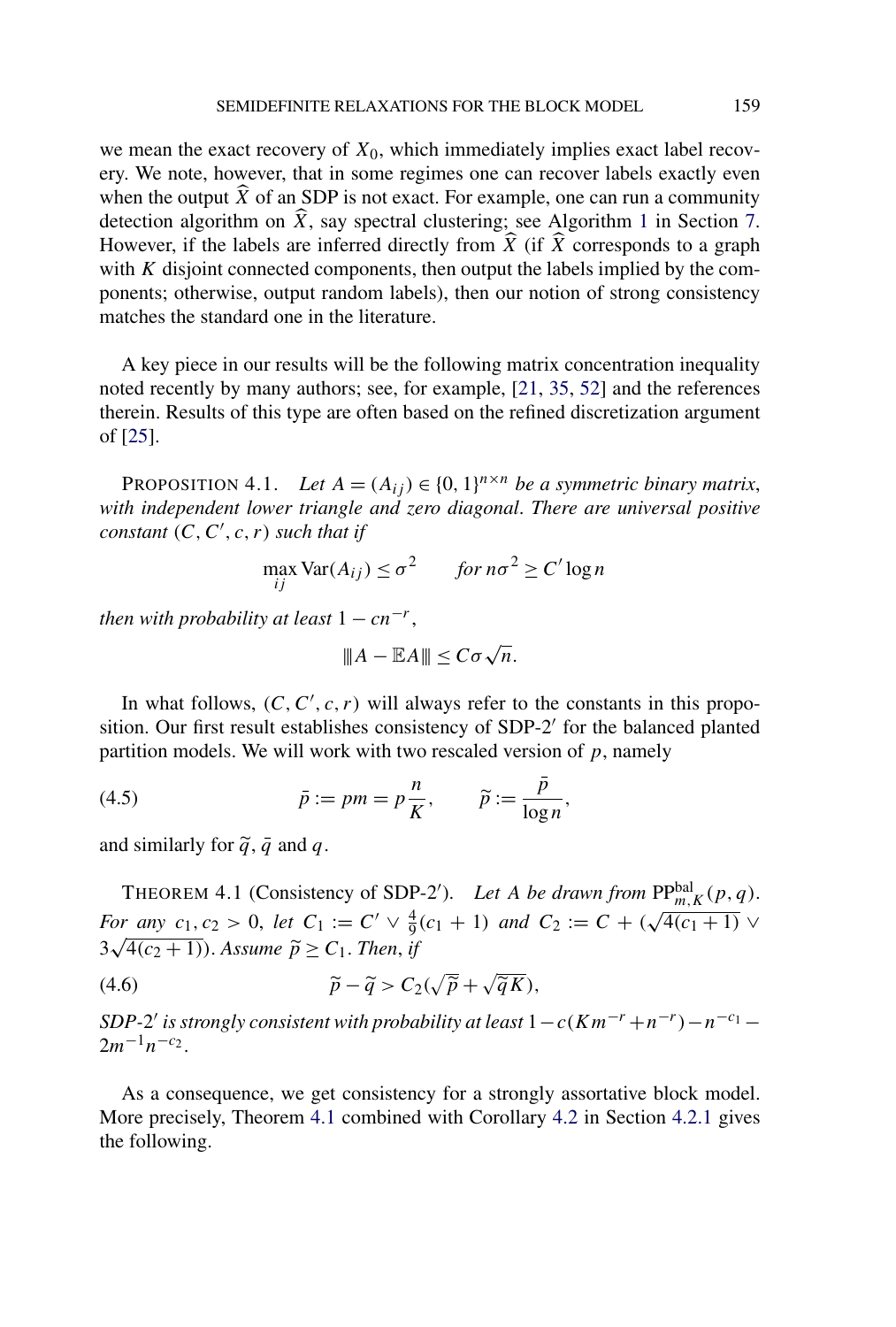<span id="page-11-0"></span>COROLLARY 4.1 (Consistency of SDP-2' for the strongly assortative case). Let A be drawn from a strongly assortative  $BM_m^{bal}(\Psi)$ . Then the conclusion of *Theorem* [4.1](#page-10-0) *holds with*  $(p, q)$  *replaced with*  $(p^-, q^+)$  *as defined in* [\(4.4\)](#page-9-0).

Note that Theorem [4.1](#page-10-0) and its corollary automatically apply to SDP-1, because it is a tighter relaxation of the MLE than SDP-2 . However, SDP-1 succeeds for the much larger class of *weakly assortative* block models, as reflected in our main result, Theorem 4.2 below. Recall the notation  $q_k^*$  defined in [\(4.2\)](#page-8-0) and write  $q_{\text{max}}^* = \max_k q_k^* = \max_{k \neq \ell} q_k_{\ell}$ . The scaled versions  $\tilde{q}_k^*$ ,  $\bar{q}_k^*$  and  $\tilde{q}_{\text{max}}^*$ ,  $\bar{q}_{\text{max}}^*$  are defined based on  $q_k^*$  and  $q_{\text{max}}^*$  as in [\(4.5\)](#page-10-0).

THEOREM 4.2 (Consistency of SDP-1). *Let A be drawn from a weakly assortative*  $BM_{m}^{bal}(\Psi)$ . *For any*  $c_1, c_2 > 0$ , *let*  $C_1 := C' \vee \frac{4}{9}(c_1 + 1)$  *and*  $C_2 :=$  $(\sqrt{4(c_1+1)}+C)$  ∨  $(6\sqrt{2(c_2+1)})$ . *Assume* min<sub>*k*</sub>  $\widetilde{p}_k \ge C_1$ . *Then, if* 

(4.7) 
$$
\min_{k} \left[ \left( \widetilde{p}_{k} - \widetilde{q}_{k}^{*} \right) - C_{2} \left( \sqrt{\widetilde{p}_{k}} + \sqrt{\widetilde{q}_{k}^{*}} \right) \right] > C_{\sqrt{\frac{\widetilde{q}_{\max}^{*} K}{\log n}}}.
$$

*SDP*-1 *is strongly consistent with probability at least*  $1 - c(Km^{-r} + n^{-r}) - n^{-c_1} 2m^{-1}n^{-c_2}$ .

Note that for any weakly assortative  $BM_m^{\text{bal}}(\Psi)$  with fixed *K* and constant entries of  $\Psi$ , condition (4.7) holds for large *n* and hence SDP-1 is strongly consistent. We show in Section [5](#page-16-0) that SDP-2' fails in general outside the class of strongly assortative block models.

REMARK 4.2. Our result for SDP-2 can be slightly strengthened by stat-ing [\(4.6\)](#page-10-0) as in (4.7) with  $\tilde{p}_k \equiv \tilde{p}$  and  $\tilde{q}_{k,\ell} \equiv \tilde{q}$ . This gives a better threshold in the case where  $\tilde{q} \to \infty$  but  $\tilde{q}/\log n \to 0$ .

REMARK 4.3. One can define strong and weak disassortativity by replacing *p<sub>k</sub>* and  $q_{k\ell}$  with  $-p_k$  and  $-q_{k\ell}$ , respectively, in Definition [4.2.](#page-9-0) The results then hold if one applies the SDPs to −*A* in the disassortative case.

REMARK 4.4. Another way to express conditions of Theorem [4.1](#page-10-0) is in terms of the alternative parametrization  $(d, \beta)$  where  $d := \bar{p} + (K - 1)\bar{q}$  is the expected node degree, and  $\beta := q/p = \overline{q}/\overline{p}$  is the out-in-ratio. A slight weakening of con-dition [\(4.6\)](#page-10-0), using  $(a + b)^2 \le 2(a^2 + b^2)$ , gives

(4.8) 
$$
(\bar{p} - \bar{q})^2 \gtrsim (\bar{p} + \bar{q}K) \log n \iff d \gtrsim \left(\frac{1 + K\beta}{1 - \beta}\right)^2 \log n,
$$

where we have used  $d \approx \bar{p} + K\bar{q}$ . We also need  $\bar{p} \gtrsim \log n$  which translates to  $d \gtrsim (1 + K\beta) \log n$ , which is implied by (4.8). In particular, for fixed  $\beta$ , it is enough to have  $d = \Omega(K^2 \log n)$  for SDP-2' (and hence SDP-1) to be strongly consistent.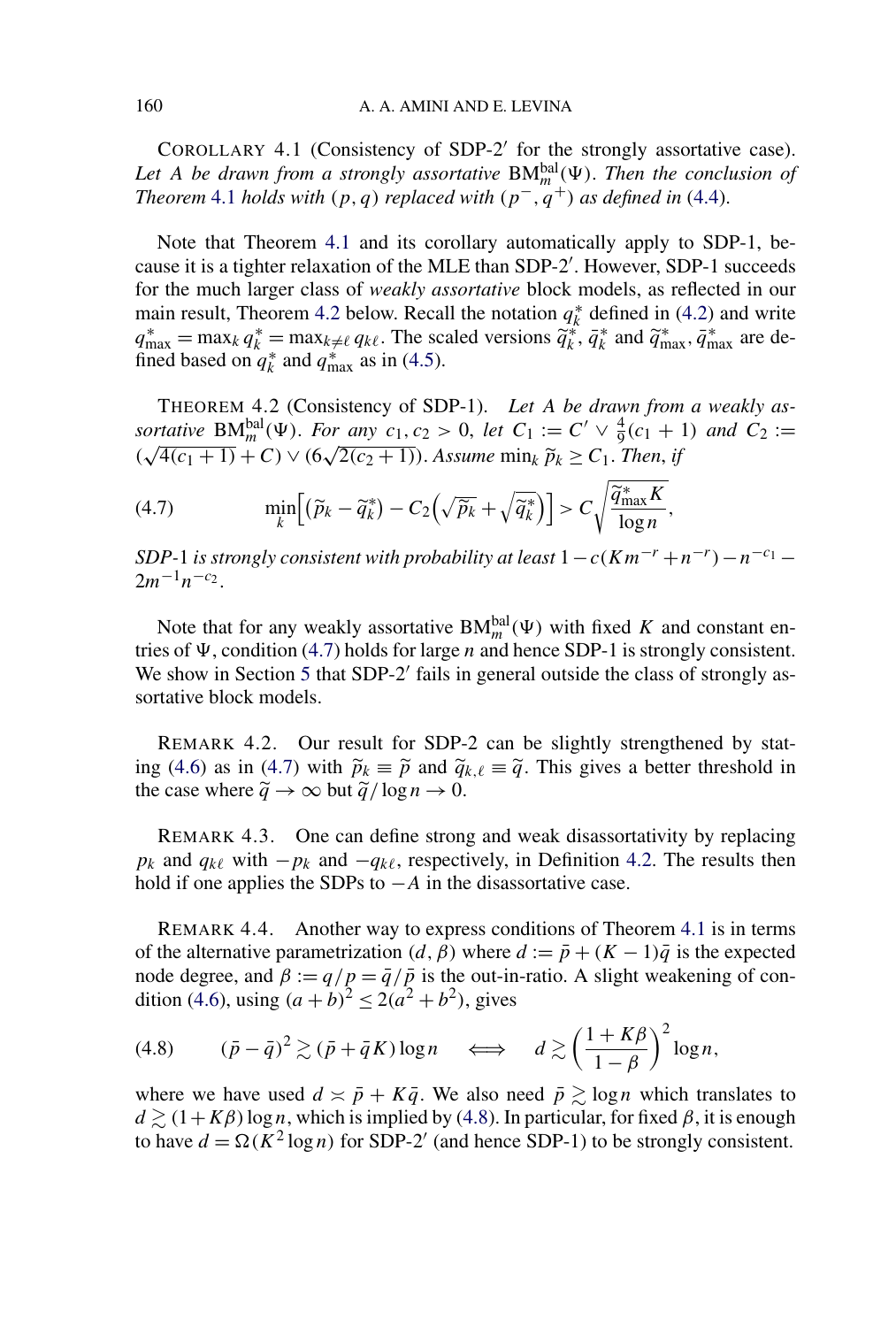The proof of Theorem [4.2](#page-11-0) appears in Section [4.3](#page-16-0) with some of the more technical details deferred to the [Appendices.](#page-24-0) The proof of Theorem [4.1](#page-10-0) is similar and appears in the supplementary material [\[9\]](#page-28-0) (Section 10.1).

4.1. *Comparison with other consistency results*. Rigorous results about the phase transition in the so-called reconstruction problem for the 2-block balanced PP model, that is, recovering a labeling positively correlated with the truth, in the sparse regime where  $d = O(1)$ , have appeared in [\[37,](#page-29-0) [42,](#page-29-0) [43\]](#page-29-0) after origi-nally conjectured by [\[23\]](#page-28-0). For  $K = 2$ , the problem of exact recovery in PP has recently been studied in [\[1,](#page-27-0) [44\]](#page-29-0), where the exact recovery threshold is obtained when  $d = \Omega(\log n)$ , the minimal degree growth required for exact recovery. Mossel et al. [\[44\]](#page-29-0) also discusses exact thresholds for weak consistency, that is, fraction of misclassified labels going to zero. Abbe et al. [\[1\]](#page-27-0) also analyzed the MAXCUT SDP showing a consistency threshold within constant factor of the optimal. Since the earlier draft of our manuscript, more refined analyses of SDPs for balanced PP have appeared in [\[28,](#page-28-0) [29\]](#page-29-0), as well as [\[2\]](#page-27-0) which obtains the exact threshold for a general SBM, by a two-stage approach with no SDP involved. In [\[28\]](#page-28-0), the argument in [\[1\]](#page-27-0) is refined to show that MAXCUT SDP achieves the threshold of exact recovery with optimal constant, for the case  $K = 2$ . In [\[29\]](#page-29-0), the analysis is extended to the general  $K$ , for an SDP which interestingly is equivalent to what we have called SDP-1, showing that it achieves optimal exact recovery threshold. This threshold is equivalent, up to constants, to that obtained in [\[21\]](#page-28-0), and hence to [\(4.8\)](#page-11-0) as will be discussed below. The analysis in [\[29\]](#page-29-0) also provides the exact constant and an extension to the unbalanced case.

For the PP model with general *K*, [\[21\]](#page-28-0) provides sufficient conditions for strong consistency of their nuclear norm relaxation of the MLE. These conditions automatically apply to SDP-2' and SDP-1 since they are tighter relaxations. More precisely, their model, in the zero outliers case, coincides with  $PP<sup>bal</sup>(p,q)$  and their sufficient conditions translate to  $(p - q)^2 (n/K)^2 \gtrsim p(n/K) \log n + qn$ . A slightly weaker version, obtained by replacing *q* with *q* log *n*, reads  $(\bar{p} - \bar{q})^2 \gtrsim$  $(\bar{p} + \bar{q}K)$ log *n* which is the one we have obtained in [\(4.8\)](#page-11-0) as a consequence of Theorem [4.1.](#page-10-0) The stronger version also follows from our proof; see Remark [4.2.](#page-11-0) Interestingly, exactly the same condition [\(4.8\)](#page-11-0), is established in [\[17\]](#page-28-0) for SDP-3, when specialized to  $PP<sup>bal</sup>(p,q)$ , the case with zero outliers. In other words, results of the form predicted by Theorem [4.1](#page-10-0) already exist for SDP relaxations of the block model, albeit using different proof techniques. On the other hand, we are not aware of any results like Theorem [4.2,](#page-11-0) which guarantees success of SDP-1 for weakly assortative block models. A somewhat different condition amounting to  $(\bar{p} - \bar{q})^2 \gtrsim mK^2\bar{p}$  and  $np = K\bar{p} \ge \log n$  is implied by the results of [\[35\]](#page-29-0) for spectral clustering based on the adjacency matrix, which we have called eigenvalue truncation (EVT). We note that the dependence on  $K$  is worse than in the SDP results, among other things. This is corroborated empirically in Section [8,](#page-21-0) which shows SDPs outperform EVT for larger values of *K*.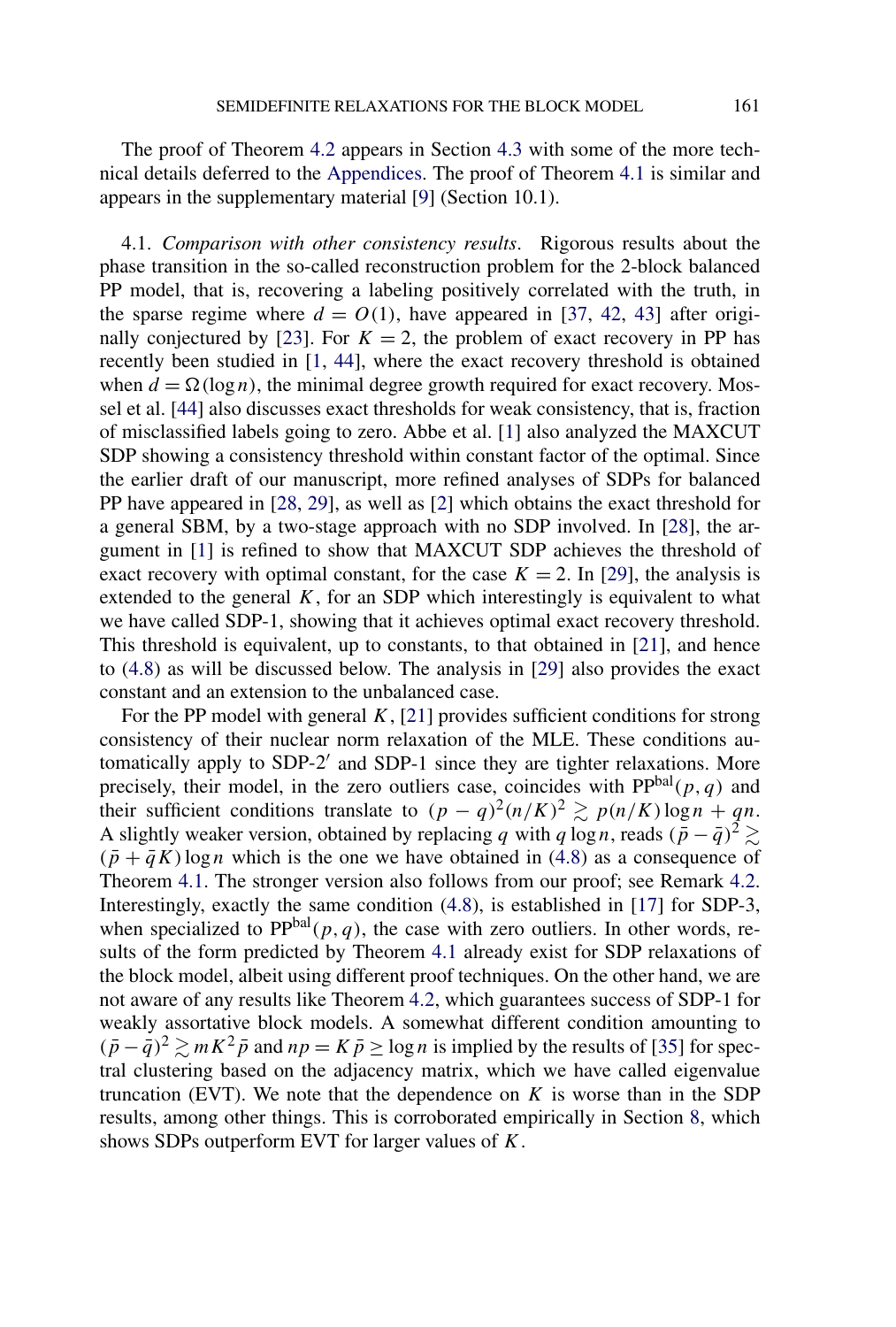<span id="page-13-0"></span>We should point out that there is a somewhat parallel line of work regarding relaxations for clustering problems. For example, a variant of SDP-1 [with  $diag(X) = 1$ <sup>n</sup> replaced with tr $(X) = n$ ] has been proposed as a relaxation of the *K*-means or normalized *K*-cut problems [\[47,](#page-29-0) [56\]](#page-30-0). However, theoretical analysis of SDPs in the clustering context have only recently began. See, for example, [\[11\]](#page-28-0) for a recent analysis, using a probabilistic model of clusters. An earlier line of work reformulates the clustering problem as instances of the planted partition model and analyzes an SDP relaxation for cluster recovery [\[7,](#page-27-0) [38\]](#page-29-0). The planted *K*-disjoint clique model in [\[7\]](#page-27-0) and the fully random model of [\[38\]](#page-29-0) both can be considered as special case of the planted partition model. The analysis in [\[38\]](#page-29-0) is in particular interesting for analyzing an SDP with triangle-inequality type constraints and providing approximation bounds relative to the optimal combinatorial solution.

Recently, a very interesting paper [\[27\]](#page-28-0) analyzed the performance of SDP relaxations in the sparse regime where  $d = O(1)$ . They showed that as long as the feasible region is contained in the so-called Grothendieck set  ${X > 0, \text{diag}(X) < 1}$ , the SDPs can achieve arbitrary accuracy, with high probability, assuming that  $(\bar{p} - \bar{q})^2/(\bar{p} + \bar{q}K)$  is sufficiently large. These results are complementary to ours and show that all the SDPs in Table [1](#page-2-0) are capable of approximate recovery in the sparse regime.

As a testament to the resurgence of interest in SDP relaxations for community detection, while this paper was under review, the following have appeared in the literature: On exact recovery for general *K* [\[3\]](#page-27-0), [\[48\]](#page-29-0) and for  $K = 2$  [\[12\]](#page-28-0), on the performance in the sparse regime [\[31,](#page-29-0) [41\]](#page-29-0), on local optima of rank-restricted versions [\[40\]](#page-29-0), on relation to Probably Certifiably Correct algorithms [\[13\]](#page-28-0), on robustness [\[39\]](#page-29-0) and on extensions to the case with node covariates [\[57\]](#page-30-0). In particular, [\[31,](#page-29-0) [40\]](#page-29-0) provide encouraging results on scalability of SDPs for community detection. Their approach is based on solving rank-restricted versions of SDPs as nonconvex optimization problems, going back to the seminal work of [\[16\]](#page-28-0). The results in [\[31,](#page-29-0) [40\]](#page-29-0) suggest that the rank can be taken to be much smaller for community detection problems than the previous known bound in [\[16\]](#page-28-0).

4.2. *Some useful general results*. Here, we collect some general observations on solutions of SDPs which will be useful in proving Theorems [4.1](#page-10-0) and [4.2.](#page-11-0) Let  $S_k$  be the indices of the *k*th community. We have  $|S_k| = m$ . Let  $X_{S_k}S_j$  be the submatrix of *X* on indices  $S_k \times S_j$ , and  $X_{S_k} := X_{S_k S_k}$ . Let  $\mathbf{1}_{S_k} \in \mathbb{R}^n$  be the indicator vector of  $S_k$ , equal to one on  $S_k$  and zero elsewhere.  $E_{S_0} \in \{0, 1\}^{n \times n}$  denotes the indicator matrix of  $S_0 \subset [n]^2$ . Let  $e_k^n$ , or simply  $e_k$ , be *k*th unit vector of  $\mathbb{R}^n$ . Let  $\{1_{S_k}\}$  and  $\text{span}\{1_{S_k}\}^{\perp}$  denote the subspace spanned by  $\{1_{S_2}, 1_{S_2}, \ldots, 1_{S_K}\}$  and its orthogonal complement. Let  $d(S_k) \in \mathbb{R}^n$  be the vector of node degrees relative to the subgraph induced by  $S_k$ ,  $d(S_k) = A \mathbf{1}_{S_k} = A_{S_k} \mathbf{1}_m$ . Note that  $[d(S_k)]_{S_k} \in \mathbb{R}^m$ is the subvector of  $d(S_k)$  on indices  $S_k$ .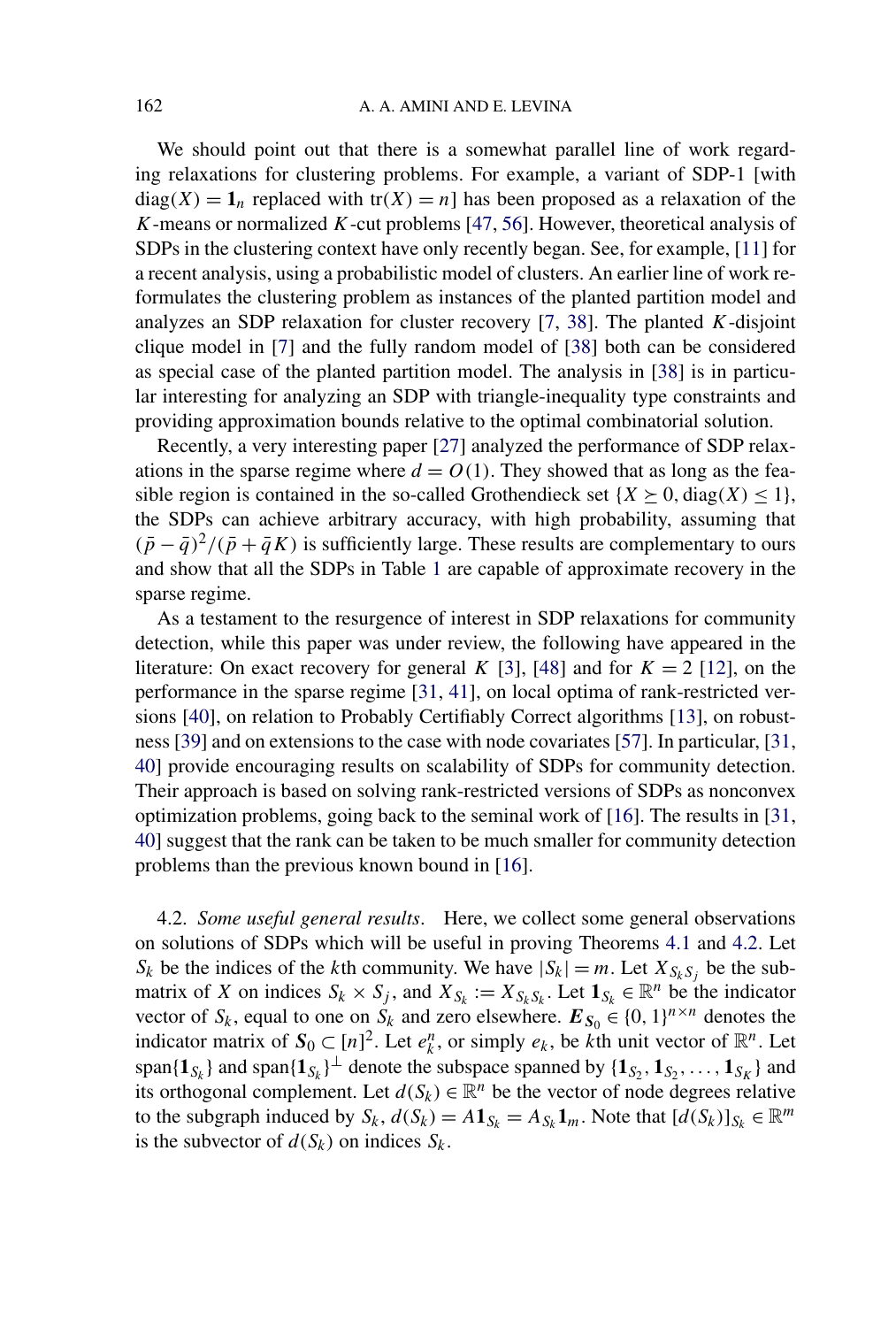<span id="page-14-0"></span>4.2.1. *SDPs respect SA-ordering*. The following lemma formalizes an intuitive fact on how SDPs interact with the SA-ordering of Definition [4.2.](#page-9-0) The proof is given in the supplementary material [\[9\]](#page-28-0) (Section 9).

LEMMA 4.1. Let  $\widetilde{A} \in \mathbb{S}^n$  *be obtained from A by setting some elements off*  $S_0$ *to zero and some elements on S*<sup>0</sup> *to one*. *Then*, *for either of SDP-*1 *or SDP-*2 ,

$$
SDP_{sol}(A) = \{X_0\} \quad \Longrightarrow \quad SDP_{sol}(\widetilde{A}) = \{X_0\}.
$$

The lemma generalizes to any optimization problem that maximizes  $X \mapsto$  $\langle A, X \rangle$ , and has its feasible region included in  $\{X : 0 \le X \le 1\}$ . An immediate consequence is the following probabilistic version for SBMs, stated conditionally on the true cluster matrix  $X_0$ .

 $\text{COROLLARY 4.2.}$  *Assume*  $\text{BM}_{m}^{\text{bal}}(\widetilde{\Psi}) \geq \text{BM}_{m}^{\text{bal}}(\Psi)$ , and let  $\widetilde{A} \sim \text{BM}_{m}^{\text{bal}}(\widetilde{\Psi})$ *and*  $A \sim BM_m^{\text{bal}}(\Psi)$ . *Then, for either of SDP-1 or SDP-2',* 

$$
\mathbb{P}(\text{SDP}_{\text{sol}}(\widetilde{A}) = \{X_0\}) \ge \mathbb{P}(\text{SDP}_{\text{sol}}(A) = \{X_0\}).
$$

This corollary allows us to transfer consistency results for SDPs regarding a particular SBM to any SBM that dominates it. It also allows us to inflate offdiagonal entries of  $\Psi$  for a general BM<sup>bal</sup> $(\Psi)$  without loss of generality. More precisely, we will assume in the course of the proof that off-diagonal entries of  $\Psi$ satisfy certain lower bounds to ensure concentration. These lower bounds can then be safely discarded at the end by Corollary 4.2.

### 4.2.2. *Optimality conditions*. Consider the following general SDP:

(4.9) 
$$
\max \quad \langle A, X \rangle
$$

$$
\text{s.t. } \text{diag}(X) = \mathbf{1}_n, \qquad \mathcal{L}_2(X) = b_2
$$

$$
X \succeq 0, \qquad X \ge 0,
$$

where  $\mathcal{L}_2$  is a linear map from  $\mathbb{S}^n$  to  $\mathbb{R}^s$  for some integer *s*, and  $b_2 \in \mathbb{R}^s$ . This is a blueprint for both SDP-1 and SDP-2'. Let  $\mathcal{L}_1(X) := \text{diag}(X)$  and  $b_1 = \mathbf{1}_n$ . Then  $\mathcal{L}(X) := (\mathcal{L}_1(X), \mathcal{L}_2(X)) = (b_1, b_2) =: b$  summarizes the linear constraints for the SDP. The dual problem is

min 
$$
\langle \mu, b_2 \rangle + \sum_i v_i
$$
  
s.t.  $\mathcal{L}_2^*(\mu) + \text{diag}^*(v) \succeq A + \Gamma$ ,  $\Gamma \ge 0$ ,

where  $\mu \in \mathbb{R}^s$ ,  $\nu \in \mathbb{R}^n$  and  $\Gamma \in \mathbb{S}^n$ , and the minimization is over the triple  $(\mu, \nu, \Gamma)$ of dual variables.  $\mathcal{L}_2^*$  is the adjoint of  $\mathcal{L}_2$  and diag<sup>\*</sup> is the adjoint of diag. Letting

(4.10) 
$$
\Lambda := \Lambda(\mu, \nu, \Gamma) := \mathcal{L}_2^*(\mu) + \text{diag}^*(\nu) - A - \Gamma,
$$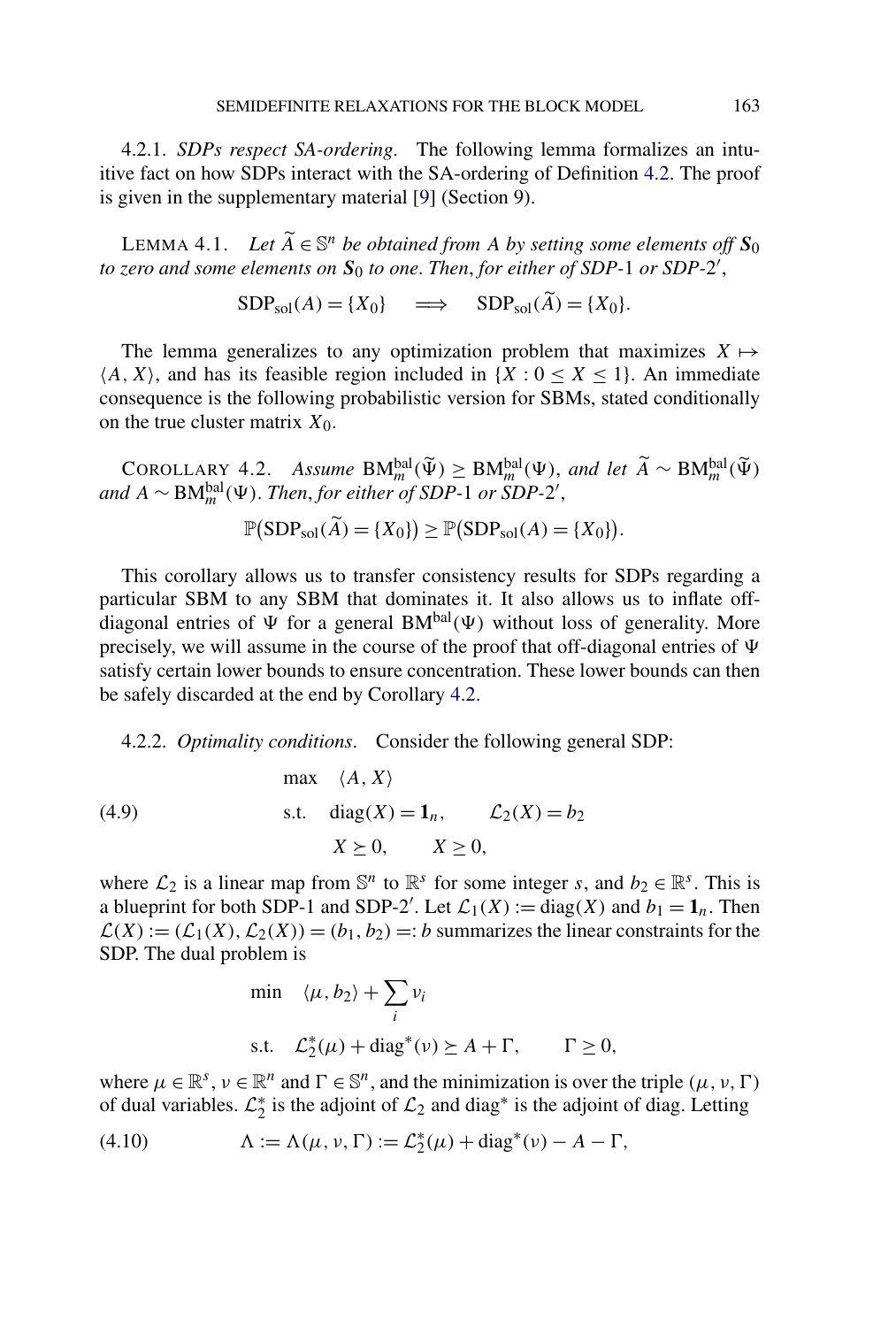the (KKT) optimality conditions are

| Primal Feas.        | $X \geq 0$ .                         | $X > 0$ .                                      | $\mathcal{L}(X) = b$ , |       |
|---------------------|--------------------------------------|------------------------------------------------|------------------------|-------|
| Dual Feas.          | $\Lambda \geq 0$ , $\Gamma \geq 0$ , |                                                |                        |       |
| Comp. Slackness (a) |                                      | $\Gamma_{ii} X_{ii} = 0, \qquad \forall i, j,$ |                        | (CSa) |
| Comp. Slackness (b) | $\langle \Lambda, X \rangle = 0.$    |                                                |                        | (CSb) |

Another way to state (CSa) is to write  $\Gamma \circ X = 0$  where  $\circ$  denotes the Schur (element-wise) product of matrices.

The primal-dual witness approach that we will use in the proofs is based on finding a pair of primal and dual solutions that simultaneously satisfy the KKT conditions. The pair then witnesses strong duality between the primal and dual problems implying that it is an optimal pair.

4.2.3. *Sufficient conditions for exact recovery*. We would like to obtain sufficient conditions under which the true cluster matrix  $X_0 = I_K \otimes E_m$  is the unique solution of the primal SDP. Complementary slackness (a), or (CSa), implies that we need  $\Gamma_{S_k} = 0$  for all *k*, while we are free to choose  $\Gamma_{S_k S_j}$  for  $j \neq k$ , using the submatrix notation.

Since both  $X_0$  and  $\Lambda$  are PSD, (CSb) is equivalent to  $\Lambda X_0 = 0$ , which is in turn equivalent to range $(X_0) \subset \text{ker}(\Lambda)$ . Note that  $X_0$  has *K* nonzero eigenvalues, all equal to *m*, corresponding to eigenvectors  $\{\mathbf{1}_{S_k}\}_{k=1}^K$ , where  $\mathbf{1}_{S_k} \in \mathbb{R}^n$  is the indicator vector of  $S_k$ . Hence,  $range(X_0) = span\{1_{S_k}\}\$ , and (CSb) for  $X_0$  is equivalent to

$$
\mathrm{span}\{\mathbf{1}_{S_k}\}\subset\ker(\Lambda).
$$

The following lemma, proved in the supplementary material [\[9\]](#page-28-0) (Section 10), gives conditions for  $X_0$  to be the unique optimal solution.

LEMMA 4.2. *Assume that*  $\Gamma$  *is dual feasible* (*i.e.*,  $\Gamma \geq 0$ ), *and for some*  $\mu \in \mathbb{R}$ *and*  $v \in \mathbb{R}^n$ :

- (A1) ker $(\Lambda(\mu, \nu, \Gamma)) = \text{span}\{\mathbf{1}_{S_k}\},$  *and*  $\Lambda(\mu, \nu, \Gamma) \geq 0$ ,
- $(A2)$   $\Gamma_{S_k} = 0, \forall k,$
- (A3) *Each*  $\Gamma_{S_kS_\ell}$ ,  $k \neq \ell$  *has at least one nonzero element.*

*Then*  $X_0$  *is the unique primal optimal solution, and*  $(\mu, \nu, \Gamma)$  *is dual optimal.* 

Note that condition (A1) is satisfied if for some  $\varepsilon > 0$ ,

- (4.11)  $\Lambda 1_{S_k} = 0, \quad \forall k,$
- $u^T \Lambda u \ge \varepsilon ||u||_2^2, \qquad \forall u \in \text{span}\{\mathbf{1}_{S_k}\}^{\perp}.$

<span id="page-15-0"></span>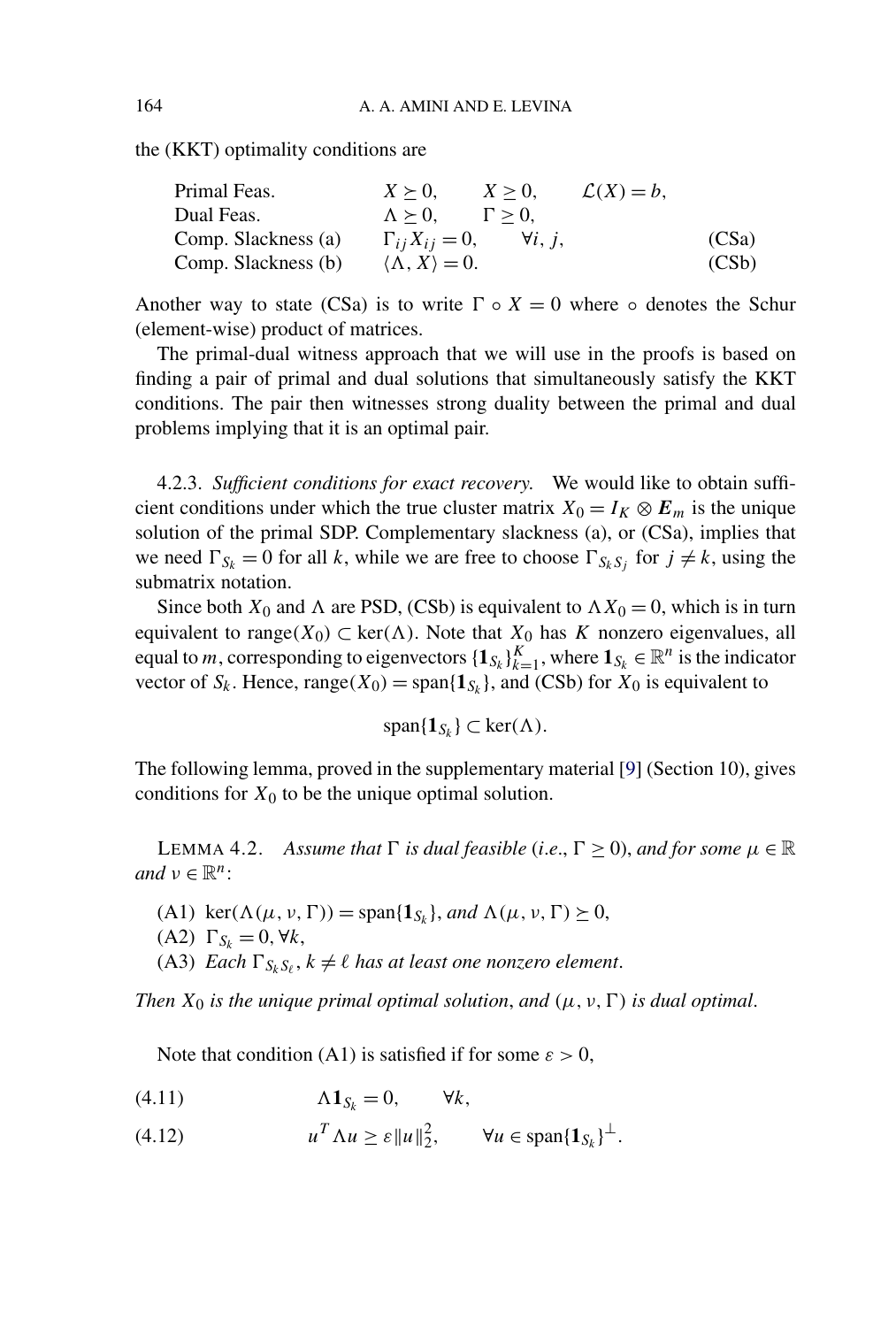<span id="page-16-0"></span>4.3. *Proof of Theorem* [4.2:](#page-11-0) *Primal-dual witness for SDP-1*. Let  $\Phi_i = e_i \mathbf{1}_n^T +$  $\mathbf{1}_n e_i^T \in \mathbb{S}^n$  where  $e_i = e_i^n$  is the *i*th standard basis vector in  $\mathbb{R}^n$ . We note that  $\langle X, \Phi_i \rangle = \text{tr}(X\Phi_i) = 2(X\mathbf{1}_n)_i$ . Thus, SDP-1 is an instance of [\(4.9\)](#page-14-0), with  $\mathcal{L}_2(X) =$  $((X, \Phi_i))_{i=1}^n$  and  $b_2 = 2m\mathbf{1}_n$ . The corresponding adjoint operator is  $\mathcal{L}_2^*(\mu) =$  $\sum_{i=1}^{n} \mu_i \Phi_i = \mu \mathbf{1}_n^T + \mathbf{1}_n \mu^T$ . Thus [cf. [\(4.10\)](#page-14-0)],

(4.13) 
$$
\Lambda = \Lambda(\mu, \nu, \Gamma) = (\mu \mathbf{1}_n^T + \mathbf{1}_n \mu^T) + \text{diag}^*(\nu) - A - \Gamma.
$$

The following summarizes our primal-dual construction in this case:

(4.14)  
\n
$$
v_{S_k} = [d(S_k)]_{S_k} - \phi_k m \mathbf{1}_m, \qquad \mu_{S_k} := \frac{1}{2} \phi_k \mathbf{1}_m,
$$
\n
$$
\Gamma_{S_k} := 0,
$$
\n
$$
F_{S_k S_\ell} := \mu_{S_k} \mathbf{1}_m^T + \mathbf{1}_m \mu_{S_\ell}^T + P_{\mathbf{1}_m^\perp} A_{S_k S_\ell} P_{\mathbf{1}_m^\perp} - A_{S_k S_\ell},
$$
\n
$$
= \frac{1}{2} (\phi_k + \phi_\ell) E_m + P_{\mathbf{1}_m^\perp} A_{S_k S_\ell} P_{\mathbf{1}_m^\perp} - A_{S_k S_\ell}, \qquad k \neq \ell
$$

for some numbers  $\{\phi_k\}_{k=1}^K$  to be determined later. Note that  $\mu$  is chosen to be constant over blocks, but these constants can vary between blocks. We have the following analogue of Lemma 10.2. Recall that  $\vec{E}_{S_0^c}$  is the indicator matrix of  $S_0^c$ where  $S_0$  is the support of  $X_0$ .

**LEMMA 4.3.** *Let* ( $\mu$ ,  $\nu$ , Γ) *be as defined in* (4.14)–(4.15). *Then* Γ *verifies* (A2) *and* [\(4.11\)](#page-15-0) *holds*. *In addition*:

(a)  $\Gamma$  *is dual feasible, that is,*  $\Gamma \geq 0$ *, if for all*  $i \in S_k$ *,*  $j \in S_\ell$ *,*  $\ell \neq k$ *,* 

(4.16) 
$$
\frac{1}{2}(\phi_k + \phi_\ell)m \ge d_i(S_\ell) + d_j(S_k) - d_{av}(S_k, S_\ell),
$$

*and satisfies* (A3) *if at least one inequality is strict for each pair*  $k \neq \ell$ . (b)  $\Gamma$  *verifies* [\(4.12\)](#page-15-0) *if for*  $\rho_k := \min_{i \in S_k} d_i(S_k)/m$ ,

(4.17) 
$$
\min_{k} [(\rho_k - \phi_k)m - ||\Delta_k||] > ||E_{S_0^c} \circ \Delta||.
$$

This lemma amounts to a set of deterministic conditions for the success of SDP-1. To complete the proof of Theorem [4.2,](#page-11-0) we develop a probabilistic analogue by choosing  $\phi_k \approx \bar{q}_k^*$  and using the key inequality  $\bar{q}_{k\ell} \leq \frac{1}{2}(\bar{q}_k^* + \bar{q}_\ell^*)$ . See Appendix [B](#page-25-0) for details.

**5. Failure of SDP-2- in the absence of strong assortativity.** We now show that strong assortativity is a necessary condition for exact recovery in SDP-2 . For this purpose, it is enough to focus on the noiseless case, that is, when the input to the SDP is the mean matrix of the block model. If SDP-2' fails on exact recovery of the true population mean, there is no hope of recovering its noisy version, that is,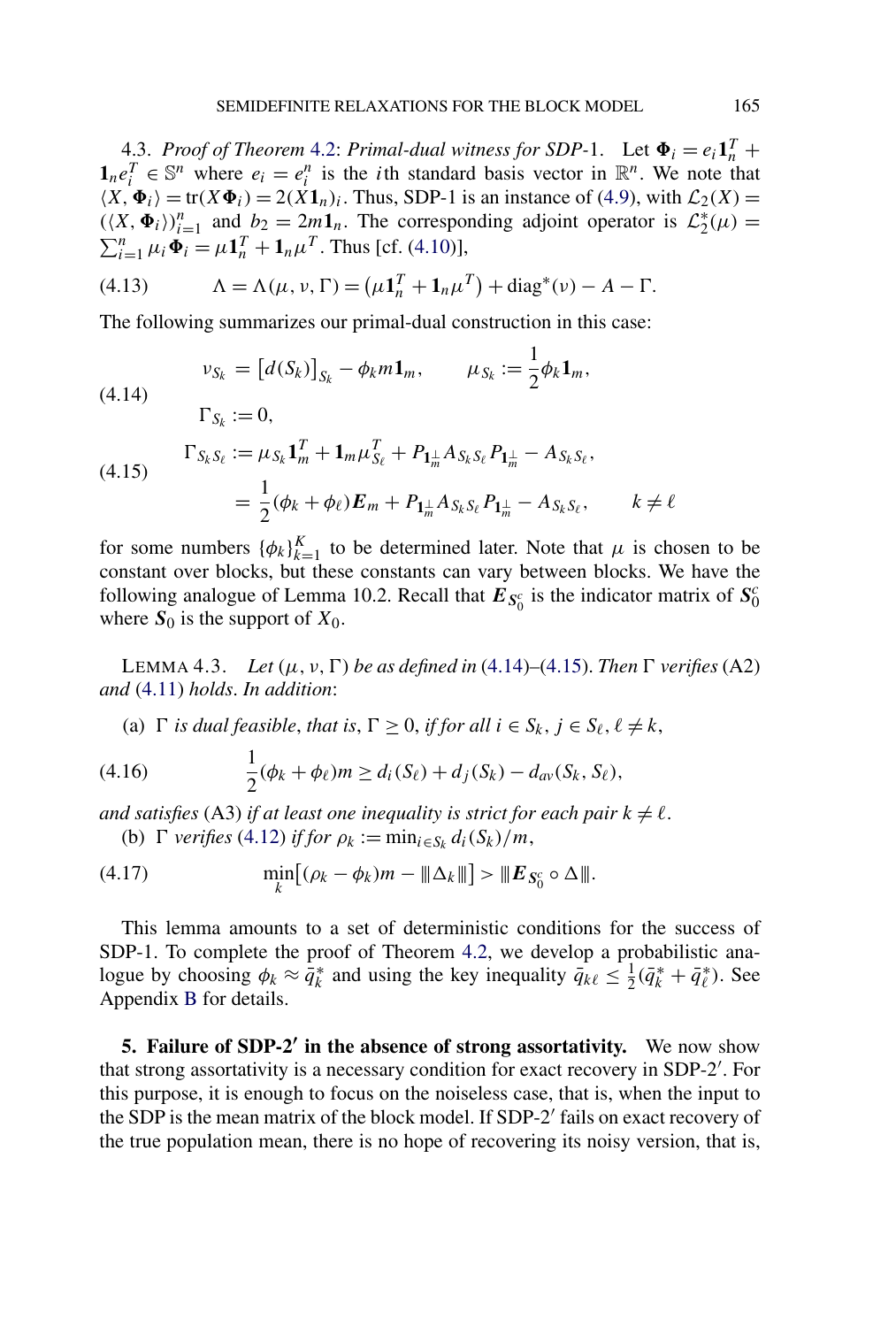<span id="page-17-0"></span>the adjacency matrix. The following result is deterministic and nonasymptotic. In particular, it holds without any constraints on the expected degrees (besides those imposed by assortativity assumptions). We will state it in a slightly more general form than is needed here, including the case of general block sizes. Keeping consistency with earlier notation, we let  $E_{S_kS_\ell} \in \{0,1\}^{n \times n}$  be the indicator matrix of the set  $S_k \times S_\ell$ , and  $E_{S_k} := E_{S_k S_k}$ . Similarly,  $I_{S_k}$  is the  $n \times n$  identity matrix with elements outside  $S_k \times S_k$  set to zero, that is,  $E_{S_k S_k}$  is not a submatrix of  $E_n$ , but a masked version of it.

PROPOSITION 5.1. *Let* E[*A*] *be the mean matrix of a weakly assortative block model.* Assume that the blocks are indexed by  $S_k \subset [n]$  where  $|S_k| = n_k$ , for  $k =$ 1*,...,K*. *For some I* ⊂ [*n*]={1*,...,n*}, *to be determined*, *consider a solution of the form*

$$
(5.1) \tX = \sum_{k \in I} \sum_{\ell \in I} \alpha_{k\ell} E_{S_k S_{\ell}} + \sum_{k \notin I} [\beta_k E_{S_k} + (1 - \beta_k) I_{S_k}], \t\alpha_{k\ell} = \alpha_{\ell k},
$$

*with*  $\alpha_{kk} = 1, k \in I$  *and*  $\beta_k \in [0, 1)$  *for*  $k \notin I$ . *Then the following hold:* 

(a) *Assume that*  $\argmax_{k \neq \ell} q_{k\ell} = \{(k_0, \ell_0)\}$  *and let*  $I := \{k : p_k \geq q_{k_0 \ell_0}\}$ . Fur*thermore, let*  $m := \min_k n_k$ ,  $\xi_k := n_k/m$  *and* 

(5.2) 
$$
\alpha_{k_0\ell_0}^* := \frac{1}{2\xi_{k_0}\xi_{\ell_0}} \bigg[ \bigg(1 - \frac{1}{m}\bigg) \sum_{k \notin I} \xi_k - \sum_{k \in I} \xi_k (\xi_k - 1) \bigg].
$$

*If*  $\alpha_{k_0\ell_0}^* \in [0, 1]$ , *then SDP-2'*, *applied with*  $A = \mathbb{E}[A]$  *and*  $m = \min_k n_k$  *has* (5.1) *as solution, with*  $\alpha_{k\ell} = \alpha_{k_0\ell_0}^* 1\{ \{k, \ell\} = \{k_0, \ell_0\} \}$  *and*  $\beta_k = 0$  *for all*  $k \notin I$ .

(b) Assume that the given block model is balanced and let  $I^c := [K] \setminus I =$  ${k: p_k < q_{k_0 \ell_0}}$  *where I* and  $(k_0, \ell_0)$  are defined in part (a). If  $|I^c| \leq 2$ , then the *conclusion of part* (a) *holds with*  $\alpha_{k_0\ell_0}^* = \frac{1}{2}(1 - 1/m)|I^c|$ .

(c) *Assume that the given block model is balanced and weakly but not strongly assortative. Let*  $SDP_{sol}(\cdot)$  *be the solution set of SDP-2'. Then*  $SDP_{sol}(\mathbb{E}[A]) \neq$ {*X*0}.

We note that part  $(c)$  establishes the failure of SDP-2' once strong assortativity is violated. We prove the proposition in Section 14 of the supplementary material [\[9\]](#page-28-0). The conclusions of both parts (a) and (b) hold even in the strongly assortative case. However, in that case, the set  $I^c$  will be empty and the conditions in part (a) cannot be met, whereas part (b) gives the expected result of  $X = X_0$ . The interesting case occurs when strong assortativity is violated, which gives a nonempty set  $I^c$ . Since  $\beta_k = 0$  for  $k \in I^c$ , this shows that SDP-2' fails to recover those blocks. The condition  $|I^c| \leq 2$ , in the balanced case, might seem restrictive, but it is enough for our purpose of establishing part (c). In general, that is, with no assumption on  $|I^c|$ , SDP-2' still misses the blocks violating strong associativity, though the nonzeroblock portion of *X*, namely,  $(\alpha_{k\ell})_{k,\ell\in I}$  takes a more complicated form. In parts (a)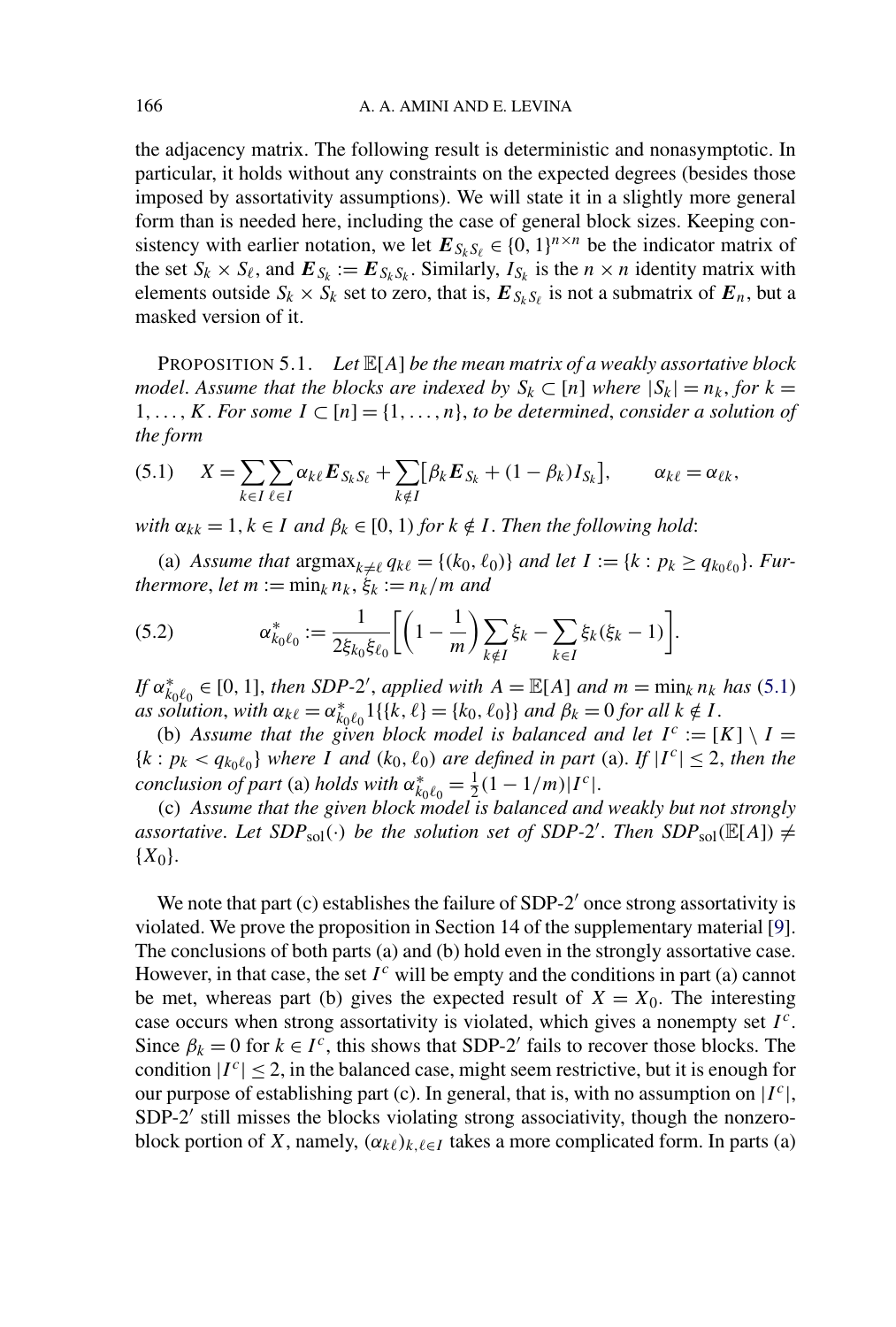<span id="page-18-0"></span>

FIG. 1. *Illustration of Propositions* 6.1 *and* [5.1.](#page-17-0) *This block model is weakly but not strongly assortative, and has unequal block sizes*  $n = (10, 10, 5, 20, 10, 10)$ . *The leftmost column is the population mean*, *and the rest of the columns are the results of various SDPs, with*  $m = \min_k n_k$ , *and equal regularization parameters in the case of SDP-3 and SDP-13* ( $\lambda = \mu$ ). The ideal cluster matrix is also *shown for comparison*. *See Section* 17 *in the supplementary material* [\[9\]](#page-28-0) *for more details*.

and (b), at most one nondiagonal element of  $(\alpha_{k\ell})$  is nonzero whereas in general several such elements will be nonzero. These ideas are illustrated in Figure 1, with more detailed discussion in Section 6.1 of the supplementary material [\[9\]](#page-28-0), in particular, with an application of part (a), in the unbalanced case with  $|I^c| > 2$ .

**6. Extensions to the unbalanced case.** Let us discuss how our results can be extended to the unbalanced case. Recall that, in general,  $\mathbf{n} = (n_1, \ldots, n_K)$  denotes the vector of block sizes. One could argue that as long as  $(\min_k n_k)/n \ge C$  for some constant  $C > 0$ , that is,  $\{n_k/n\}_k$  is bounded away from zero, the problem of block model recovery is not inherently more difficult than that of the balanced case. To simplify our discussion, we focus on the noiseless case from which the results can be extended to the aforementioned bounded block-size regime. We will show that in a weakly assortative block model, SDP-1 applied with  $m = \min_k n_k$ recovers all the blocks, albeit some imperfectly. We also consider the following mixture of SDP-1 and SDP-3, which we will call **SDP-13**:

(6.1) 
$$
\max_{X} \quad \langle A, X \rangle - \mu \langle E_n, X \rangle,
$$

$$
\text{s.t. } \text{diag}(X) = \mathbf{1}_n, \qquad X \mathbf{1}_n \ge m \mathbf{1}_n,
$$

$$
X \succeq 0, \qquad X \ge 0,
$$

and show that when applied with  $m \le \min_k n_k$  and appropriate choice of  $\mu$ , it too recovers the blocks with improvements over SDP-1. Without loss of generality, let us sort the blocks so that  $p_1 \geq p_2 \geq \cdots \geq p_K$ .

PROPOSITION 6.1. *Let* E[*A*] *be the mean matrix of a weakly assortative block model, with blocks indexed by*  $S_k \subset [n]$  *where*  $|S_k| = n_k$ *, for*  $k = 1, ..., K$ *. Consider a solution of the form*

(6.2) 
$$
X = \sum_{k=1}^{K} \alpha_k E_{S_k} + (1 - \alpha_k) I_{S_k}, \qquad \alpha_k \in (0, 1].
$$

*The following hold*: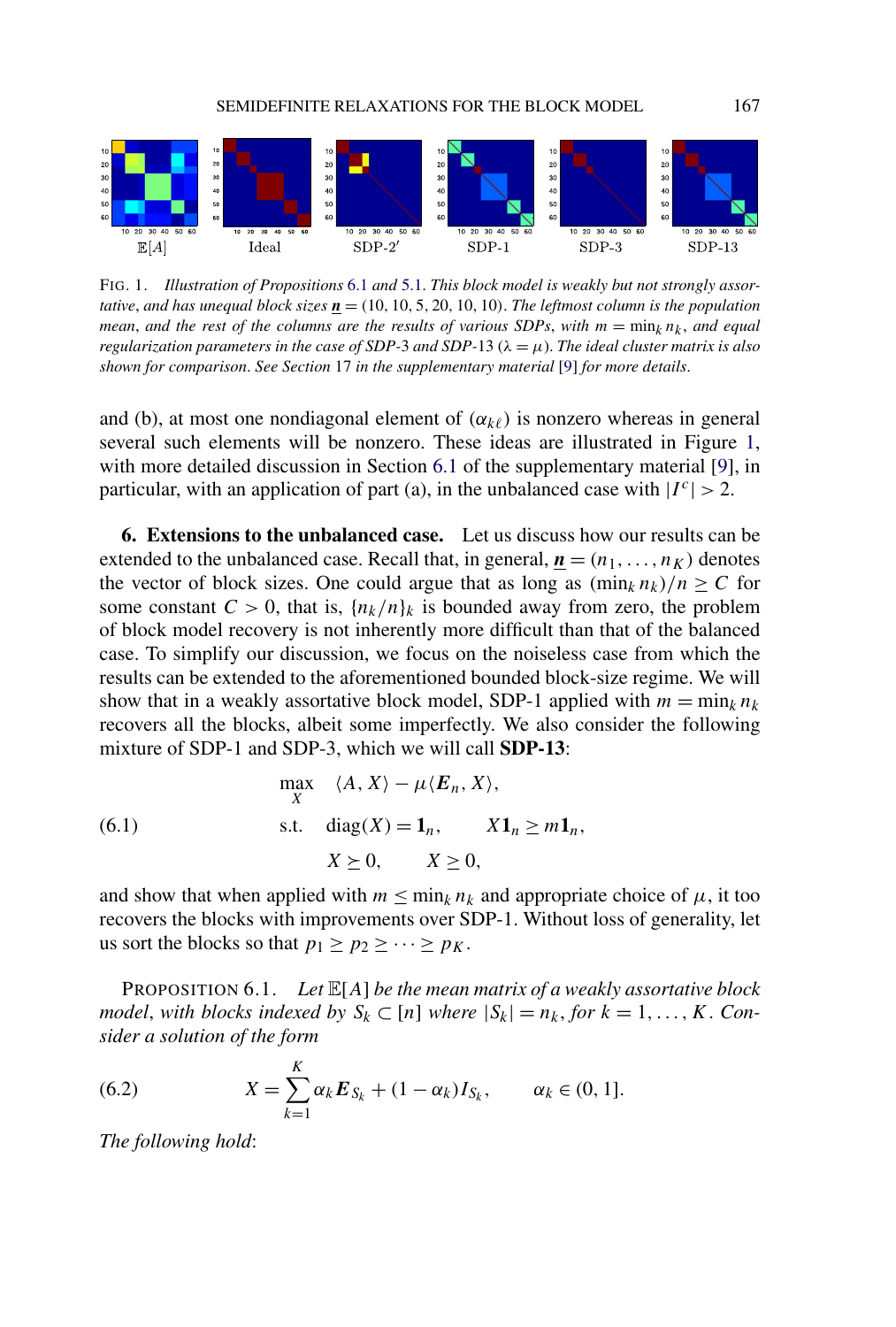<span id="page-19-0"></span>(a) *SDP-1 applied with*  $A = \mathbb{E}[A]$  *and*  $m \leq \min_k n_k$  *has* [\(6.2\)](#page-18-0) *as a solution with*  $\alpha_k = (m-1)/(n_k-1)$  *for all k.* 

(b) *Consider*  $I := \{k : n_k > m\}$  *and*  $I_1(k) := \{r \in I : r \leq k\}$ . Let  $J_k :=$  $\bigcap_{r=1}^{k} [q_r^*, p_r]$ . *Define*  $k_0 := \max\{k : J_k \neq \emptyset\}$ . *Then SDP-13, applied with*  $A =$  $\mathbb{E}[A]$ ,  $m \leq \min_k n_k$  and

$$
\mu \in J_{k_0} \cap [p_{k_0+1}, 1], \qquad (p_{K+1} := 0),
$$

*has* [\(6.2\)](#page-18-0) *as a solution with*

$$
\alpha_k = \begin{cases} 1 & k \in I_1(k_0), \\ (m-1)/(n_k-1) & otherwise. \end{cases}
$$

The key difference between the solution presented in Proposition [6.1](#page-18-0) and that of Proposition [5.1](#page-17-0) is that in the former, all  $\alpha_k$  are guaranteed to be nonzero, whereas in the latter,  $\alpha_k \equiv \beta_k$  corresponding to blocks violating weak assortativity are zero. Let us call the blocks in [\(6.2\)](#page-18-0) for which  $\alpha_k \in (0, 1)$ , as imperfectly-recovered, while those with  $\alpha_k = 1$  as *perfectly recovered*. The result of Proposition [6.1](#page-18-0) can be summarized as follows: Both SDP-1 and SDP-13, with properly set parameters, recover all the blocks at least imperfectly, while SDP-13 has the potential to recover more blocks perfectly. Note that this is in contrast to the *partial recovery* of SDP-2 in Proposition [5.1](#page-17-0) where some of the blocks are completely missing from the solution, namely, those with  $\alpha_k \equiv \beta_k = 0$ . (Both perfect and imperfect recovery of the blocks of *X* lead to exact label recovery; the difference matters when one adds noise, since one expects the imperfectly recovered blocks to need more SNR to be recovered in the noisy setting.) In particular, we always have  $k_0 \ge 1$  in part (b), implying that SDP-13 recovers at least one more block perfectly relative to SDP-1. In the special case of a strongly assortative block model, we have  $\emptyset \neq [\max_k q_k^* , \min_k p_k] \subset \bigcap_{k=1}^K [q_r^* , p_r ]$ , hence  $k_0 = K$  and SDP-13 recovers all the blocks perfectly. It is also interesting to note that both SDP-1 and SDP-13 recover the smallest blocks (i.e., those in  $\{k : n_k = m\}$ ) perfectly, when we set  $m = \min_k n_k$  (which is the optimal choice if the minimum is known). These observations are illustrated in Figure [1.](#page-18-0) The proof of Proposition [6.1](#page-18-0) appears in the supplementary material [\[9\]](#page-28-0), along more details on Figure [1.](#page-18-0)

**7. Application to network histograms.** A balanced block model is ideally suited for computing network histograms as defined by [\[46\]](#page-29-0), which have been proposed as nonparametric estimators of graphons. They have been shown to do well empirically and recent results of [\[33\]](#page-29-0), Section 2.4, suggest rate optimality of the balanced models for reasonably sparse graphs; see also [\[26\]](#page-28-0). A graphon is a bivariate symmetric function  $f: [0, 1]^2 \to [0, 1]$ . The corresponding network model can be written as  $\mathbb{E}[A|\xi] = f(\xi_i, \xi_j)$  where  $\xi = (\xi_1, \ldots, \xi_n) \in [0, 1]^n$  are (unobserved) latent node positions. Without loss of generality, *(ξi)* can be assumed to be i.i.d. uniform on [0*,* 1]. The goal is to recover (a version of) *f* given *A*. In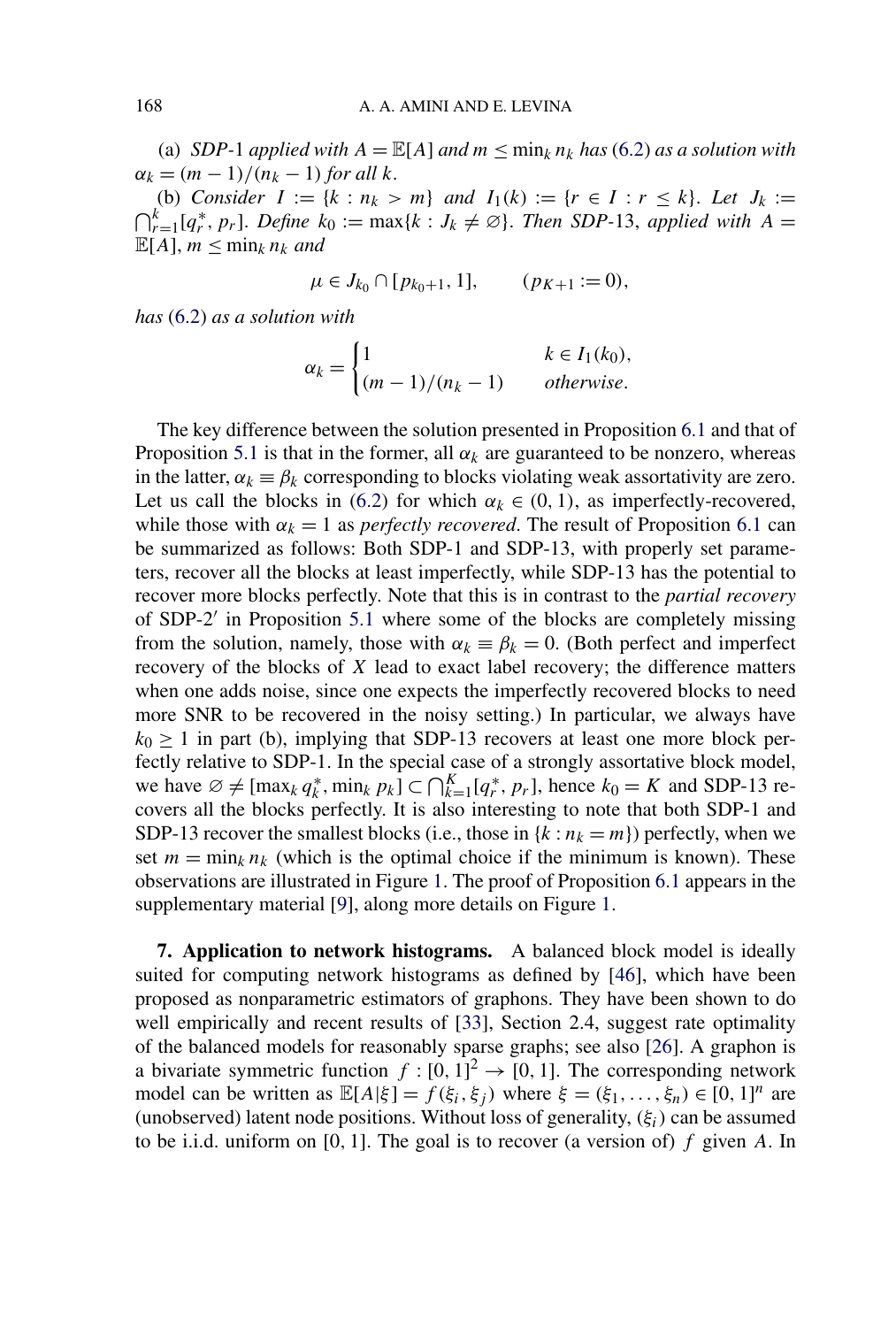<span id="page-20-0"></span>general, *f* is identifiable up to a measure-preserving transformation  $\sigma$  of [0, 1] onto itself, since  $f^{\sigma} = f(\sigma(\cdot), \sigma(\cdot))$  produces the same network model as f.

Let  $\{I_1, I_2, \ldots, I_K\}$  be a partition of [0, 1] into equal-sized blocks, that is,  $|I_k|$  =  $1/K$  for  $k \in [K]$ . We associate to each node a label  $z_i$ , by letting  $z_i := k$  if  $\xi_i \in I_k$ . With some abuse of notation, we identify  $z_i$  with an element  $(z_{ik})_k$  of  $\{0, 1\}^K$  as before, and let  $Z = (z_{ik})_{ik}$ . Then  $M_Z := \mathbb{E}[A|Z]$  follows a block model as in [\(2.1\)](#page-3-0) with  $[\Psi]_{kk} = |I_k|^{-1} \int_{I_k} f(\xi, \xi) d\xi$  and  $[\Psi]_{k\ell} = (|I_k||I_\ell|)^{-1} \int_{I_k} f(\xi, \xi') d\xi d\xi'$ , for  $k \neq \ell$ . Asymptotically, as  $n \to \infty$ , this block model is very close to being balanced. It provides an approximation of  $f$ , via the mapping that sends  $\Psi$  to a block constant graphon  $\tilde{f}$ , defined as  $\tilde{f}(\xi, \xi') = [\Psi]_{k\ell}$  if  $\xi \in I_k$ ,  $\xi' \in I_\ell$ . One can show that under regularity assumptions (e.g., smoothness) on *f*, as  $K \to \infty$ ,  $\widetilde{f}$ approximates *f*, for example, in the quotient norm:  $\inf_{\sigma} ||f - \tilde{f}^{\sigma}||_{L^2}$ . Alternatively, one can consider the mean matrix  $\vec{M}_f := (f(\xi_i, \xi_j))_{ij} \in [0, 1]^{n \times n}$  of the graphon model as an empirical version of  $f$ . In which case, the mean matrix  $M_Z$  of the aforementioned block model serves as an approximation to  $M_f$ , for example, in the quotient norm:  $\inf_P ||M_f - PM_ZP^T||_F$ , where *P* runs through permutation matrices. This is the approach we take here and, with some abuse of terminology, call  $M_f$  the "graphon."

Graphon estimation via block model approximation requires estimating the mean matrix  $M_Z$ , which is fairly straightforward once we have a good estimate of the cluster matrix *X*. Algorithm 1 details the procedure based on eigenvalue truncation and *K*-means (i.e., spectral clustering), leading to estimate  $\overline{M}_{\hat{Z}}$  of  $M_f$ . We call  $M_{\hat{Z}}$  a *network histogram* or a *graphon estimator*, and note that it can be computed from any estimate of  $\widehat{X}$ . However, in practice, SDP-1 has advantages over other ways of estimating *X* in this context. The likelihood-based estimators have no way of enforcing equal number of nodes in each block, whereas our empirical results in Section [8](#page-21-0) show that SDP-1 has a high tendency to form equal-sized blocks, more so than SDP-2, making it an ideal choice for histograms. SDP-3 is not well suited for this task since it does not enforce either a particular number of blocks or a particular block size. It is more flexible due to the tuning parameter  $\lambda$ , but that flexibility is a disadvantage when the goal is to construct a histogram.

| <b>Algorithm 1</b> Graphon estimation by fitting $PP^{bal}(p,q)$ |  |  |  |
|------------------------------------------------------------------|--|--|--|
|                                                                  |  |  |  |

**Require:** Estimated cluster matrix  $\overrightarrow{X}$ , and number of blocks  $K$ . **Ensure:** Graphon estimator *M* .

- 1: Compute the eigendecomposition  $\widehat{X} = \widehat{U} \widehat{\Lambda} \widehat{U}^T$  and set  $\widehat{U}^K = \widehat{U}(:, 1: K)$ .
- 2: Apply K-means to rows of  $\widehat{U}^K$  to get a label vector  $e \in [K]^n$ . Set  $\widehat{Z}(i, e(i)) = 1$ , otherwise 0.
- 3: Set  $\widehat{\Psi}_{rk} = \frac{1}{n^2} \sum_{e_i = r, e_j = k} A_{ij}$  for  $r \neq k$  and  $\frac{1}{n(n-1)} \sum_{e_i = e_j = r} A_{ij}$  otherwise.
- 4: Change  $\widehat{\Psi}$  to  $Q\widehat{\Psi}Q^T$  so that its diagonal is decreasing. and update  $\widehat{Z}$  to  $\widehat{Z}Q^T$ .
- 5: Change  $\overline{Z}$  to  $P\overline{Z}$  so that corresponding labels are in increasing order.
- 6: Set  $\widehat{M}_{\widehat{Z}} = \widehat{Z} \widehat{\Psi} \widehat{Z}^T$ .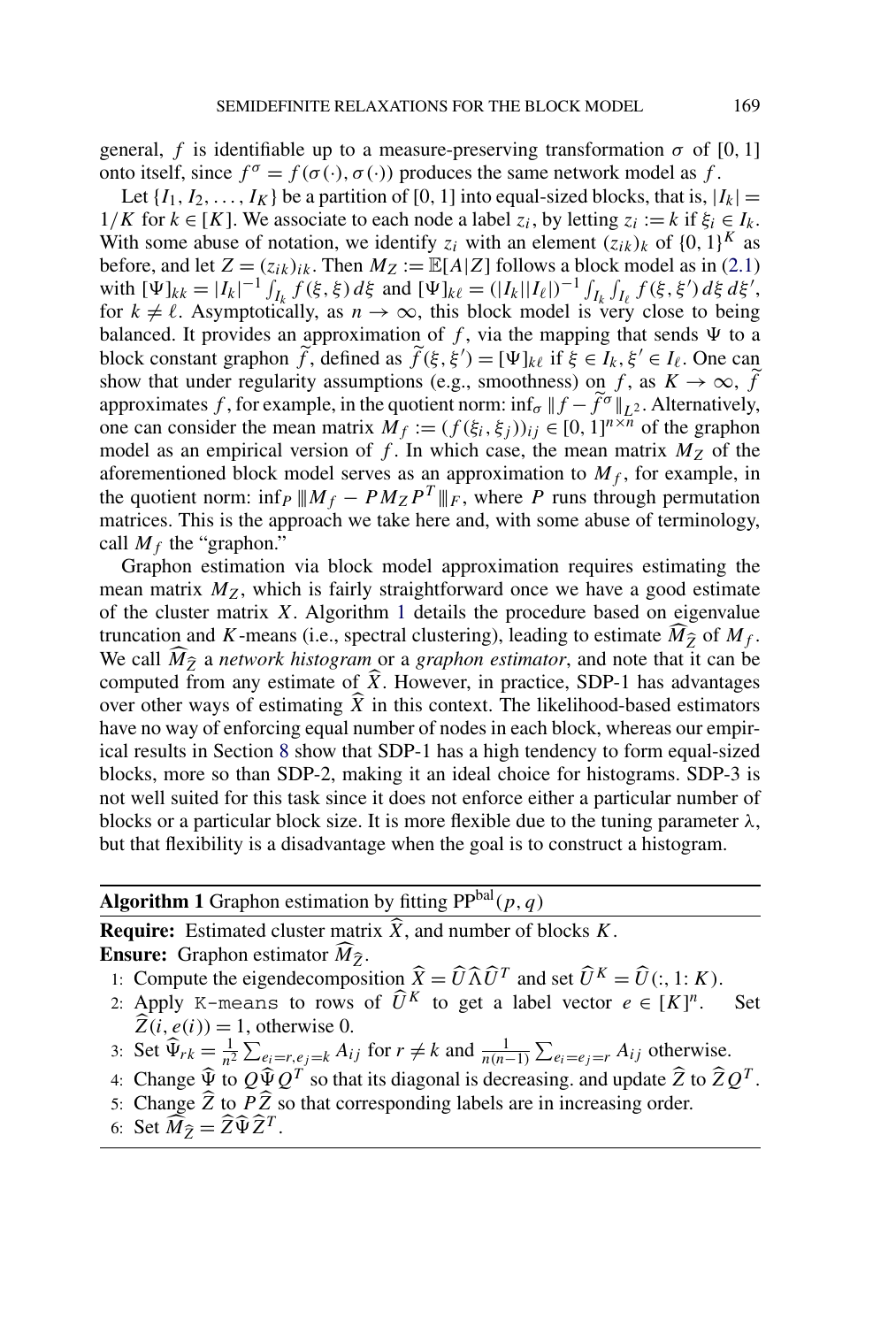<span id="page-21-0"></span>

FIG. 2. *Bias-corrected NMI versus K in a balanced planted partition model*, *for various values of average degree d, with*  $n = 120$  *and*  $\beta = 0.05$ .

**8. Numerical results.** In this section, we present some experimental results comparing SDP-1 with SDP-2, SDP-3 and EVT, which amounts to spectral clustering on the adjacency matrix *A*. We chose EVT rather than a version of spectral clustering based on the graph Laplacian because SDPs also all operate on *A* itself. For SDP-3, in simulations we set the tuning parameter  $\lambda$  to the optimal value given in  $(2.5)$ ; a data-driven choice is given in [\[17\]](#page-28-0).

We first consider the balanced symmetric model  $PP<sup>bal</sup>(p,q)$ , reparametrized in terms of the average expected degree  $d = p(\frac{n}{K} - 1) + q\frac{n}{K}(K - 1)$  and the out-in-ratio *β* = *q/p <* 1. Estimation becomes harder when *d* decreases (fewer edges) and when  $\beta$  increases (communities are not well separated). Figure 2 shows the agreement of estimated labels with the truth, as measured by the normalized mutual information (NMI), versus the number of communities *K*, averaged over 25 Monte Carlo replications. NMI takes values between 0 and 1, with higher values representing a better match. The labels are estimated from *X* by Algorithm [1.](#page-20-0) As expected, the SDPs rank according to the tightness of relaxation, with SDP-1 dominating the other two, and all SDPs outperforing EVT. In Figure 2, the NMI is bias-adjusted, so that random guessing maps to  $NMI = 0$ . Without the adjustment, the NMI of random guessing increases as  $K$  approaches  $n$ , leading to a "dip" in the plots. See Figure 6 in the supplementary material [\[9\]](#page-28-0) and the discussion that follows for more details.

Next, we consider a more general balanced block model BM<sup>bal</sup>( $\Psi$ ), with  $K = 4$ to investigate the predictions of the theorems of Section [4.](#page-8-0) We consider the probability matrix

(8.1) 
$$
\Psi = \begin{pmatrix} 0.7 & 0.4 & 0.05 & 0.2 \\ 0.4 & 0.6 & 0.05 & 0.2 \\ 0.05 & 0.05 & p_3 & 0.05 \\ 0.2 & 0.2 & 0.05 & 0.4 \end{pmatrix}
$$

and we vary  $p_3$  from 0.7 down to 0.05. This model never satisfies the strong assortativity assumption over the range of  $p_3$ , because of the last row. However, it is at the boundary of strong assortativity if  $p_3 > 0.4$ , since  $\Psi_{44} = \max_{k \neq \ell} \Psi_{k\ell}$  and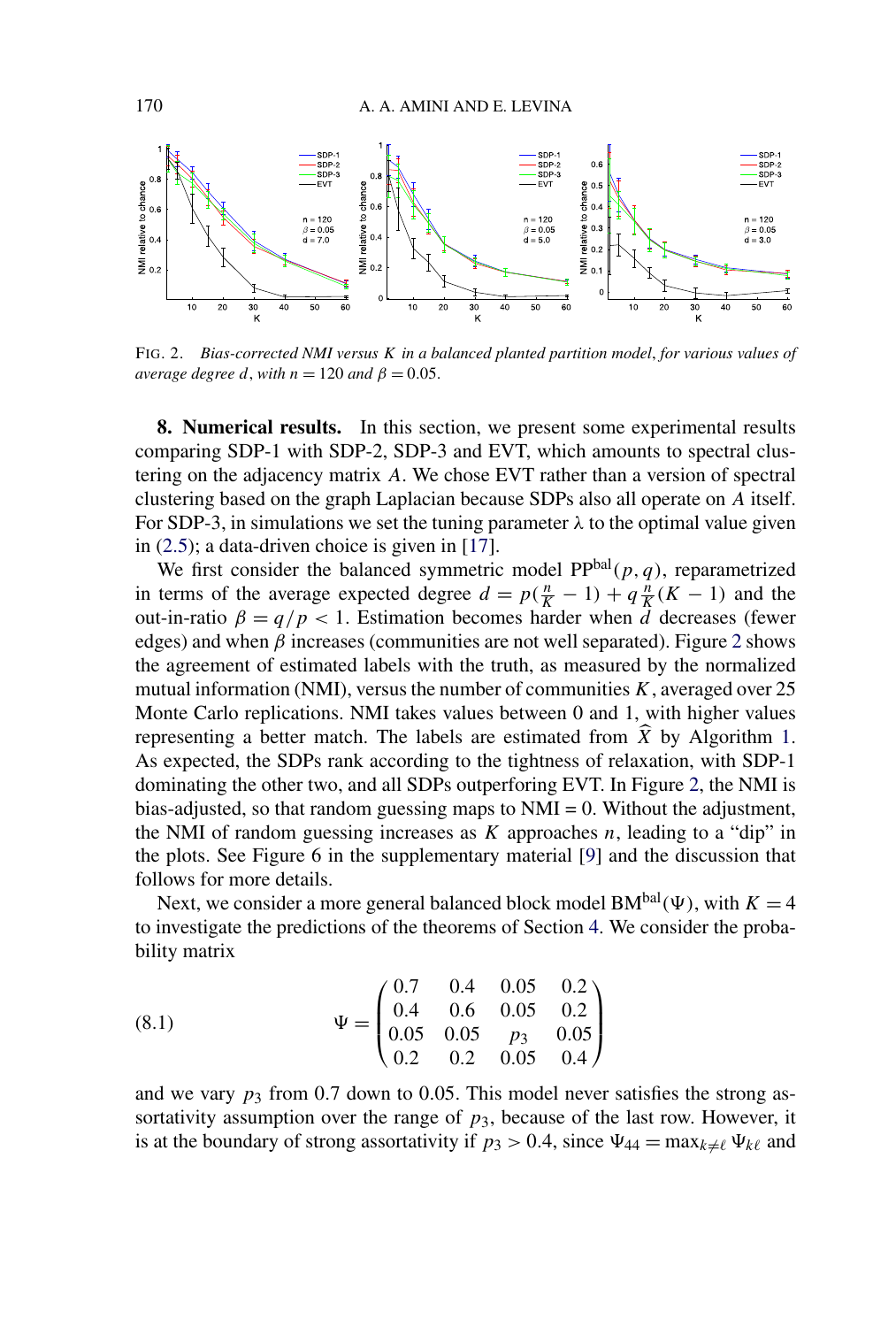

FIG. 3. *Mean estimated cluster matrices*, *X* , *for SDP-*1 *and SDP-*2, *for the weakly but not strongly assortative model* [\(8.1\)](#page-21-0) *with*  $p_3 = 0.7$  *and*  $p_3 = 0.05$ . *SDP-2 fails to recover one block at*  $p_3 = 0.7$ *and two blocks at*  $p_3 = 0.05$ .

 $\Psi_{ij}$  > max<sub>k</sub> $\neq$   $\Psi_{k\ell}$  for *j*  $\neq$  4. Its deviation from strong assortativity increases once *p*<sup>3</sup> falls below 0*.*4, and again once it crosses below 0*.*2. However, except for the boundary value of  $p_3 = 0.05$ , the model always remains weakly assortative. Figure 3 shows the results of Monte Carlo simulations with 25 replications, for SDP-1 and SDP-2. Mean cluster matrices  $\overline{X}$  obtained for the two SDPs are shown at the boundary points  $p_3 = 0.05, 0.7$ . SDP-2 has difficulty recovering the fourth block in both cases, and completely fails to recover the third block when  $p_3 = 0.05$ . The performance of SDP-1, however, remains more or less the same, surprisingly even at  $p_3 = 0.05$ . This can be clearly seen in Figure 4, which shows the relative errors  $\|\widehat{X} - X_0\|_F / \|X_0\|_F$  for cluster matrices and the NMI for the labels reconstructed by Algorithm [1.](#page-20-0) Note how SDP-2 degrades as  $p_3$  decreases to 0.05, with a sharp drop around 0*.*2, while SDP-1 behaves more or less the same. Note that for larger values of  $p_3$ , while SDP-2 does not reconstruct  $X_0$  exactly as seen from the relative error plot, the resulting labels are nearly always exactly the truth as seen from the NMI plot. This may be due to the EVT truncation on  $\tilde{X}$  implicit in Algorithm [1.](#page-20-0)



FIG. 4. *NMI and relative error of X versus p*3 *for the model with probability matrix* [\(8.1\)](#page-21-0).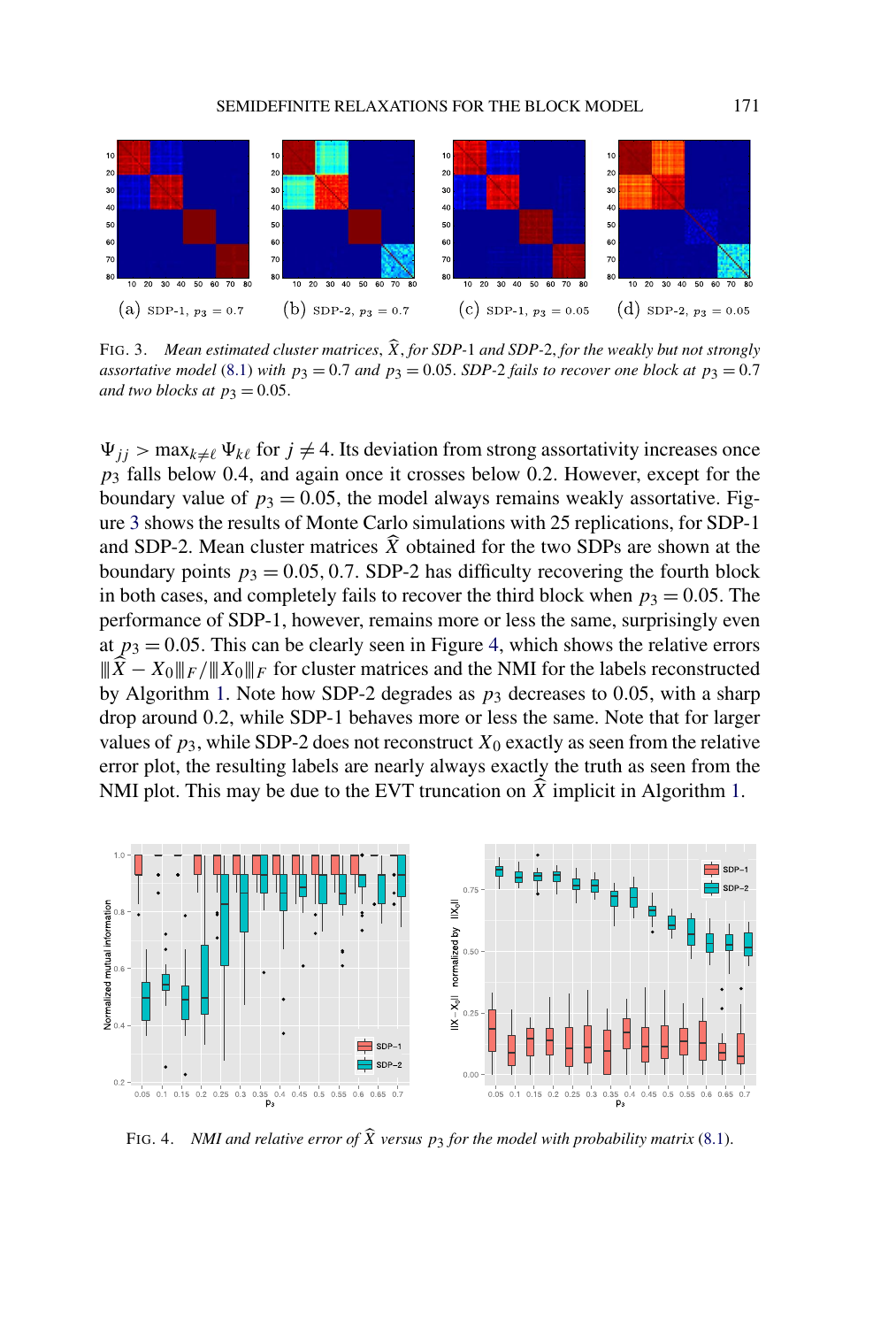<span id="page-23-0"></span>

FIG. 5. *Results for the dolphins network for*  $K = 3$  (a)–(d) *and*  $K = 10$  (e)–(h). *Row* 1: *adjacency matrix sorted according to the permutation of Algorithm* [1.](#page-20-0) *Row* 2: *Graphon estimator M Z of Algo-*

 $\overline{ }$ 

Finally, we apply various SDPs to graphon estimation for the dolphins net-work [\[36\]](#page-29-0), with  $n = 62$  nodes. Figure 5 shows the results for the three SDPs and the EVT with  $K = 3$  and  $K = 10$ . For SDP-3, we used the median connectivity to set  $\lambda$  as suggested in [\[17\]](#page-28-0). The adjacency matrices in the first row and the graphon estimators in the second row are both permuted according to the ordering from Algorithm [1.](#page-20-0) The SDPs again provide a much cleaner picture of the communities in the data than the EVT. The blocks found by SDP-1 are similar in size and well separated from each other compared to the other two SDPs. We also applied the algorithms with  $K = 2$  to compare to the the partition suggested by Figure 1(b) in [\[36\]](#page-29-0), which can be considered the ground truth for a two-community structure. SDP-1, SDP-2, SDP-3 and EVT misclassify 7, 1, 4 and 11 nodes, respectively, out of 62. Since this partition into two blocks has unbalanced blocks (20 and 42), we expect SDP-1 to not match it as well. However, if we replace equality constraints with the inequality ones as discussed in Remark [3.1,](#page-7-0) SDP-1 misclassifies only 2 nodes. It is worth noting that the ground truth in this case is only one possible way to describe the network, taken from one scientific paper focused on the dolphins split, and there may well be more communities than two in the data. The nine strong (and one weak) clusters found by SDP-1 may be of interest for further understanding of this network.

**9. Discussion.** In this paper, we have put several SDP relaxations of the MLE into a unified framework (Table [1\)](#page-2-0) by treating them as relaxations over different parameter spaces. SDP-1, the tighter relaxation we proposed, was shown to empirically dominate previous relaxations, and while all the SDPs we considered are strongly consistent on the strongly assortative class of block models, we showed that SDP-1 is strongly consistent on the much larger class of weakly assortative models, while SDP-2 fails outside the strongly assortative class. We proposed a mixture of SDP-1 and SDP-3 which combines the flexibilities of both, namely, consistency in weakly assortative and unbalanced models. It remains an open question whether a SDP relaxation can work for mixed networks with both assorta-

*rithm* [1.](#page-20-0)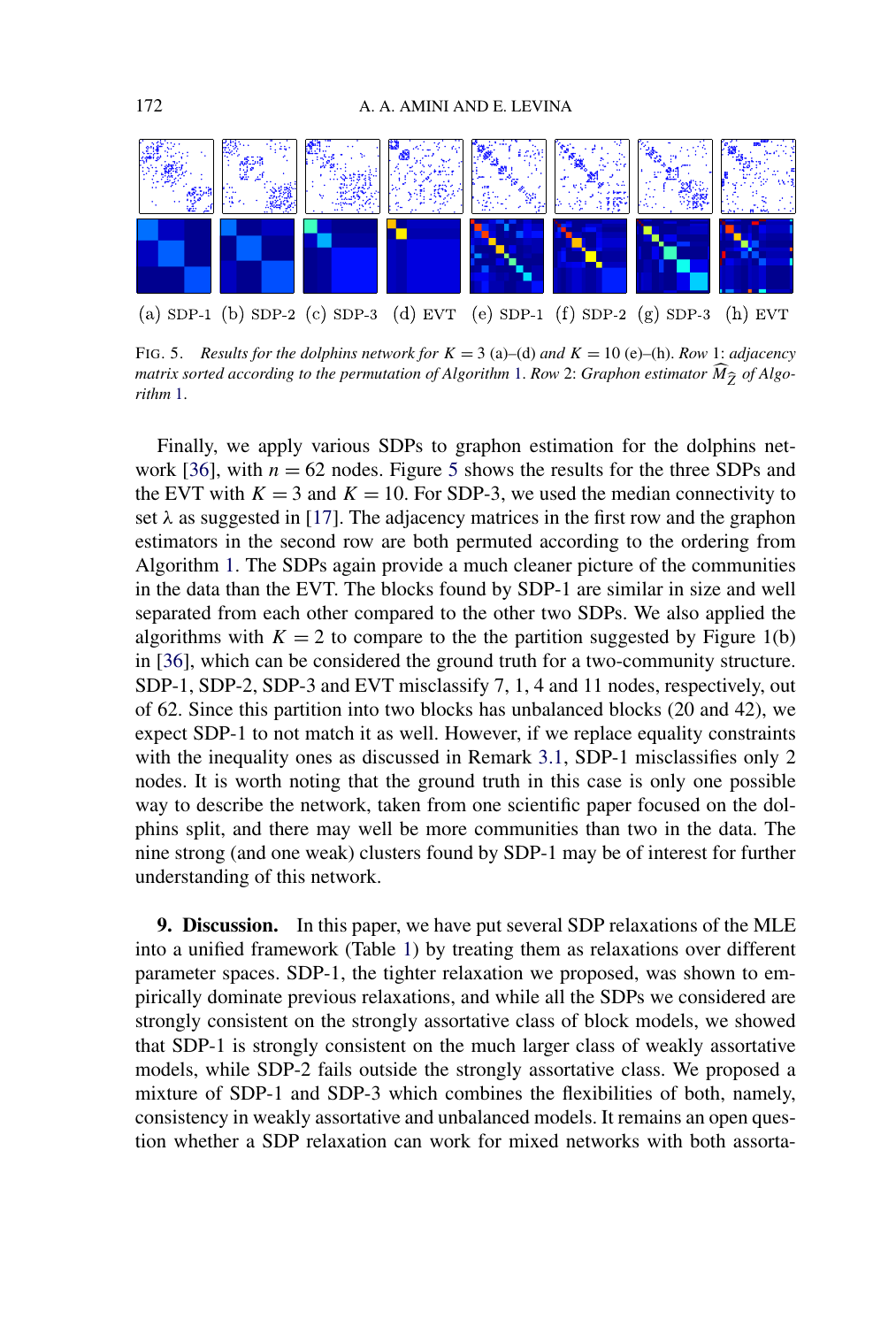<span id="page-24-0"></span>tive and dissortative communities. There are some indications that one can tackle tive and dissortative communities. There are some indications that one can tack mixed networks by applying SDPs to  $|A| = \sqrt{A^2}$ , the positive square-root of *A*.

We also note that SDP-3 is harder to compare directly to SDP-1 or SDP-2 because it depends on a tuning parameter *λ*. However, Lagrange duality implies that for every *A* and *K* there exists a *λ* that makes SDP-3 equivalent to SDP-2. In general, SDP-3 is more flexible than SDP-2 because of the continuous parameter  $\lambda$ , but this also makes it unsuitable for certain tasks such as histogram estimation. Empirically, the SDPs outperformed adjacency-based spectral clustering (EVT), especially for a large number of communities *K*. This is reflected in current theoretical guarantees, where the conditions for the SDPs have better dependence on *K* that those available for the EVT. In addition, SDP formulation of EVT shows it to be a looser relaxation than, say, SDP-1 for balanced planted partition model. The three SDPs also seem to be inherently more robust to noise than the EVT, perhaps due to the implicit regularization effect of the doubly nonnegative cone.

## APPENDIX A: PROOF OF LEMMA [4.3](#page-16-0)

As in the proof of Theorem [4.1,](#page-10-0) and in accordance with condition (A2), we set  $\Gamma_{S_k} := 0$ . Then

(A.1) 
$$
\Lambda_{S_k} = \mu_{S_k} \mathbf{1}_m^T + \mathbf{1}_m \mu_{S_k}^T + \text{diag}^*(v_{S_k}) - A_{S_k},
$$

$$
\Lambda_{S_k^c S_k} = \mu_{S_k^c} \mathbf{1}_m^T + \mathbf{1}_{n-m} \mu_{S_k}^T - (A + \Gamma)_{S_k^c S_k}.
$$

Recalling that  $[d(S_k)]_{S_k} = A_{S_k} \mathbf{1}_m$ , we can rewrite [\(4.11\)](#page-15-0) as

(A.2) 
$$
\Lambda_{S_k} \mathbf{1}_m = 0 \iff \mu_{S_k} m + \mathbf{1}_m \mu_{S_k}^T \mathbf{1}_m + \nu_{S_k} - [d(S_k)]_{S_k} = 0,
$$

$$
\Lambda_{S_{\ell}S_k} \mathbf{1}_m = 0 \quad \Longleftrightarrow \quad
$$

$$
\left[\mu_{S_{\ell}}\mathbf{1}_m^T + \mathbf{1}_m \mu_{S_k}^T - (A + \Gamma)_{S_{\ell}S_k}\right]\mathbf{1}_m = 0, \qquad k \neq \ell.
$$

As in the case of SDP-2' (cf. the supplementary material [\[9\]](#page-28-0)),  $(A.3)$  is equivalent to

$$
\mu_{S_{\ell}}\mathbf{1}_m^T + \mathbf{1}_m \mu_{S_k}^T - (A + \Gamma)_{S_{\ell}S_k} = -B_{S_{\ell}S_k}
$$

for some  $B_{S_{\ell}S_k}$  acting on span $\{\mathbf{1}_m\}^{\perp}$ . As before, we set  $B_{S_{\ell}S_k} := P_{\mathbf{1}_m^{\perp}}A_{S_{\ell}S_k}P_{\mathbf{1}_m^{\perp}}$ , and note that

 $(A.4)$   $\Delta := A - \mathbb{E}A$ ,  $[\mathbb{E}A]_{S_k} = p_k \mathbf{E}_m$ ,  $[\mathbb{E}A]_{S_kS_\ell} = q_{k\ell} \mathbf{E}_m$ ,  $k \neq \ell$ , so that  $B_{S_{\ell}S_k} = P_{\mathbf{1}_{m}^{\perp}} \Delta_{S_{\ell}S_k} P_{\mathbf{1}_{m}^{\perp}}$ . Now, take  $u \in \text{span}\{\mathbf{1}_{S_k}\}^{\perp}$ . Then  $u = \sum_{k} u_{S_k} =$  $\sum_{k} e_k \otimes u_k$ , for some  $\{u_k\} \subset \text{span}\{\mathbf{1}_m\}^{\perp}$ . We will work with expansion of  $u^T \Lambda u$ obtained in the supplementary material ([\[9\]](#page-28-0), equation (11.5)). Using  $A_{S_k}$  =  $p_k E_m + \Delta_{S_k}$  and (A.1), we have

$$
u_k^T \Lambda_{S_k} u_k = u_k^T [\mu_{S_k} \mathbf{1}_m^T + \mathbf{1}_m \mu_{S_k}^T - p_k \mathbf{E}_m + \text{diag}^*(v_{S_k}) - \Delta_{S_k}] u_k
$$
  
=  $u_k^T (\text{diag}^*(v_{S_k}) - \Delta_{S_k}) u_k$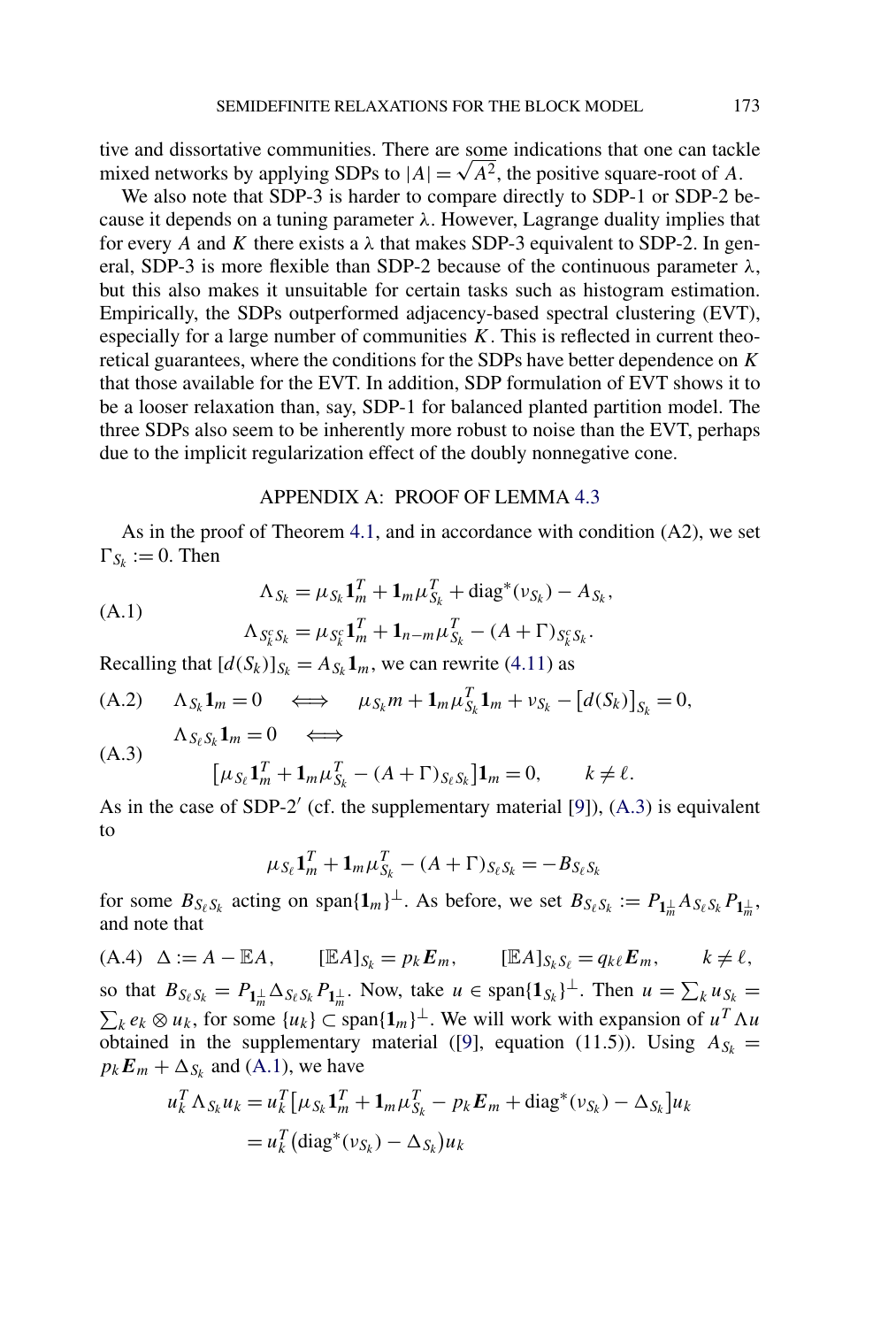<span id="page-25-0"></span>using  $\mathbf{1}_m^T u_k = 0$ . Let us now choose  $\mu$  to be constant over blocks, that is,  $\mu_{S_k} :=$  $\frac{1}{2}\phi_k\mathbf{1}_m$ ,  $\forall k$  for some numbers  $\{\phi_k\}$  to be determined later. Note that [\(A.2\)](#page-24-0) reads  $\bar{\phi}_k m \mathbf{1}_m + v_{S_k} - [d(S_k)]_{S_k} = 0$ , or equivalently

diag<sup>∗</sup>*(νSk )* <sup>=</sup> diag∗*d(Sk) Sk* (A.5) − *φkmIm.*

On the other hand, for  $k \neq \ell$ , we have  $u_k^T \Lambda_{S_k S_\ell} u_\ell = -u_k^T B_{S_k S_\ell} u_\ell = -u_k^T \Delta_{S_k S_\ell} u_\ell$ since  $\{u_k\} \subset \text{span}\{\mathbf{1}_m\}^{\perp}$ . We arrive at

$$
(A.6) \quad u^T \Lambda u = \sum_k u_k^T \left(\text{diag}^* ([d(S_k)]_{S_k}) - \bar{\mu}_k m I_m - \Delta_{S_k}\right) u_k - \sum_{k \neq \ell} u_k^T \Delta_{S_k S_\ell} u_\ell.
$$

PROOF OF (a) AND (b). To verify dual feasibility, recall that  $P_{1\frac{1}{m}}e_j = e_j \frac{1}{m}$ **1**<sub>*m*</sub>. Then

$$
\begin{aligned} [\Gamma_{S_k S_\ell}]_{ij} &= e_i^T \Gamma_{S_k S_\ell} e_j = \frac{1}{2} (\phi_k + \phi_\ell) + \left( e_i - \frac{1}{m} \mathbf{1}_m \right)^T A_{S_k S_\ell} \left( e_j - \frac{1}{m} \mathbf{1}_m \right) - A_{ij} \\ &= \frac{1}{2} (\phi_k + \phi_\ell) - \frac{1}{m} [d_i(S_\ell) + d_j(S_k) - d_{av}(S_k, S_\ell)] \ge 0. \end{aligned}
$$

To verify [\(4.12\)](#page-15-0), we recall representation (A.6). By assumption  $diag^*([d(S_k)]_{S_k}) \ge \rho_k m I_m$  for all *k*. From (A.5) and (A.6), it follows that, for  $u \in \text{span}\{\mathbf{1}_{S_k}\}^{\perp},$ 

$$
u^T \Lambda u \ge \sum_k u_k^T (\rho_k m I_m - \phi_k m I_m - \Delta_{S_k}) u_k - \sum_{k \ne \ell} u_k^T \Delta_{S_k S_\ell} u_\ell
$$
  
\n
$$
\ge \sum_k [(\rho_k - \phi_k) m - ||\Delta_{S_k}||] ||u_k||^2 - u^T (E_{S_0^c} \circ \Delta) u
$$
  
\n
$$
\ge \min_k [(\rho_k - \phi_k) m - ||\Delta_{S_k}||] ||u||^2 - ||E_{S_0^c} \circ \Delta|| ||u||^2.
$$

# APPENDIX B: PROBABILISTIC BOUNDS FOR BM<sup>bal</sup>

We will complete the construction of  $(\mu, \nu, \Gamma)$  in [\(4.14\)](#page-16-0)–[\(4.15\)](#page-16-0) for BM<sup>bal</sup><sub>m</sub><sup>( $\Psi$ </sup>), by specifying  $\{\phi_k\}$  and completing the the proof of Theorem [4.2.](#page-11-0) The following is the analogue of Lemma 12.1 in the supplementary material [\[9\]](#page-28-0) for  $BM_m^{\text{bal}}(\Psi)$ . The proof is similar and is omitted.

LEMMA B.1. *Let*  $\gamma_k := \sqrt{\frac{4c_1 \log n}{\bar{p}_k}}$  *and*  $\zeta_{k\ell} := \sqrt{\frac{4c_2 \log n}{\bar{q}_{k\ell}}}$ . As*sume*  $\gamma_k, \zeta_{k\ell} \in [0, 3]$ *. Then* 

$$
d_i(S_k) \ge \bar{p}_k(1 - \gamma_{k\ell}), \qquad i \in S_k, \forall k \qquad w.p. \text{ at least } 1 - n^{-(c_1 - 1)}, \text{ and}
$$
  

$$
|d_i(S_\ell) - \bar{q}_{k\ell}| \le \zeta_{k\ell} \bar{q}_{k\ell}, \qquad i \in S_k, \forall (k \ne \ell), \qquad w.p. \text{ at least } 1 - 2m^{-1}n^{-(c_2 - 2)}.
$$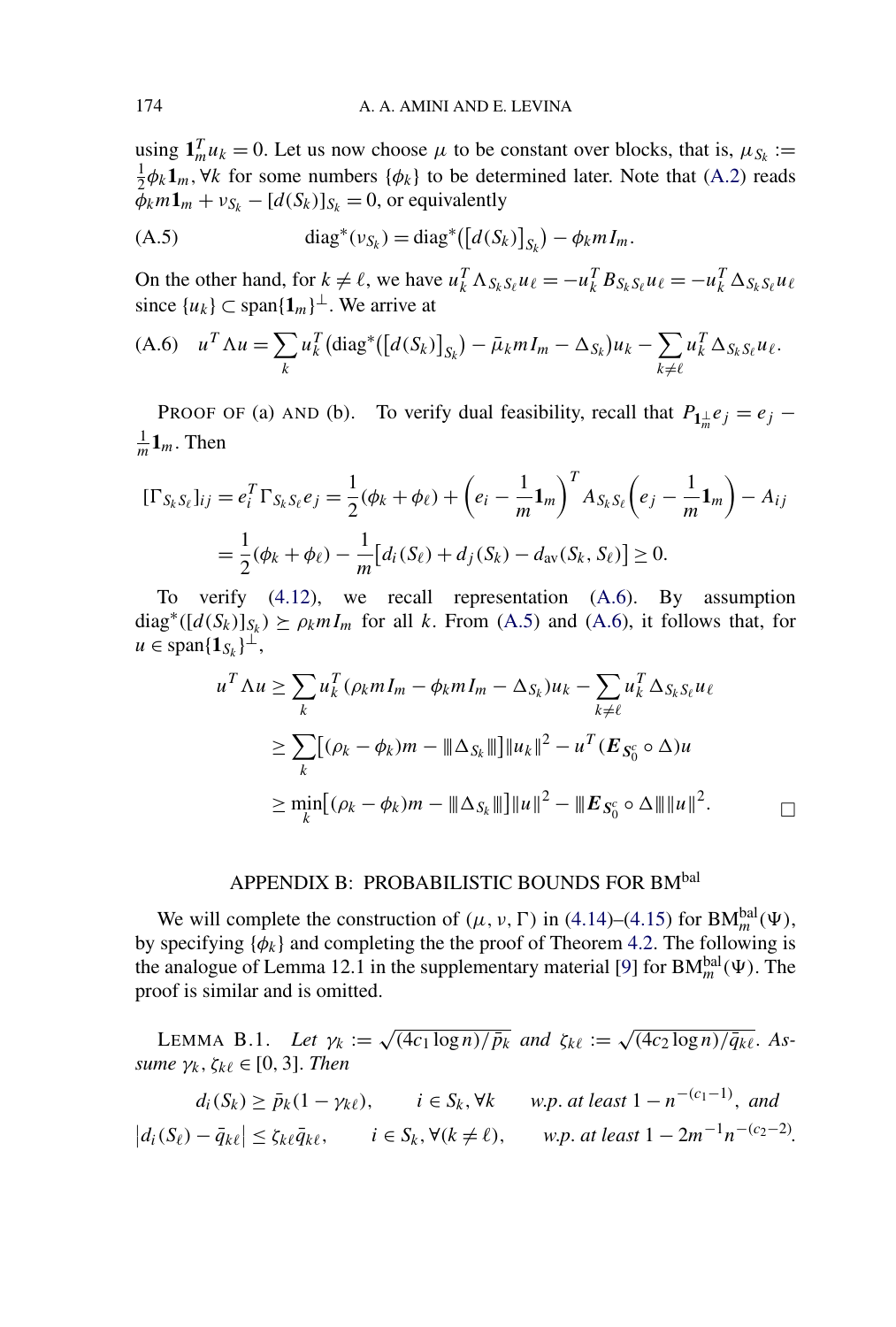<span id="page-26-0"></span>We also have the following corollary of Proposition [4.1](#page-10-0) for  $BM_m^{\text{bal}}(\Psi)$ . Recall the chain of definitions and equivalences:  $\bar{q}^*_{\text{max}} := \max_k \bar{q}^*_k = \max_{k \neq \ell} \bar{q}_{k\ell} =$  $m(\max_{k \neq \ell} q_{k\ell}) =: mq_{\max}.$ 

COROLLARY B.1. *Let*  $A \in \{0, 1\}^{n \times n}$  *be distributed as*  $BM_m^{\text{bal}}(\Psi)$  *and*  $\Delta :=$ *A* −  $\mathbb{E}$ *A*. *Assume that*  $p_k$  ≥  $(C' \log m)$ */m for all k and*  $q_{\text{max}}$  ≥  $(C' \log n)$ */n*. *Then*:

- max<sub>k</sub>  $|| \Delta_{S_k} || \leq C \sqrt{\bar{p}_k}$ , *w.p. at least*  $1 cKm^{-r}$ .
- $||E_{S_0^c} \circ \Delta|| \leq C \sqrt{\bar{q}_{\text{max}}^* K}$  *w.p. at least*  $1 cn^{-r}$ .

PROOF. The assertion about diagonal blocks follows as in Corollary 12.1 of the supplementary material [\[9\]](#page-28-0). For the second assertion, we note that  $E_{S_0^c} \circ \Delta$  is an  $n \times n$  matrix whose entries have variance  $\leq \max_{k,\ell}(q_{k,\ell}) = \max_{k,\ell}(\bar{q}_{k,\ell}/m) =$  $\overline{q}^*_{\text{max}}/m$ , hence w.p. at least  $1 - cn^{-r}$ ,  $||E_{S_0^c} \circ \Delta|| \leq C \sqrt{(\overline{q}^*_{\text{max}}/m)n}$ .  $\Box$ 

According to Lemma [B.1,](#page-25-0) for sufficiently small  $\gamma_k$  and  $\zeta_{k,\ell}$ , we have w.h.p. that  $d_{av}(S_k, S_\ell)$  also lies in  $[\bar{q}_{k\ell}(1 - \zeta_{k\ell}), \bar{q}_{k\ell}(1 + \zeta_{k\ell})]$ , for  $k \neq \ell$ , so that

$$
d_i(S_\ell) + d_j(S_k) - d_{av}(S_k, S_\ell) \le \bar{q}_{k\ell} (1 + 3\zeta_{k\ell})
$$
  

$$
\le \bar{q}_{k\ell} + 3\sqrt{4c_2\bar{q}_{k\ell}\log n}, \qquad (i, j) \in S_k \times S_\ell.
$$

Note that right-hand side is increasing in  $\bar{q}_{k\ell}$ . We also note the following key inequality  $\bar{q}_{k\ell} \leq \frac{1}{2}(\bar{q}_k^* + \bar{q}_\ell^*)$  obtained by summing the following two inequalities:

$$
\frac{1}{2}\bar{q}_{k\ell} \le \frac{1}{2} \max_{r=k, s\neq k} \bar{q}_{rs}, \qquad \frac{1}{2}\bar{q}_{k\ell} \le \frac{1}{2} \max_{r\neq \ell, s=\ell} \bar{q}_{rs}
$$

which hold for  $k \neq \ell$ . Hence,

$$
\bar{q}_{k\ell} + 3\sqrt{4c_2\bar{q}_{k\ell}\log n} \le \frac{1}{2}(\bar{q}_k^* + \bar{q}_\ell^*) + 3\sqrt{2c_2(\bar{q}_k^* + \bar{q}_\ell^*)\log n} \n\le \frac{1}{2}(\bar{q}_k^* + 6\sqrt{2c_2\bar{q}_k^*\log n}) + \frac{1}{2}(\bar{q}_\ell^* + 6\sqrt{2c_2\bar{q}_\ell^*\log n}),
$$

where we have used  $\sqrt{x + y} \le \sqrt{x} + \sqrt{y}$  for *x*, *y* ≥ 0. Thus, taking

$$
\phi_k := \frac{1}{m}\bar{\phi}_k, \qquad \bar{\phi}_k := \bar{q}_k^* + 6\sqrt{2c_2\bar{q}_k^* \log n}
$$

satisfies [\(4.16\)](#page-16-0). We also have  $m \rho_k := \min_{i \in S_k} d_i(S_k) \ge \bar{p}_k - \sqrt{4c_1 \bar{p}_k \log n}$ , and from Corollary B.1,  $|| \Delta_{S_k} || \leq C \sqrt{\overline{p_k}}$  for all *k*. It follows that

$$
(\rho_k - \phi_k)m - ||\Delta_k|| \ge \bar{p}_k - \sqrt{4c_1\bar{p}_k\log n} - (\bar{q}_k^* + 6\sqrt{2c_2\bar{q}_k^*\log n}) - C\sqrt{\bar{p}_k} \ge (\bar{p}_k - \bar{q}_k^*) - (C + \sqrt{4c_1})\sqrt{\bar{p}_k\log n} - 6\sqrt{2c_2\bar{q}_k^*\log n}.
$$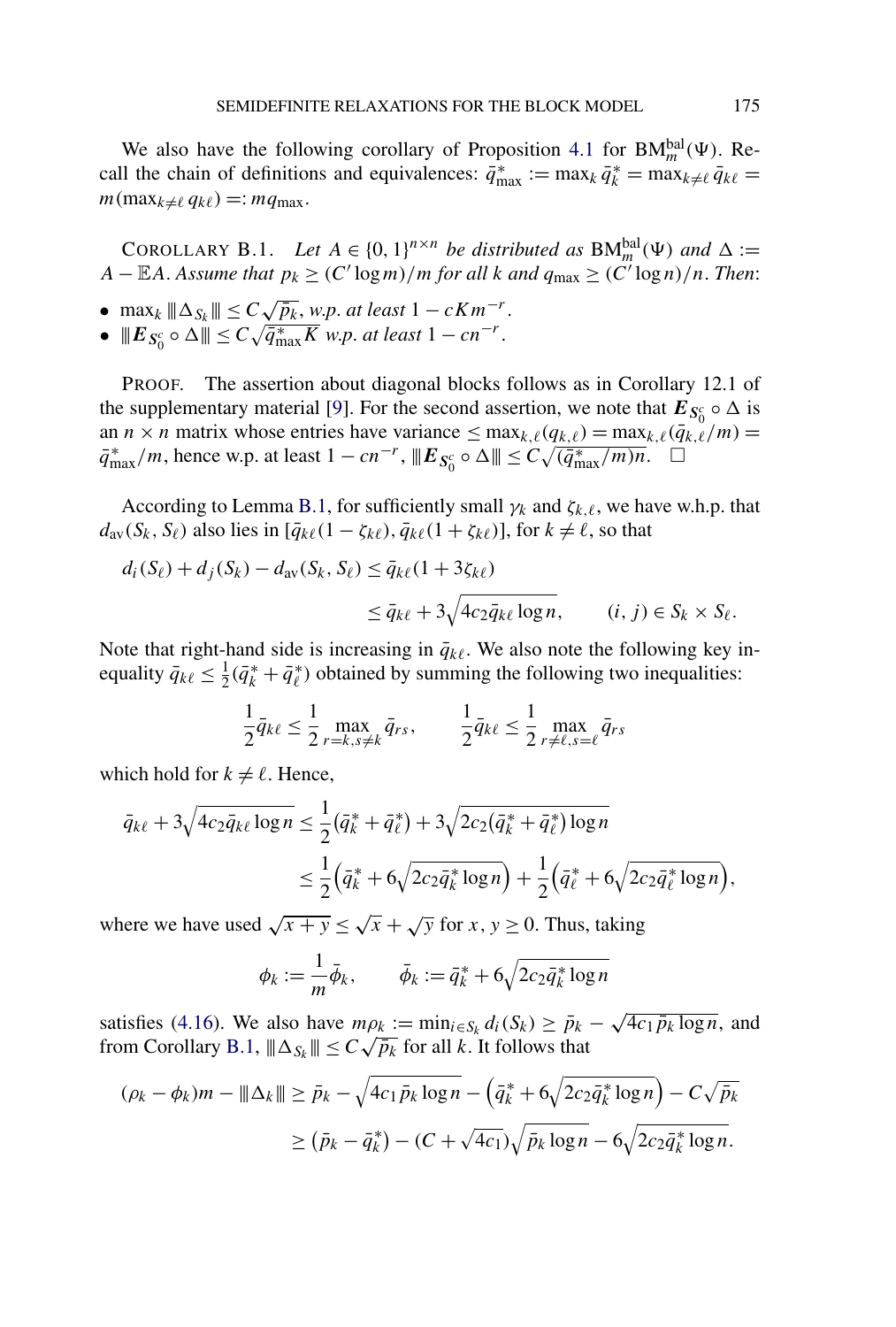<span id="page-27-0"></span>By Corollary [B.1,](#page-26-0)  $||E_{S_0^c} \circ \Delta|| \leq C \sqrt{\bar{q}^*_{\text{max}}} K$ . Thus, to satisfy [\(4.17\)](#page-16-0), it is enough to have

$$
\min_{k} \Big[ \left( \bar{p}_k - \bar{q}_k^* \right) - \left( C + \sqrt{4c_1} \right) \sqrt{\bar{p}_k \log n} - 6 \sqrt{2c_2 \bar{q}_k^* \log n} \Big] > C \sqrt{\bar{q}_{\max}^* K},
$$

which is implied by

(B.1) 
$$
\min_{k} \left[ (\bar{p}_k - \bar{q}_k^*) - C_2(\sqrt{\bar{p}_k \log n} + \sqrt{\bar{q}_k^* \log n}) \right] > C \sqrt{\bar{q}_{\max}^* K}.
$$

Auxiliary conditions we needed on  $\bar{p}_k$  and  $\bar{q}_{k\ell}$  were  $\bar{p}_k \geq (4c_1/9) \log n$  and  $\bar{q}_{k\ell} \geq (4c_2/9) \log n$  from Lemma [B.1](#page-25-0) and  $\bar{p}_k \geq C' \log m$  and  $nq_{\max} > C' \log n$ . As before, we can drop the lower bounds on  ${q_{k\ell}}_{k\neq\ell}$  due to Corollary [4.2.](#page-14-0) The lower bounds on  $\bar{p}_k$  are implied by  $\bar{p}_k \geq (C' \vee (4c_1/9)) \log n$ . This completes the proof. To get to the form in which the theorem is stated, replace  $c_1$  with  $c_1 + 1$  and  $c_2$ with  $c_2 + 2$ , and divide (B.1) by  $\log n$ .

**Acknowledgments.** We would like to thank Karl Rohe and Dave Choi for interesting discussions regarding the possibility of extending SDPs to mixed models.

# SUPPLEMENTARY MATERIAL

**Supplement to "On semidefinite relaxations for the block model"** (DOI: [10.1214/17-AOS1545SUPP](https://doi.org/10.1214/17-AOS1545SUPP); .pdf). This supplement contains proofs of some of the results.

#### **REFERENCES**

- [1] ABBE, E., BANDEIRA, A. S. and HALL, G. (2016). Exact recovery in the stochastic block model. *IEEE Trans*. *Inform*. *Theory* **62** 471–487. [MR3447993](http://www.ams.org/mathscinet-getitem?mr=3447993)
- [2] ABBE, E. and SANDON, C. (2015). Community detection in general stochastic block models: Fundamental limits and efficient algorithms for recovery. In 2015 *IEEE* 56*th Annual Symposium on Foundations of Computer Science—FOCS* 2015 670–688. IEEE Computer Soc., Los Alamitos, CA. [MR3473334](http://www.ams.org/mathscinet-getitem?mr=3473334)
- [3] AGARWAL, N., BANDEIRA, A. S., KOILIARIS, K. and KOLLA, A. (2017). Multisection in the stochastic block model using semidefinite programming. In *Applied and Numerical Harmonic Analysis* (H. Boche, G. Caire, R. Calderbank, et al., eds.) 125–162. Birkhäuser, Cham.
- [4] AIROLDI, E. M., BLEI, D. M., FIENBERG, S. E. and XING, E. P. (2008). Mixed membership stochastic blockmodels. *J*. *Mach*. *Learn*. *Res*. **9** 1981–2014.
- [5] AIROLDI, E. M., COSTA, T. B. and CHAN, S. H. (2013). Stochastic blockmodel approximation of a graphon: Theory and consistent estimation. In *Advances in NIPS* 26, 692–700.
- [6] ALDOUS, D. J. (1981). Representations for partially exchangeable arrays of random variables. *J*. *Multivariate Anal*. **11** 581–598. [MR0637937](http://www.ams.org/mathscinet-getitem?mr=0637937)
- [7] AMES, B. P. W. and VAVASIS, S. A. (2014). Convex optimization for the planted *k*-disjointclique problem. *Math*. *Program*. **143** 299–337. [MR3152071](http://www.ams.org/mathscinet-getitem?mr=3152071)
- [8] AMINI, A. A., CHEN, A., BICKEL, P. J. and LEVINA, E. (2013). Pseudo-likelihood methods for community detection in large sparse networks. *Ann*. *Statist*. **41** 2097–2122. [MR3127859](http://www.ams.org/mathscinet-getitem?mr=3127859)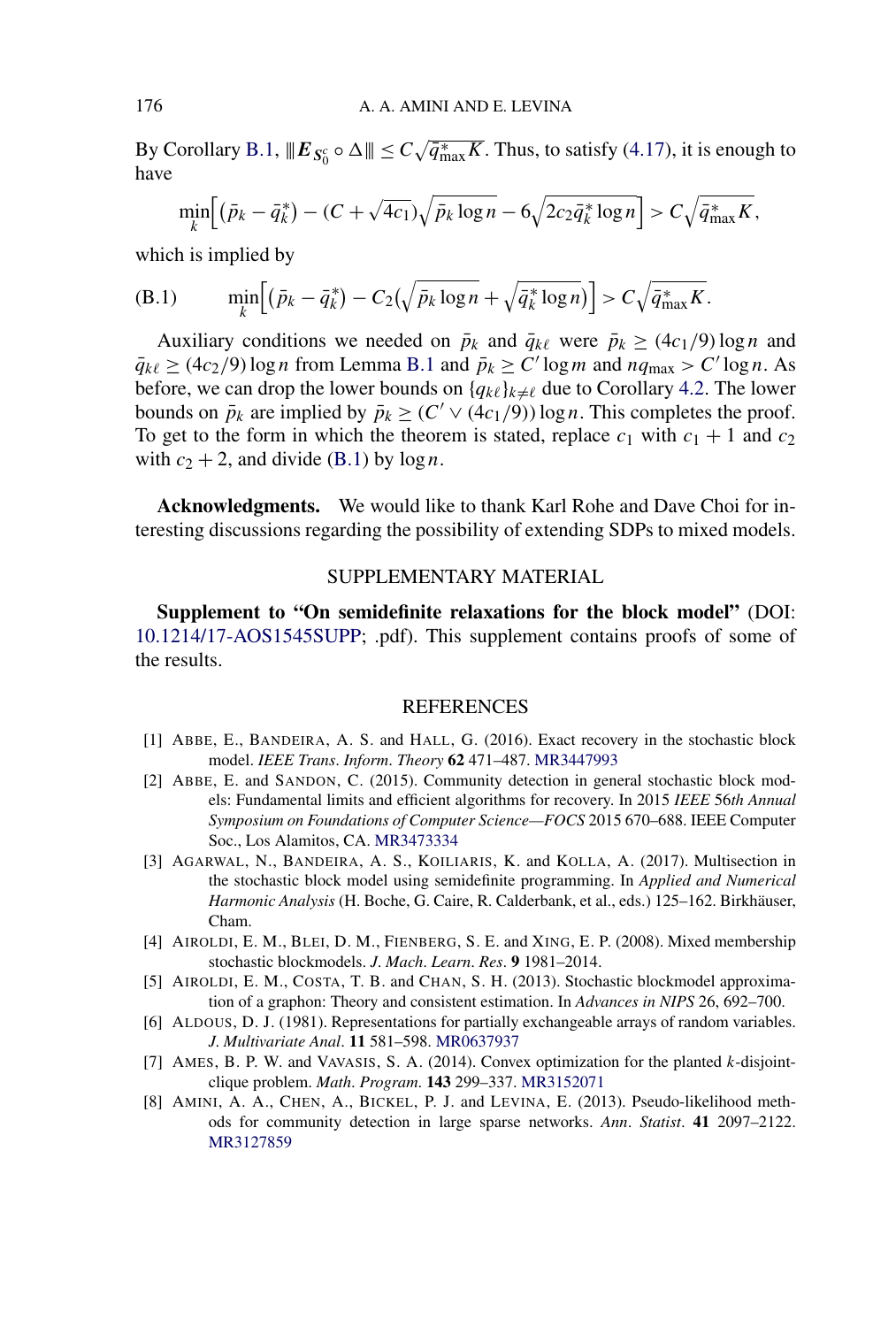- <span id="page-28-0"></span>[9] AMINI, A. A. and LEVINA, E. (2018). Supplement to "On semidefinite relaxations for the block model." DOI[:10.1214/17-AOS1545SUPP](https://doi.org/10.1214/17-AOS1545SUPP).
- [10] AMINI, A. A. and WAINWRIGHT, M. J. (2009). High-dimensional analysis of semidefinite relaxations for sparse principal components. *Ann*. *Statist*. **37** 2877–2921. [MR2541450](http://www.ams.org/mathscinet-getitem?mr=2541450)
- [11] AWASTHI, P., BANDEIRA, A. S., CHARIKAR, M., KRISHNASWAMY, R., VILLAR, S. and WARD, R. (2015). Relax, no need to round: Integrality of clustering formulations. In *ITCS'*15*—Proceedings of the* 6*th Innovations in Theoretical Computer Science* 191–200. ACM, New York. [MR3419009](http://www.ams.org/mathscinet-getitem?mr=3419009)
- [12] BANDEIRA, A. S. (2015). Random Laplacian matrices and convex relaxations. Available at [arXiv:1504.03987](http://arxiv.org/abs/arXiv:1504.03987).
- [13] BANDEIRA, A. S. (2016). A note on probably certifiably correct algorithms. *C*. *R*. *Math*. *Acad*. *Sci*. *Paris* **354** 329–333. [MR3463033](http://www.ams.org/mathscinet-getitem?mr=3463033)
- [14] BICKEL, P., CHOI, D., CHANG, X. and ZHANG, H. (2013). Asymptotic normality of maximum likelihood and its variational approximation for stochastic blockmodels. *Ann*. *Statist*. **41** 1922–1943. [MR3127853](http://www.ams.org/mathscinet-getitem?mr=3127853)
- [15] BICKEL, P. J. and CHEN, A. (2009). A nonparametric view of network models and Newman– Girvan and other modularities. *Proc*. *Natl*. *Acad*. *Sci*. *USA* **106** 21068–21073.
- [16] BURER, S. and MONTEIRO, R. D. C. (2003). A nonlinear programming algorithm for solving semidefinite programs via low-rank factorization. *Math*. *Program*. **95** 329–357. [MR1976484](http://www.ams.org/mathscinet-getitem?mr=1976484)
- [17] CAI, T. T. and LI, X. (2015). Robust and computationally feasible community detection in the presence of arbitrary outlier nodes. *Ann*. *Statist*. **43** 1027–1059. [MR3346696](http://www.ams.org/mathscinet-getitem?mr=3346696)
- [18] CELISSE, A., DAUDIN, J.-J. and PIERRE, L. (2012). Consistency of maximum-likelihood and variational estimators in the stochastic block model. *Electron*. *J*. *Stat*. **6** 1847–1899. [MR2988467](http://www.ams.org/mathscinet-getitem?mr=2988467)
- [19] CHAUDHURI, K., CHUNG, F. and TSIATAS, A. (2012). Spectral clustering of graphs with general degrees in the extended planted partition model. In *JMLR Workshop and Conference Proceedings* 23, 35.1–35.23.
- [20] CHEN, Y., SANGHAVI, S. and XU, H. (2014). Improved graph clustering. *IEEE Trans*. *Inform*. *Theory* **60** 6440–6455. [MR3265033](http://www.ams.org/mathscinet-getitem?mr=3265033)
- [21] CHEN, Y. and XU, J. (2016). Statistical-computational tradeoffs in planted problems and submatrix localization with a growing number of clusters and submatrices. *J*. *Mach*. *Learn*. *Res*. **17** 882–938.
- [22] D'ASPREMONT, A., EL GHAOUI, L., JORDAN, M. I. and LANCKRIET, G. R. G. (2007). A direct formulation for sparse PCA using semidefinite programming. *SIAM Rev*. **49** 434– 448. [MR2353806](http://www.ams.org/mathscinet-getitem?mr=2353806)
- [23] DECELLE, A., KRZAKALA, F., MOORE, C. and ZDEBOROVÁ, L. (2011). Asymptotic analysis of the stochastic block model for modular networks and its algorithmic applications. *Phys*. *Rev*. *E* **84** 066106.
- [24] DECELLE, A., KRZAKALA, F., MOORE, C. and ZDEBOROVÁ, L. (2012). Asymptotic analysis of the stochastic block model for modular networks and its algorithmic applications. *Phys*. *Rev*. *E* **84** 066106.
- [25] FEIGE, U. and OFEK, E. (2005). Spectral techniques applied to sparse random graphs. *Random Structures Algorithms* **27** 251–275. [MR2155709](http://www.ams.org/mathscinet-getitem?mr=2155709)
- [26] GAO, C., LU, Y. and ZHOU, H. H. (2015). Rate-optimal graphon estimation. *Ann*. *Statist*. **43** 2624–2652. [MR3405606](http://www.ams.org/mathscinet-getitem?mr=3405606)
- [27] GUÉDON, O. and VERSHYNIN, R. (2016). Community detection in sparse networks via Grothendieck's inequality. *Probab*. *Theory Related Fields* **165** 1025–1049. [MR3520025](http://www.ams.org/mathscinet-getitem?mr=3520025)
- [28] HAJEK, B., WU, Y. and XU, J. (2016). Achieving exact cluster recovery threshold via semidefinite programming. *IEEE Trans*. *Inform*. *Theory* **62** 2788–2797. [MR3493879](http://www.ams.org/mathscinet-getitem?mr=3493879)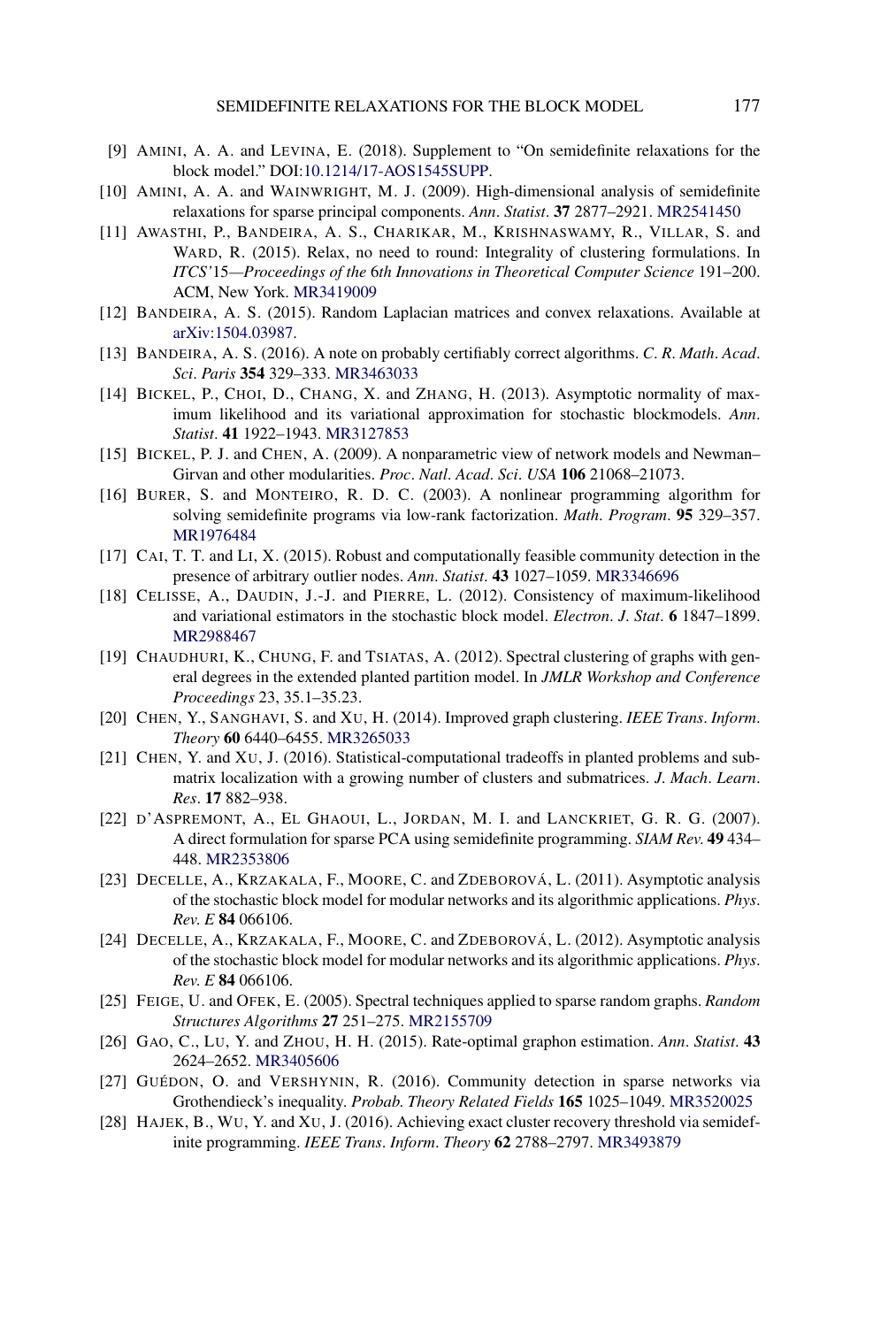- <span id="page-29-0"></span>[29] HAJEK, B., WU, Y. and XU, J. (2016). Achieving exact cluster recovery threshold via semidefinite programming: Extensions. *IEEE Trans*. *Inform*. *Theory* **62** 5918–5937. [MR3552431](http://www.ams.org/mathscinet-getitem?mr=3552431)
- [30] HOLLAND, P. W., LASKEY, K. B. and LEINHARDT, S. (1983). Stochastic blockmodels: First steps. *Soc*. *Netw*. **5** 109–137. [MR0718088](http://www.ams.org/mathscinet-getitem?mr=0718088)
- [31] JAVANMARD, A., MONTANARI, A. and RICCI-TERSENGHI, F. (2016). Phase transitions in semidefinite relaxations. *Proc*. *Natl*. *Acad*. *Sci*. *USA* **113** E2218–E2223. [MR3494080](http://www.ams.org/mathscinet-getitem?mr=3494080)
- [32] JOSEPH, A. and YU, B. (2016). Impact of regularization on spectral clustering. *Ann*. *Statist*. **44** 1765–1791.
- [33] KLOPP, O., TSYBAKOV, A. B., VERZELEN, N. et al. (2017). Oracle inequalities for network models and sparse graphon estimation. *Ann*. *Statist*. **45** 316–354. [MR3611494](http://www.ams.org/mathscinet-getitem?mr=3611494)
- [34] LE, C. M., LEVINA, E. and VERSHYNIN, R. (2015). Sparse random graphs: Regularization and concentration of the Laplacian. Preprint. Available at [arXiv:1502.03049.](http://arxiv.org/abs/arXiv:1502.03049)
- [35] LEI, J. and RINALDO, A. (2015). Consistency of spectral clustering in stochastic block models. *Ann*. *Statist*. **43** 215–237. [MR3285605](http://www.ams.org/mathscinet-getitem?mr=3285605)
- [36] LUSSEAU, D. and NEWMAN, M. E. J. (2004). Identifying the role that animals play in their social networks. *Proc*. *R*. *Soc*. *Lond*., *B Biol*. *Sci*. **271** S477–S481.
- [37] MASSOULIÉ, L. (2014). Community detection thresholds and the weak Ramanujan property. In *STOC'*14*—Proceedings of the* 2014 *ACM Symposium on Theory of Computing* 694– 703. ACM, New York. [MR3238997](http://www.ams.org/mathscinet-getitem?mr=3238997)
- [38] MATHIEU, C. and SCHUDY, W. (2010). Correlation clustering with noisy input. In *Proceedings of the Twenty-First Annual ACM-SIAM Symposium on Discrete Algorithms* 712–728. SIAM, Philadelphia, PA. [MR2768627](http://www.ams.org/mathscinet-getitem?mr=2768627)
- [39] MOITRA, A., PERRY, W. and WEIN, A. S. (2016). How robust are reconstruction thresholds for community detection? In *STOC'*16*—Proceedings of the* 48*th Annual ACM SIGACT Symposium on Theory of Computing* 828–841. ACM, New York. [MR3536617](http://www.ams.org/mathscinet-getitem?mr=3536617)
- [40] MONTANARI, A. (2016). A Grothendieck-type inequality for local maxima. Preprint. Available at [arXiv:1603.04064](http://arxiv.org/abs/arXiv:1603.04064).
- [41] MONTANARI, A. and SEN, S. (2016). Semidefinite programs on sparse random graphs and their application to community detection. In *Proceedings of the Forty-Eighth Annual ACM Symposium on Theory of Computing* 814–827. ACM, New York.
- [42] MOSSEL, E., NEEMAN, J. and SLY, A. (2012). Stochastic block models and reconstruction. Available at [arXiv:1202.1499.](http://arxiv.org/abs/arXiv:1202.1499)
- [43] MOSSEL, E., NEEMAN, J. and SLY, A. (2015). Consistency thresholds for the planted bisection model. In *Proceedings of the Forty-Seventh Annual ACM Symposium on Theory of Computing*. *STOC '*15 69–75. ACM, New York.
- [44] MOSSEL, E., NEEMAN, J. and SLY, A. (2017). A proof of the block model threshold conjecture. *Combinatorica*. DOI[:10.1007/s00493-016-3238-8](https://doi.org/10.1007/s00493-016-3238-8).
- [45] NOWICKI, K. and SNIJDERS, T. A. B. (2001). Estimation and prediction for stochastic blockstructures. *J*. *Amer*. *Statist*. *Assoc*. **96** 1077–1087. [MR1947255](http://www.ams.org/mathscinet-getitem?mr=1947255)
- [46] OLHEDE, S. C. and WOLFE, P. J. (2014). Network histograms and universality of blockmodel approximation. *Proc*. *Natl*. *Acad*. *Sci*. *USA* **111** 14722–14727.
- [47] PENG, J. and WEI, Y. (2007). Approximating *K*-means-type clustering via semidefinite programming. *SIAM J*. *Optim*. **18** 186–205. [MR2299680](http://www.ams.org/mathscinet-getitem?mr=2299680)
- [48] PERRY, A. and WEIN, A. S. (2017). A semidefinite program for unbalanced multisection in the stochastic block model. In *Sampling Theory and Applications* (*SampTA*), 2017 *International Conference on* 64–67. IEEE, New York.
- [49] QIN, T. and ROHE, K. (2013). Regularized spectral clustering under the degree-corrected stochastic blockmodel. In *Advances in Neural Information Processing Systems* 3120– 3128.
- [50] ROHE, K., CHATTERJEE, S. and YU, B. (2011). Spectral clustering and the high-dimensional stochastic blockmodel. *Ann*. *Statist*. **39** 1878–1915. [MR2893856](http://www.ams.org/mathscinet-getitem?mr=2893856)